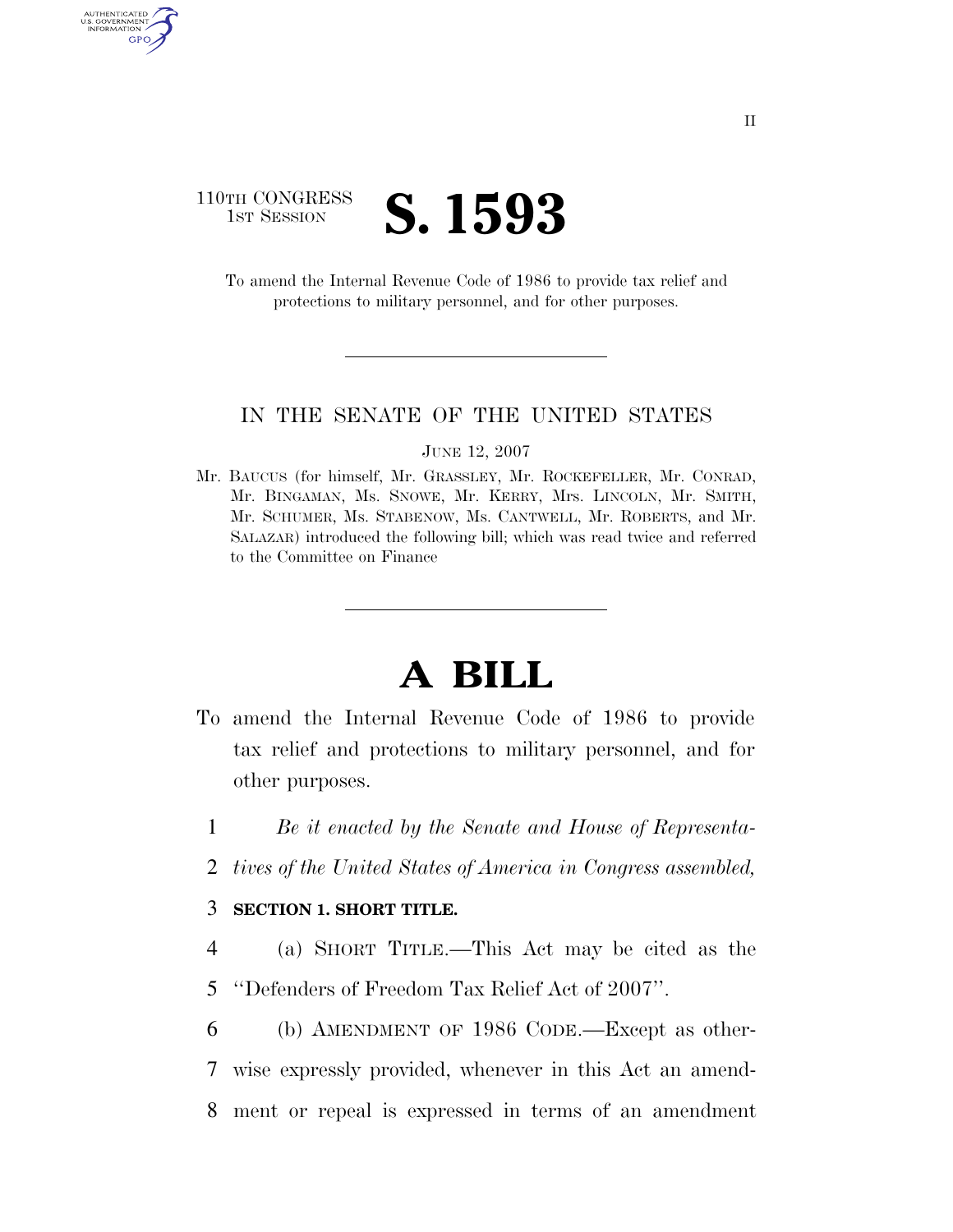| 1                          | to, or repeal of, a section or other provision, the reference                                                                                                                                                                                                                                                                                                                                                                                                                                                                                                                                                                                                                                                                                                                                                                                                 |
|----------------------------|---------------------------------------------------------------------------------------------------------------------------------------------------------------------------------------------------------------------------------------------------------------------------------------------------------------------------------------------------------------------------------------------------------------------------------------------------------------------------------------------------------------------------------------------------------------------------------------------------------------------------------------------------------------------------------------------------------------------------------------------------------------------------------------------------------------------------------------------------------------|
| 2                          | shall be considered to be made to a section or other provi-                                                                                                                                                                                                                                                                                                                                                                                                                                                                                                                                                                                                                                                                                                                                                                                                   |
| 3                          | sion of the Internal Revenue Code of 1986.                                                                                                                                                                                                                                                                                                                                                                                                                                                                                                                                                                                                                                                                                                                                                                                                                    |
| 4                          | (c) TABLE OF CONTENTS.—The table of contents for                                                                                                                                                                                                                                                                                                                                                                                                                                                                                                                                                                                                                                                                                                                                                                                                              |
| 5                          | this Act is as follows:                                                                                                                                                                                                                                                                                                                                                                                                                                                                                                                                                                                                                                                                                                                                                                                                                                       |
|                            | Sec. 1. Short title.<br>Sec. 2. Extension of statute of limitations to file claims for refunds relating to<br>disability determinations by Department of Veterans Affairs.<br>Sec. 3. Permanent extension of election to treat combat pay as earned income<br>for purposes of earned income credit.<br>Sec. 4. Treatment of differential military pay as wages.<br>Sec. 5. Permanent extension of penalty-free withdrawals from retirement plans<br>by individual called to active duty.<br>Sec. 6. State payments to service members treated as qualified military bene-<br>fits.<br>Sec. 7. Permanent extension of disclosure authority to Department of Veterans<br>Affairs.<br>Sec. 8. Three-year extension of qualified mortgage bond program rules for vet-<br>erans.<br>Sec. 9. Permanent exclusion of gain from sale of a principal residence by cer- |
|                            | tain employees of the intelligence community.<br>Sec. 10. Contributions of military death gratuities to Roth IRAs.<br>Sec. 11. Credit for employer differential wage payments to employees who are<br>active duty members of the uniformed services.<br>Sec. 12. Revision of tax rules on expatriation of individuals.                                                                                                                                                                                                                                                                                                                                                                                                                                                                                                                                        |
| 6                          | SEC. 2. EXTENSION OF STATUTE OF LIMITATIONS TO FILE                                                                                                                                                                                                                                                                                                                                                                                                                                                                                                                                                                                                                                                                                                                                                                                                           |
| 7                          | CLAIMS FOR REFUNDS RELATING TO DIS-                                                                                                                                                                                                                                                                                                                                                                                                                                                                                                                                                                                                                                                                                                                                                                                                                           |
| 8                          | ABILITY DETERMINATIONS BY DEPARTMENT                                                                                                                                                                                                                                                                                                                                                                                                                                                                                                                                                                                                                                                                                                                                                                                                                          |
| 9                          | OF VETERANS AFFAIRS.                                                                                                                                                                                                                                                                                                                                                                                                                                                                                                                                                                                                                                                                                                                                                                                                                                          |
|                            | (a) IN GENERAL.—Subsection (d) of section $6511$                                                                                                                                                                                                                                                                                                                                                                                                                                                                                                                                                                                                                                                                                                                                                                                                              |
|                            | (relating to special rules applicable to income taxes) is                                                                                                                                                                                                                                                                                                                                                                                                                                                                                                                                                                                                                                                                                                                                                                                                     |
|                            | amended by adding at the end the following new para-                                                                                                                                                                                                                                                                                                                                                                                                                                                                                                                                                                                                                                                                                                                                                                                                          |
|                            | graph:                                                                                                                                                                                                                                                                                                                                                                                                                                                                                                                                                                                                                                                                                                                                                                                                                                                        |
| 10<br>11<br>12<br>13<br>14 | "(8) SPECIAL RULES WHEN UNIFORMED SERV-                                                                                                                                                                                                                                                                                                                                                                                                                                                                                                                                                                                                                                                                                                                                                                                                                       |

16 AWARD OF DISABILITY COMPENSATION.—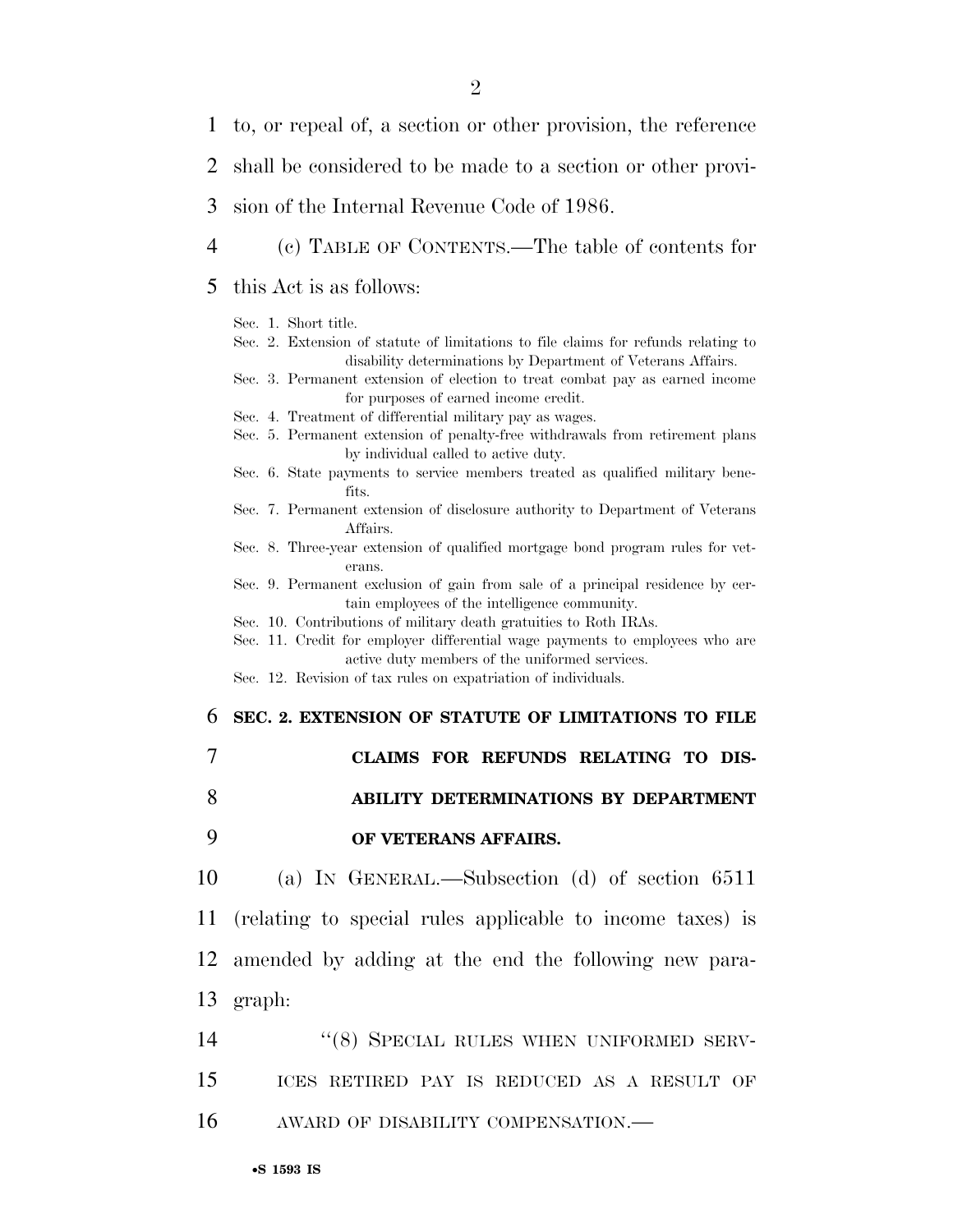1 "(A) PERIOD OF LIMITATION ON FILING CLAIM.—If the claim for credit or refund re- lates to an overpayment of tax imposed by sub- title A on account of— 5 ''(i) the reduction of uniformed serv- ices retired pay computed under section 1406 or 1407 of title 10, United States Code, or  $\frac{1}{1}$  the waiver of such pay under sec-10 tion 5305 of title 38 of such Code, as a result of an award of compensation under 12 title 38 of such Code pursuant to a determina- tion by the Secretary of Veterans Affairs, the 3- year period of limitation prescribed in sub- section (a) shall be extended, for purposes of permitting a credit or refund based upon the amount of such reduction or waiver, until the end of the 1-year period beginning on the date of such determination. 20 "(B) LIMITATION TO 5 TAXABLE YEARS.— Subparagraph (A) shall not apply with respect

 to any taxable year which began more than 5 years before the date of such determination.''.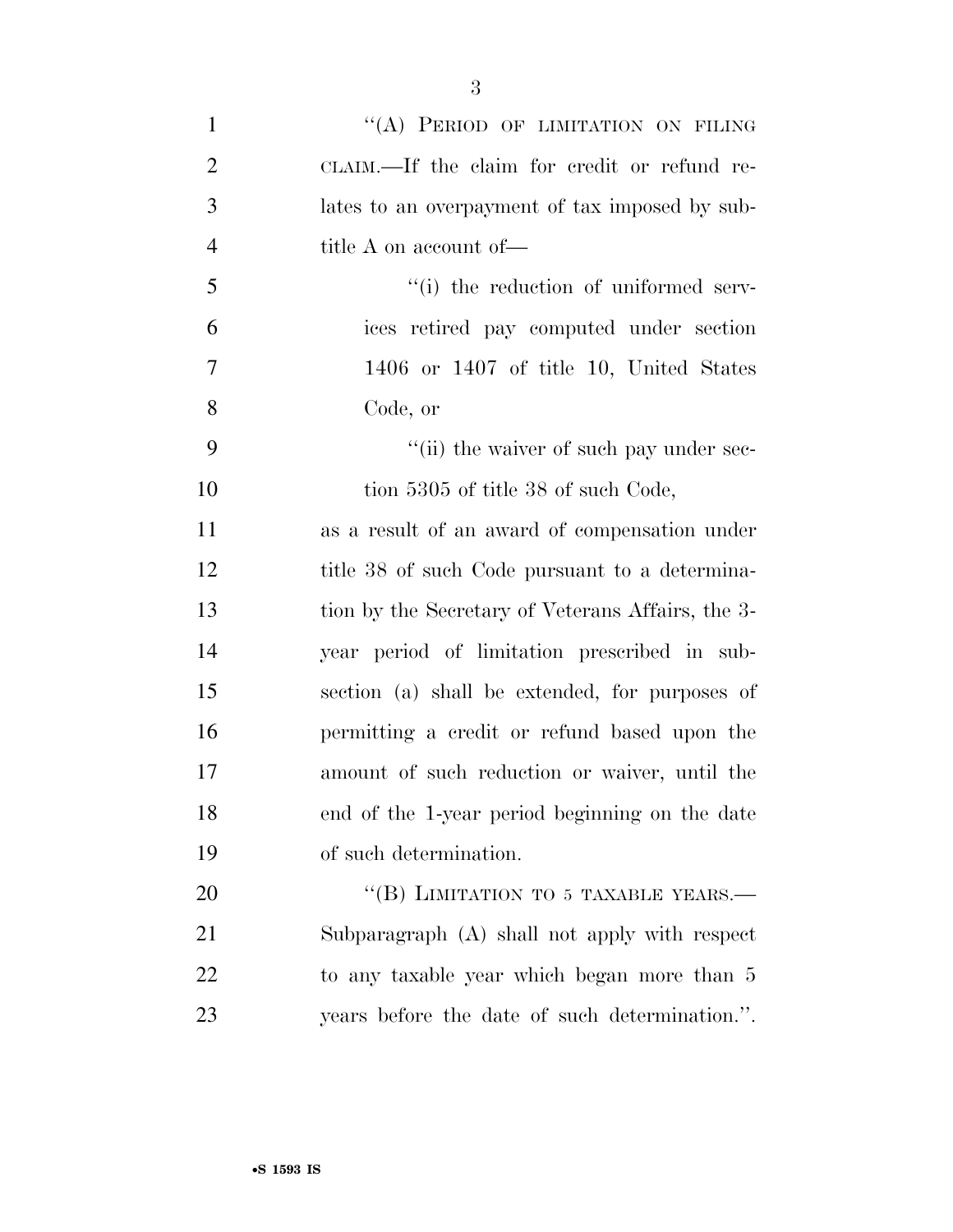(b) EFFECTIVE DATE.—The amendment made by subsection (a) shall apply to claims for credit or refund filed after the date of the enactment of this Act.

 (c) TRANSITION RULES.—In the case of a determina- tion described in paragraph (8) of section 6511(d) of the Internal Revenue Code of 1986 (as added by this section) which is made by the Secretary of Veterans Affairs after December 31, 2000, and on or before the date of the en-actment of this Act, such paragraph—

 (1) shall not apply with respect to any taxable year which began before January 1, 2001, and

 (2) shall be applied by substituting ''the date of the enactment of the Defenders of Freedom Tax Re- lief Act of 2007'' for ''the date of such determina-tion'' in subparagraph (A) thereof.

 **SEC. 3. PERMANENT EXTENSION OF ELECTION TO TREAT COMBAT PAY AS EARNED INCOME FOR PUR-**

#### **POSES OF EARNED INCOME CREDIT.**

19 (a) IN GENERAL.—Clause (vi) of section  $32(c)(2)(B)$ (defining earned income) is amended to read as follows:

| 21 | $\lq\lq$ (vi) a taxpayer may elect to treat |
|----|---------------------------------------------|
| 22 | amounts excluded from gross income by       |
| 23 | reason of section 112 as earned income.".   |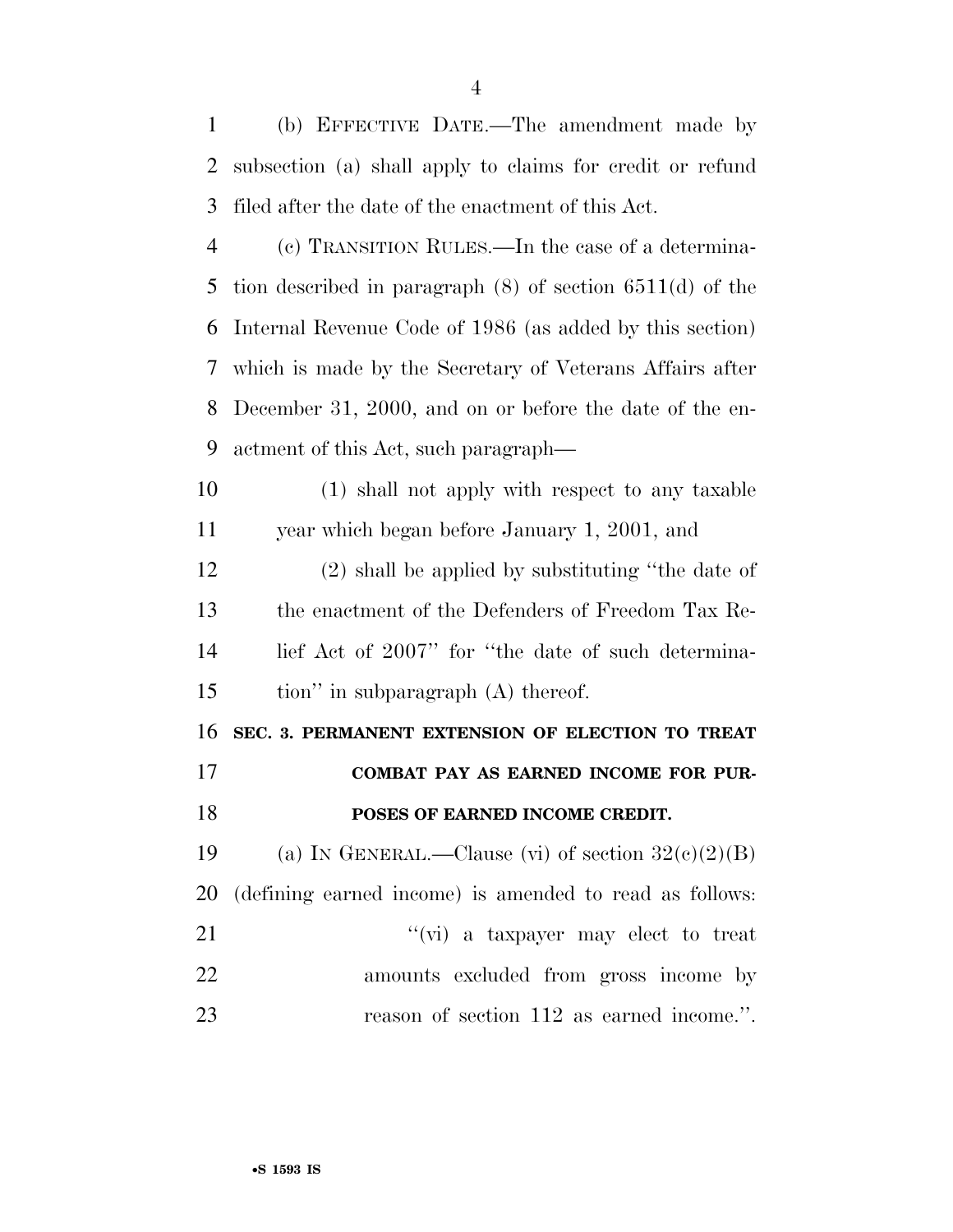(b) EFFECTIVE DATE.—The amendment made by this section shall apply to taxable years ending after De-cember 31, 2007.

### **SEC. 4. TREATMENT OF DIFFERENTIAL MILITARY PAY AS WAGES.**

 (a) INCOME TAX WITHHOLDING ON DIFFERENTIAL WAGE PAYMENTS.—

 (1) IN GENERAL.—Section 3401 (relating to definitions) is amended by adding at the end the fol-lowing new subsection:

 ''(h) DIFFERENTIAL WAGE PAYMENTS TO ACTIVE 12 DUTY MEMBERS OF THE UNIFORMED SERVICES.—

13 "(1) IN GENERAL.—For purposes of subsection (a), any differential wage payment shall be treated as a payment of wages by the employer to the em-ployee.

17  $(2)$  DIFFERENTIAL WAGE PAYMENT. For purposes of paragraph (1), the term 'differential wage payment' means any payment which—

 $((A)$  is made by an employer to an indi- vidual with respect to any period during which the individual is performing service in the uni- formed services while on active duty for a pe-riod of more than 30 days, and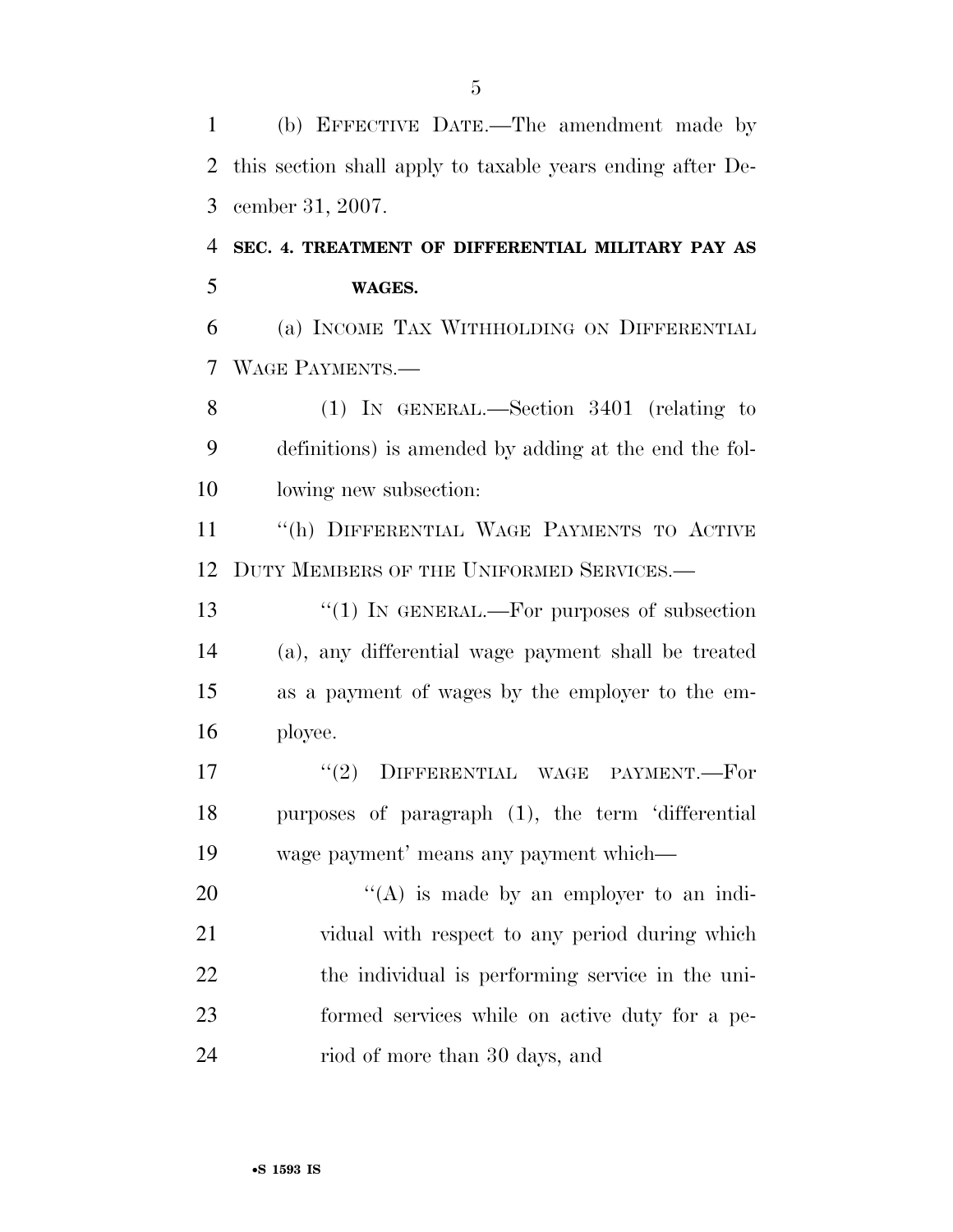|                | $\lq\lq (B)$ represents all or a portion of the     |
|----------------|-----------------------------------------------------|
| 2              | wages the individual would have received from       |
| 3              | the employer if the individual were performing      |
| $\overline{4}$ | service for the employer.".                         |
| 5              | (2) EFFECTIVE DATE.—The amendment made              |
| 6              | by this subsection shall apply to remuneration paid |
| 7              | after December 31, 2007.                            |
| 8              | (b) TREATMENT OF DIFFERENTIAL WAGE PAY-             |
| 9              | MENTS FOR RETIREMENT PLAN PURPOSES.—                |
| 10             | $(1)$ PENSION PLANS.—                               |

 (A) IN GENERAL.—Section 414(u) (relat- ing to special rules relating to veterans' reem- ployment rights under USERRA) is amended by adding at the end the following new para-graph:

16 "(11) TREATMENT OF DIFFERENTIAL WAGE PAYMENTS.—

18 "(A) IN GENERAL.—Except as provided in this paragraph, for purposes of applying this title to a retirement plan to which this sub-section applies—

 $\frac{1}{1}$  an individual receiving a differen- tial wage payment shall be treated as an employee of the employer making the pay-ment,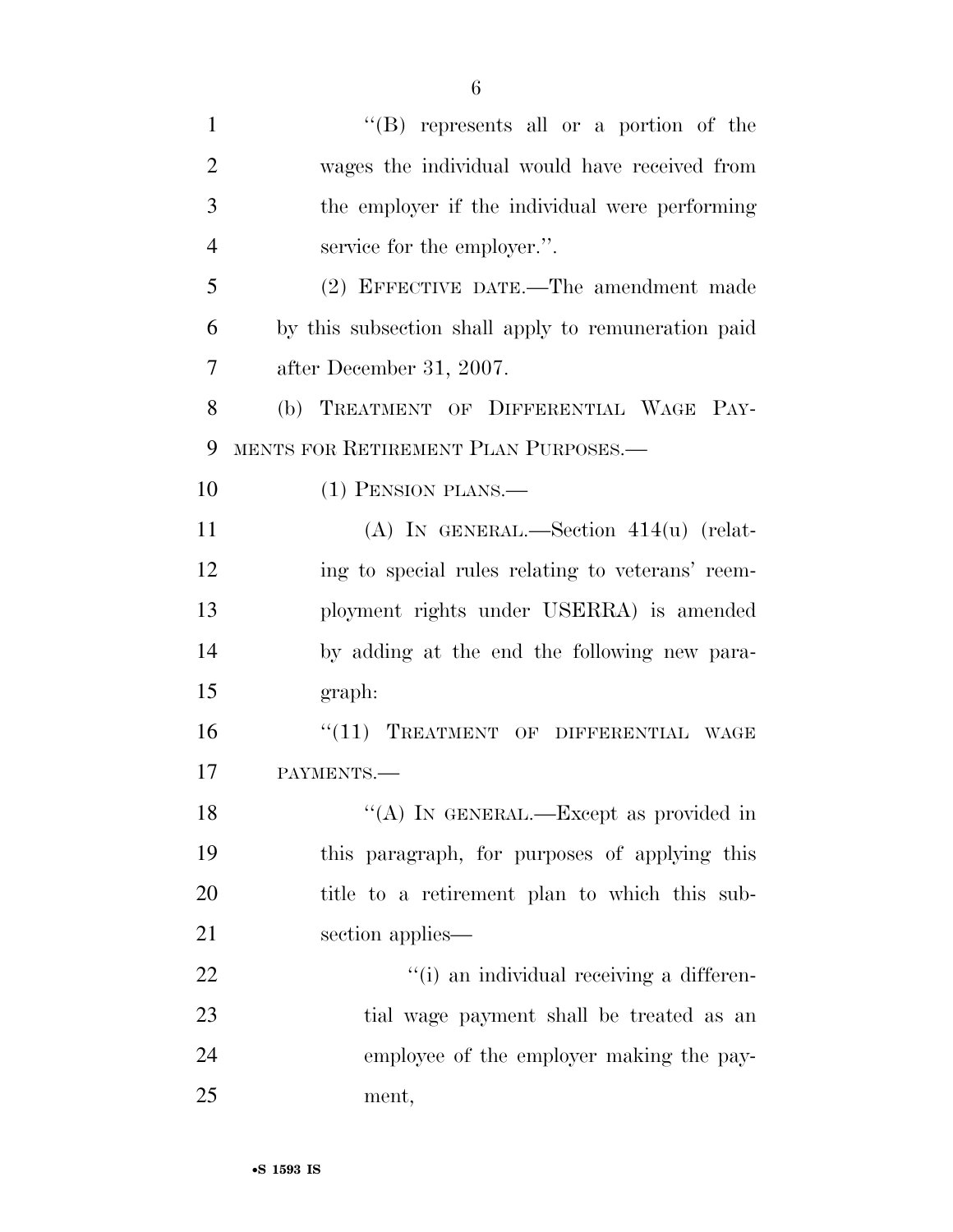| $\mathbf{1}$   | "(ii) the differential wage payment                  |
|----------------|------------------------------------------------------|
| $\overline{2}$ | shall be treated as compensation, and                |
| 3              | "(iii) the plan shall not be treated as              |
| $\overline{4}$ | failing to meet the requirements of any              |
| 5              | provision described in paragraph $(1)(C)$ by         |
| 6              | reason of any contribution or benefit which          |
| $\overline{7}$ | is based on the differential wage payment.           |
| 8              | $\lq\lq(B)$ SPECIAL RULE<br>${\rm FOR}$<br>DISTRIBU- |
| 9              | TIONS.                                               |
| 10             | "(i) IN GENERAL.—Notwithstanding                     |
| 11             | subparagraph $(A)(i)$ , for purposes of sec-         |
| 12             | tion $401(k)(2)(B)(i)(I), 403(b)(7)(A)(ii),$         |
| 13             | $403(b)(11)(A)$ , or $457(d)(1)(A)(ii)$ , an in-     |
| 14             | dividual shall be treated as having been             |
| 15             | severed from employment during any pe-               |
| 16             | riod the individual is performing service in         |
| 17             | the uniformed services described in section          |
| 18             | $3401(h)(2)(A)$ .                                    |
| 19             | "(ii) LIMITATION.—If an individual                   |
| 20             | elects to receive a distribution by reason of        |
| 21             | clause (i), the plan shall provide that the          |
| 22             | individual may not make an elective defer-           |
| 23             | ral or employee contribution during the 6-           |
| 24             | month period beginning on the date of the            |
| 25             | distribution.                                        |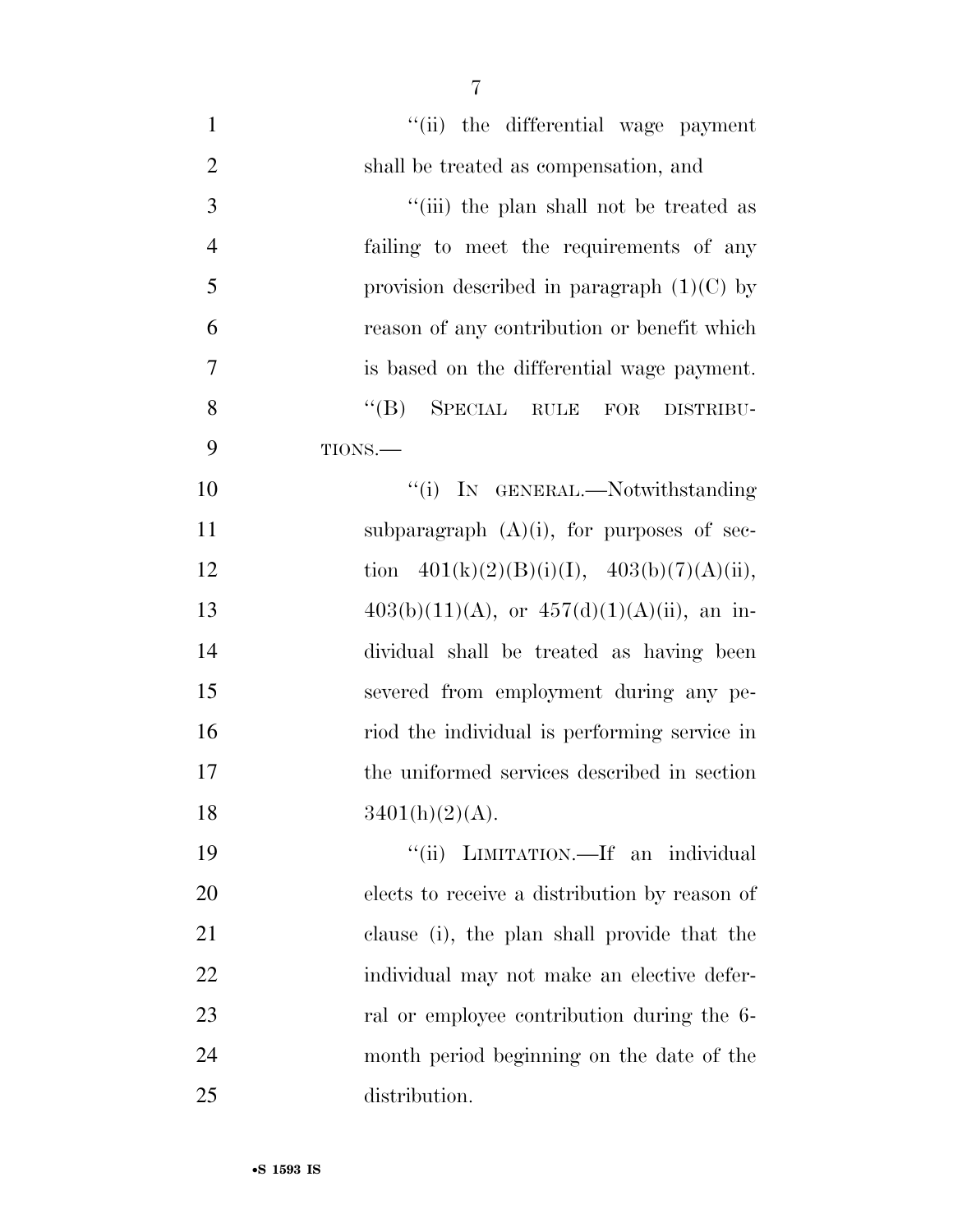1 "'(C) NONDISCRIMINATION REQUIRE- MENT.—Subparagraph (A)(iii) shall apply only if all employees of an employer (as determined under subsections (b), (c), (m), and (o)) per- forming service in the uniformed services de-6 section 3401(h)(2)(A) are entitled to receive differential wage payments on reason- ably equivalent terms and, if eligible to partici- pate in a retirement plan maintained by the employer, to make contributions based on the payments on reasonably equivalent terms. For purposes of applying this subparagraph, the provisions of paragraphs (3), (4), and (5) of 14 section 410(b) shall apply.

15 "(D) DIFFERENTIAL WAGE PAYMENT.— For purposes of this paragraph, the term 'dif- ferential wage payment' has the meaning given 18 such term by section  $3401(h)(2)$ .".

 (B) CONFORMING AMENDMENT.—The heading for section 414(u) is amended by in- serting ''AND TO DIFFERENTIAL WAGE PAY- MENTS TO MEMBERS ON ACTIVE DUTY'' after ''USERRA''.

 (2) DIFFERENTIAL WAGE PAYMENTS TREATED AS COMPENSATION FOR INDIVIDUAL RETIREMENT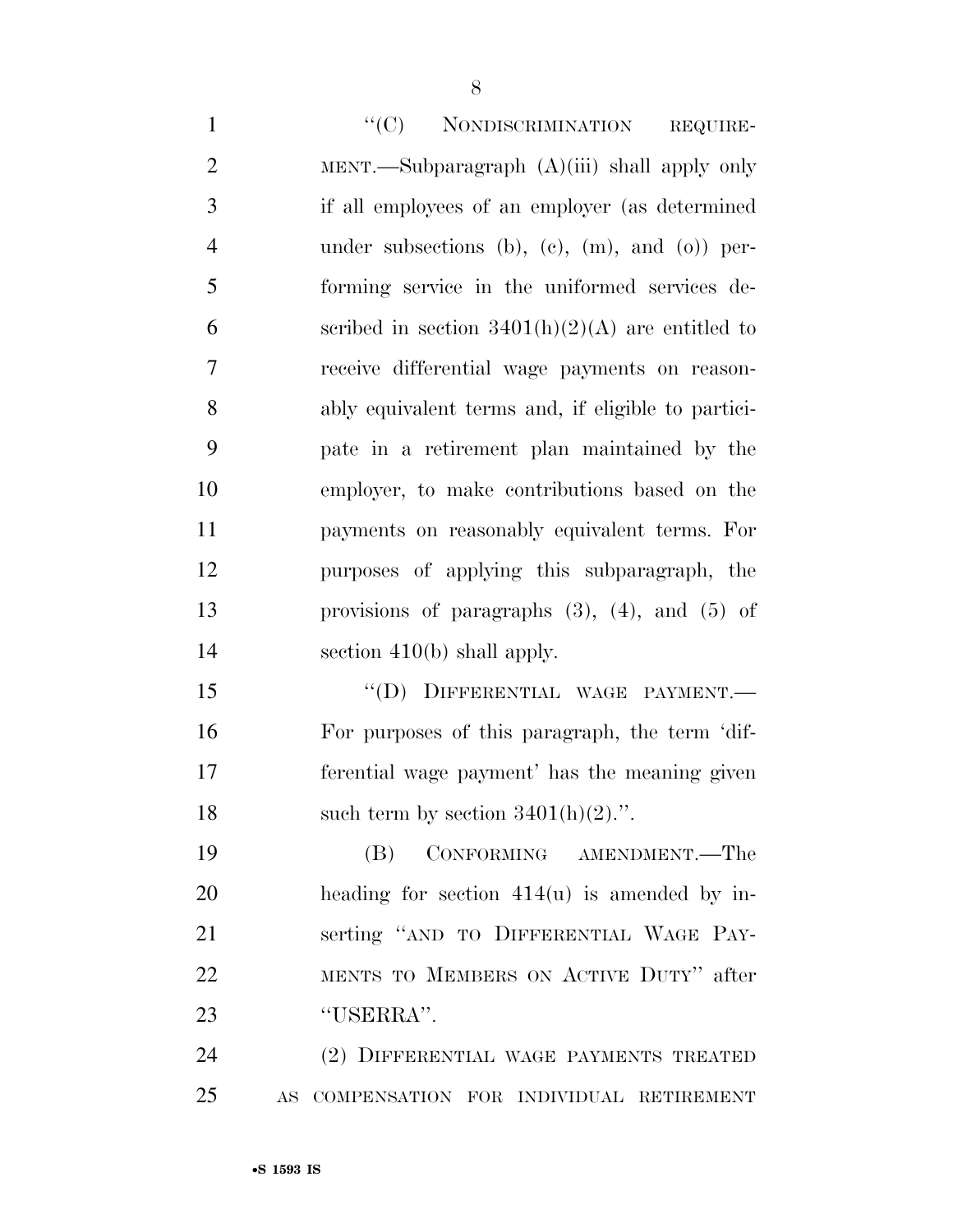| $\mathbf{1}$   | PLANS.—Section $219(f)(1)$ (defining compensation)   |
|----------------|------------------------------------------------------|
| $\overline{2}$ | is amended by adding at the end the following new    |
| 3              | sentence: "The term 'compensation' includes any dif- |
| $\overline{4}$ | ferential wage payment (as defined in section        |
| 5              | $3401(h)(2)$ .".                                     |
| 6              | (3) EFFECTIVE DATE.—The amendments made              |
| 7              | by this subsection shall apply to years beginning    |
| 8              | after December 31, 2007.                             |
| 9              | PROVISIONS RELATING TO PLAN AMEND-<br>(e)            |
| 10             | MENTS.                                               |
| 11             | $(1)$ IN GENERAL.—If this subsection applies to      |
| 12             | any plan or annuity contract amendment—              |
| 13             | (A) such plan or contract shall be treated           |
| 14             | as being operated in accordance with the terms       |
| 15             | of the plan or contract during the period de-        |
| 16             | scribed in paragraph $(2)(B)(i)$ , and               |
| 17             | (B) except as provided by the Secretary of           |
| 18             | the Treasury, such plan shall not fail to meet       |
| 19             | the requirements of the Internal Revenue Code        |
| 20             | of 1986 or the Employee Retirement Income            |
| 21             | Security Act of 1974 by reason of such amend-        |
| 22             | ment.                                                |
| 23             | (2) AMENDMENTS TO WHICH<br>SECTION AP-               |
| 24             | $PLIES.$ —                                           |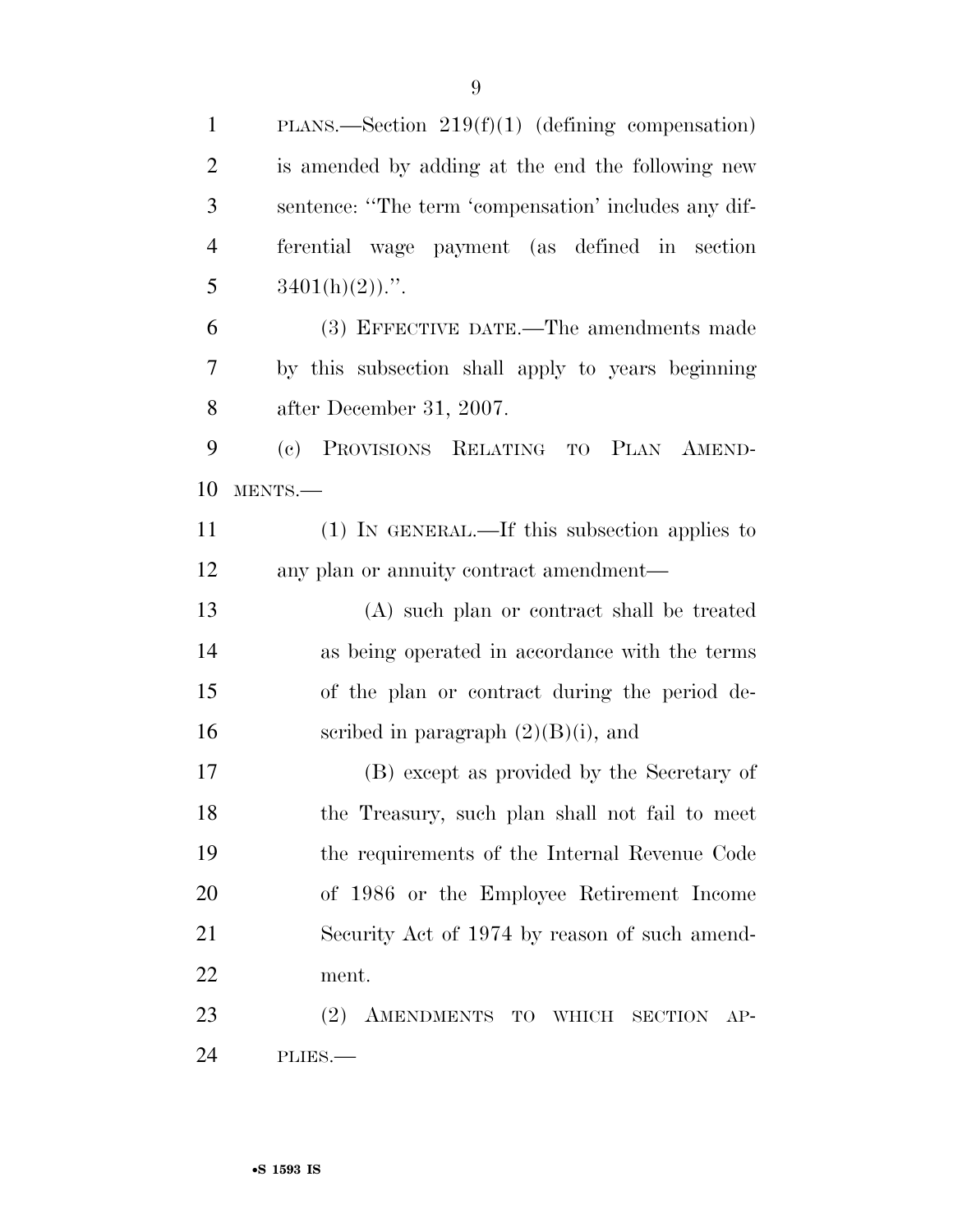| $\mathbf{1}$   | (A) IN GENERAL.—This subsection shall         |
|----------------|-----------------------------------------------|
| $\overline{2}$ | apply to any amendment to any plan or annuity |
| 3              | contract which is made—                       |
| $\overline{4}$ | (i) pursuant to any amendment made            |
| 5              | by this section, and                          |
| 6              | (ii) on or before the last day of the         |
| 7              | first plan year beginning on or after Janu-   |
| 8              | ary 1, 2009.                                  |
| 9              | (B) CONDITIONS.—This subsection shall         |
| 10             | not apply to any plan or annuity contract     |
| 11             | amendment unless—                             |
| 12             | (i) during the period beginning on the        |
| 13             | date the amendment described in subpara-      |
| 14             | $graph (A)(i)$ takes effect and ending on the |
| 15             | date described in subparagraph $(A)(ii)$ (or, |
| 16             | if earlier, the date the plan or contract     |
| 17             | amendment is adopted), the plan or con-       |
| 18             | tract is operated as if such plan or con-     |
| 19             | tract amendment were in effect, and           |
| 20             | (ii) such plan or contract amendment          |
| 21             | applies retroactively for such period.        |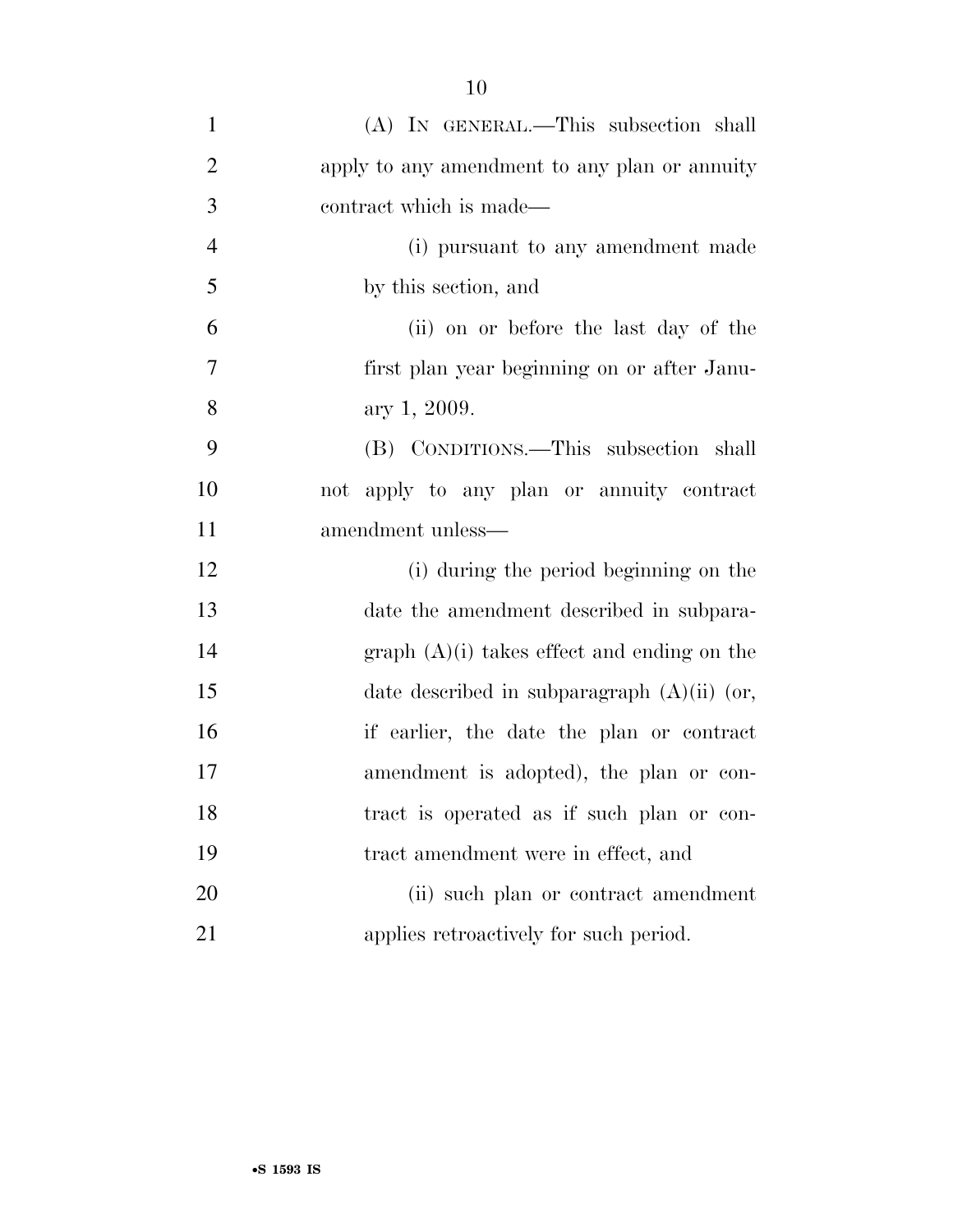## **SEC. 5. PERMANENT EXTENSION OF PENALTY-FREE WITH- DRAWALS FROM RETIREMENT PLANS BY IN-DIVIDUAL CALLED TO ACTIVE DUTY.**

4 Clause (iv) of section  $72(t)(2)(G)$  (relating to dis- tributions from retirement plans to individuals called to active duty) is amended by striking all after ''September 11, 2001'' and inserting a period.

## **SEC. 6. STATE PAYMENTS TO SERVICE MEMBERS TREATED AS QUALIFIED MILITARY BENEFITS.**

 (a) IN GENERAL.—Section 134(b) (defining qualified military benefit) is amended by adding at the end the fol-lowing new paragraph:

13 "(6) CERTAIN STATE PAYMENTS.—The term 'qualified military benefit' includes any bonus pay- ment by a State or political subdivision thereof to any member or former member of the uniformed services of the United States or any dependent of such member only by reason of such member's serv- ice in an combat zone (as defined in section  $20 \qquad 112(c)(2)$ , determined without regard to the par-enthetical).''.

 (b) EFFECTIVE DATE.—The amendment made by this section shall apply to payments made before, on, or after the date of the enactment of this Act.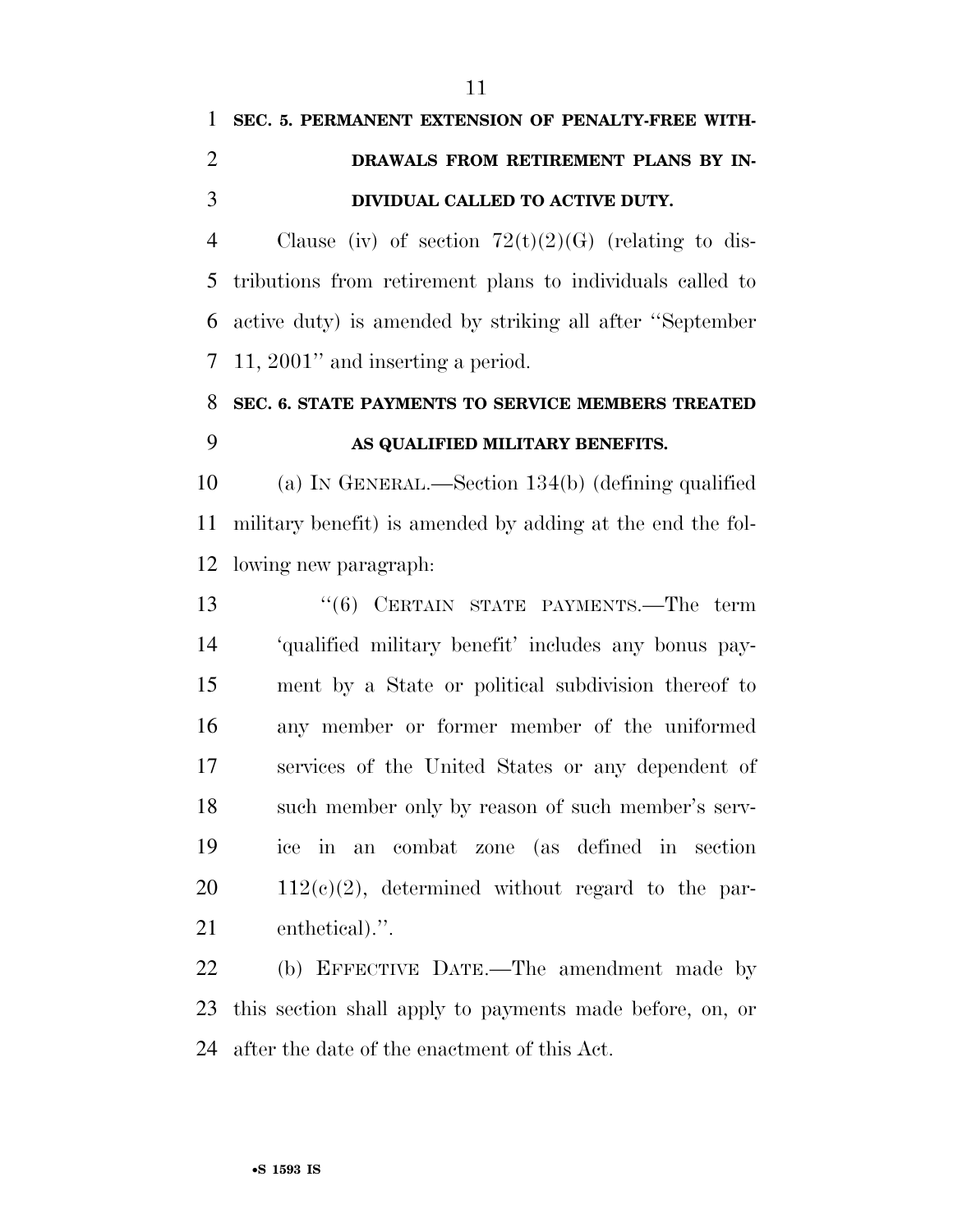**ITY TO DEPARTMENT OF VETERANS AFFAIRS.**  Section 6103(l)(7)(D) (relating to program to which rule applies) is amended by striking the last sentence. **SEC. 8. THREE-YEAR EXTENSION OF QUALIFIED MORT- GAGE BOND PROGRAM RULES FOR VET- ERANS.**  8 Section  $143(d)(2)(D)$  (relating to exception) is amended by striking ''January 1, 2008'' and inserting ''January 1, 2011''. **SEC. 9. PERMANENT EXCLUSION OF GAIN FROM SALE OF A PRINCIPAL RESIDENCE BY CERTAIN EMPLOY- EES OF THE INTELLIGENCE COMMUNITY.**  (a) IN GENERAL.—Section 417(e) of division A of the Tax Relief and Health Care Act of 2006 is amended by striking ''and before January 1, 2011''. (b) DUTY STATION MAY BE OUTSIDE UNITED STATES.— 19 (1) IN GENERAL.—Section  $121(d)(9)(C)$  (defin- ing qualified official extended duty) is amended by 21 striking clause (vi). (2) EFFECTIVE DATE.—The amendment made by this subsection shall apply to sales or exchanges after the date of the enactment of this Act.

**SEC. 7. PERMANENT EXTENSION OF DISCLOSURE AUTHOR-**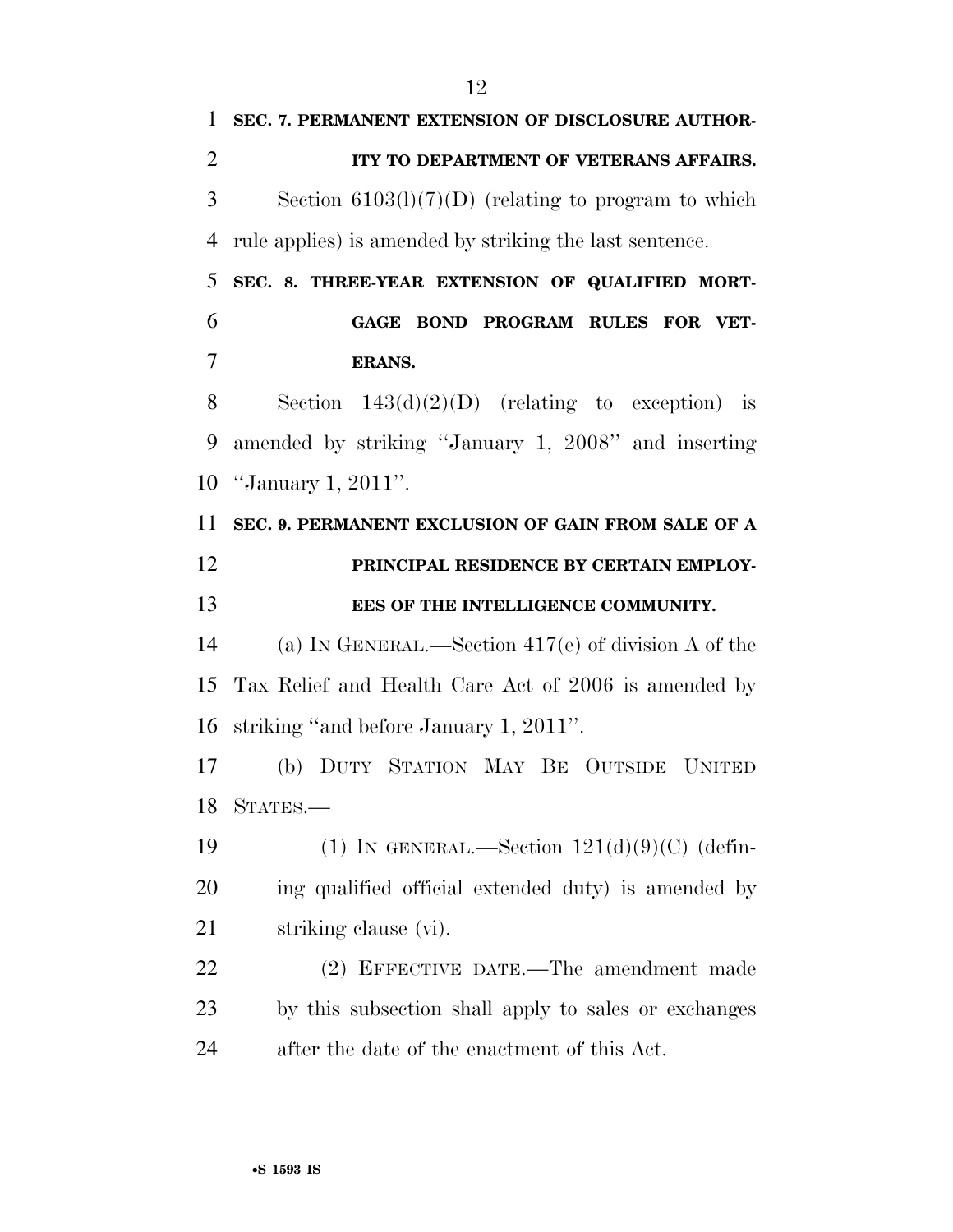(a) PROVISION IN EFFECT BEFORE PENSION PRO- TECTION ACT.—Subsection (e) of section 408A (relating to qualified rollover contribution), as in effect before the amendments made by section 824 of the Pension Protec-tion Act of 2006, is amended to read as follows:

8 "(e) QUALIFIED ROLLOVER CONTRIBUTION.—For purposes of this section—

 $\frac{1}{2}$  (1) In GENERAL.—The term 'qualified rollover contribution' means a rollover contribution to a Roth IRA from another such account, or from an indi- vidual retirement plan, but only if such rollover con- tribution meets the requirements of section 408(d)(3). Such term includes a rollover contribu-16 tion described in section  $402A(c)(3)(A)$ . For pur-17 poses of section  $408(d)(3)(B)$ , there shall be dis- regarded any qualified rollover contribution from an individual retirement plan (other than a Roth IRA) to a Roth IRA.

21 "(2) MILITARY DEATH GRATUITY.—

22 "'(A) In GENERAL.—The term 'qualified rollover contribution' includes a contribution to a Roth IRA maintained for the benefit of an in- dividual to the extent that such contribution does not exceed the amount received by such in-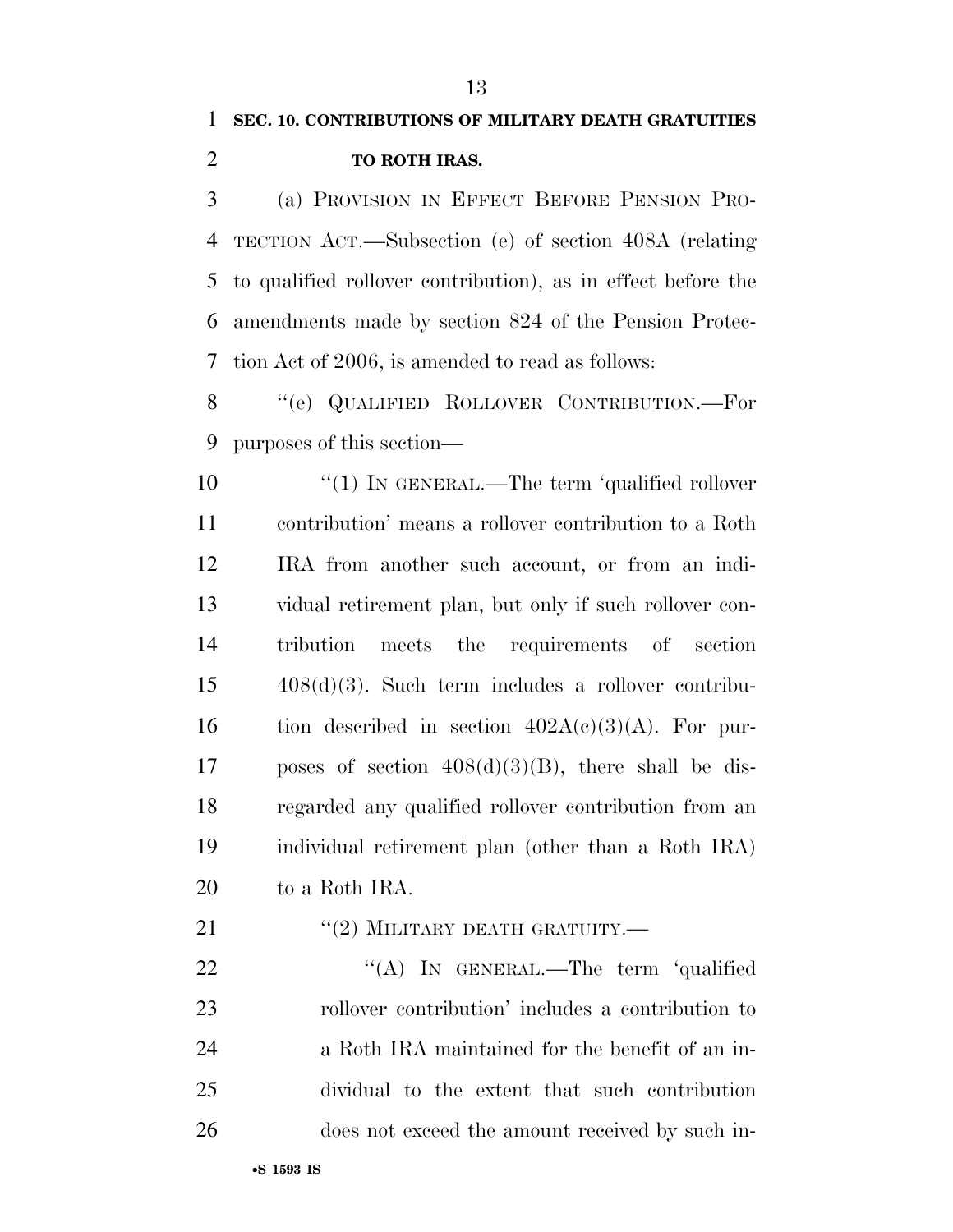| $\mathbf{1}$   | dividual under section 1477 of title 10, United           |
|----------------|-----------------------------------------------------------|
| $\overline{2}$ | States Code, or under section 1967 of title 38            |
| 3              | of such Code, if such contribution is made not            |
| $\overline{4}$ | later than 1 year after the day on which such             |
| 5              | individual receives such amount.                          |
| 6              | "(B) ANNUAL LIMIT ON NUMBER<br>OF                         |
| 7              | APPLY.-Section<br>TO <b>TO</b><br>$\sf{ROLLOVERS}$<br>NOT |
| 8              | $408(d)(3)(B)$ shall not apply with respect to            |
| 9              | amounts treated as a rollover by the subpara-             |
| 10             | graph(A).                                                 |
| 11             | "(C) APPLICATION OF SECTION 72.-For                       |
| 12             | purposes of applying section 72 in the case of            |
| 13             | a distribution which is not a qualified distribu-         |
| 14             | tion, the amount treated as a rollover by reason          |
| 15             | of subparagraph $(A)$ shall be treated as invest-         |
| 16             | ment in the contract.".                                   |
| 17             | (b) PROVISION IN EFFECT AFTER PENSION PROTEC-             |
|                | 18 TION ACT.—Subsection (e) of section 408A, as in effect |
| 19             | after the amendments made by section 824 of the Pension   |
| 20             | Protection Act of 2006, is amended to read as follows:    |
| 21             | "(e) QUALIFIED ROLLOVER CONTRIBUTION.—For                 |
| 22             | purposes of this section—                                 |
| 23             | " $(1)$ In GENERAL.—The term 'qualified rollover'         |
| 24             | contribution' means a rollover contribution—              |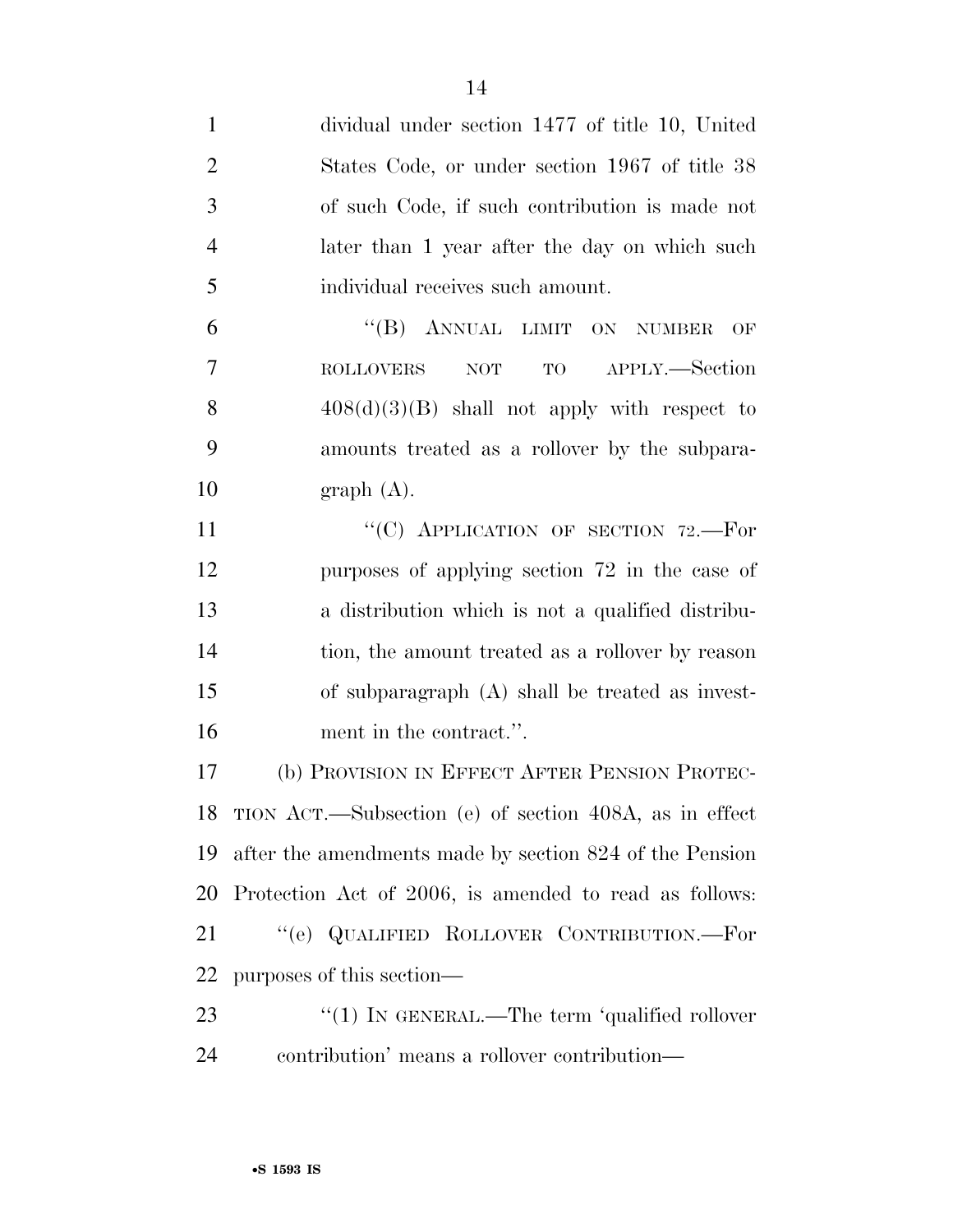| $\mathbf{1}$   | "(A) to a Roth IRA from another such ac-                |
|----------------|---------------------------------------------------------|
| $\overline{2}$ | count,                                                  |
| 3              | "(B) from an eligible retirement plan, but              |
| $\overline{4}$ | only if—                                                |
| 5              | "(i) in the case of an individual retire-               |
| 6              | ment plan, such rollover contribution meets             |
| $\overline{7}$ | the requirements of section $408(d)(3)$ , and           |
| 8              | "(ii) in the case of any eligible retire-               |
| 9              | plan (as defined in<br>section<br>ment                  |
| 10             | $402(c)(8)(B)$ other than clauses (i) and (ii)          |
| 11             | thereof), such rollover contribution meets              |
| 12             | requirements of section $402(e)$ ,<br>the               |
| 13             | $403(b)(8)$ , or $457(e)(16)$ , as applicable.          |
| 14             | For purposes of section $408(d)(3)(B)$ , there shall be |
| 15             | disregarded any qualified rollover contribution from    |
| 16             | an individual retirement plan (other than a Roth        |
| 17             | IRA) to a Roth IRA.                                     |
| 18             | $``(2)$ MILITARY DEATH GRATUITY.—                       |
| 19             | "(A) IN GENERAL.—The term 'qualified                    |
| 20             | rollover contribution' includes a contribution to       |
| 21             | a Roth IRA maintained for the benefit of an in-         |
| <u>22</u>      | dividual to the extent that such contribution           |
| 23             | does not exceed the amount received by such in-         |
| 24             | dividual under section 1477 of title 10, United         |
| 25             | States Code, or under section 1967 of title 38          |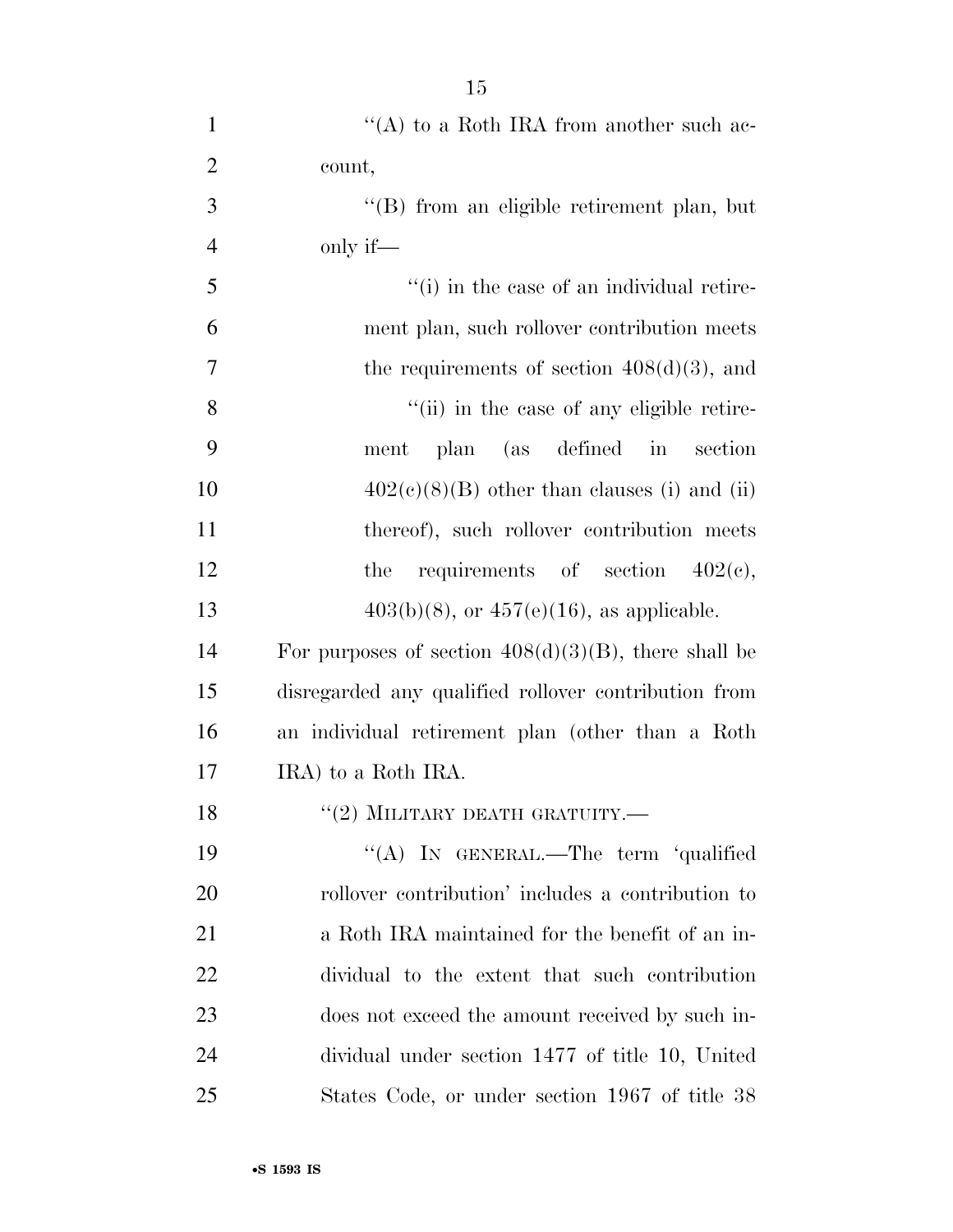4 "(B) ANNUAL LIMIT ON NUMBER OF ROLLOVERS NOT TO APPLY.—Section 6  $408(d)(3)(B)$  shall not apply with respect to amounts treated as a rollover by the subpara-8 graph  $(A)$ .

9 "(C) APPLICATION OF SECTION 72.—For purposes of applying section 72 in the case of a distribution which is not a qualified distribu- tion, the amount treated as a rollover by reason of subparagraph (A) shall be treated as invest-ment in the contract.''.

(c) EFFECTIVE DATES.—

 (1) IN GENERAL.—Except as provided by para- graphs (2) and (3), the amendments made by this section shall apply with respect to deaths from inju- ries occurring on or after the date of the enactment of this Act.

21 (2) APPLICATION OF AMENDMENTS TO DEATHS FROM INJURIES OCCURRING ON OR AFTER OCTOBER 7, 2001, AND BEFORE ENACTMENT.—The amend- ments made by this section shall apply to any con-25 tribution made pursuant to section  $408A(e)(2)$  of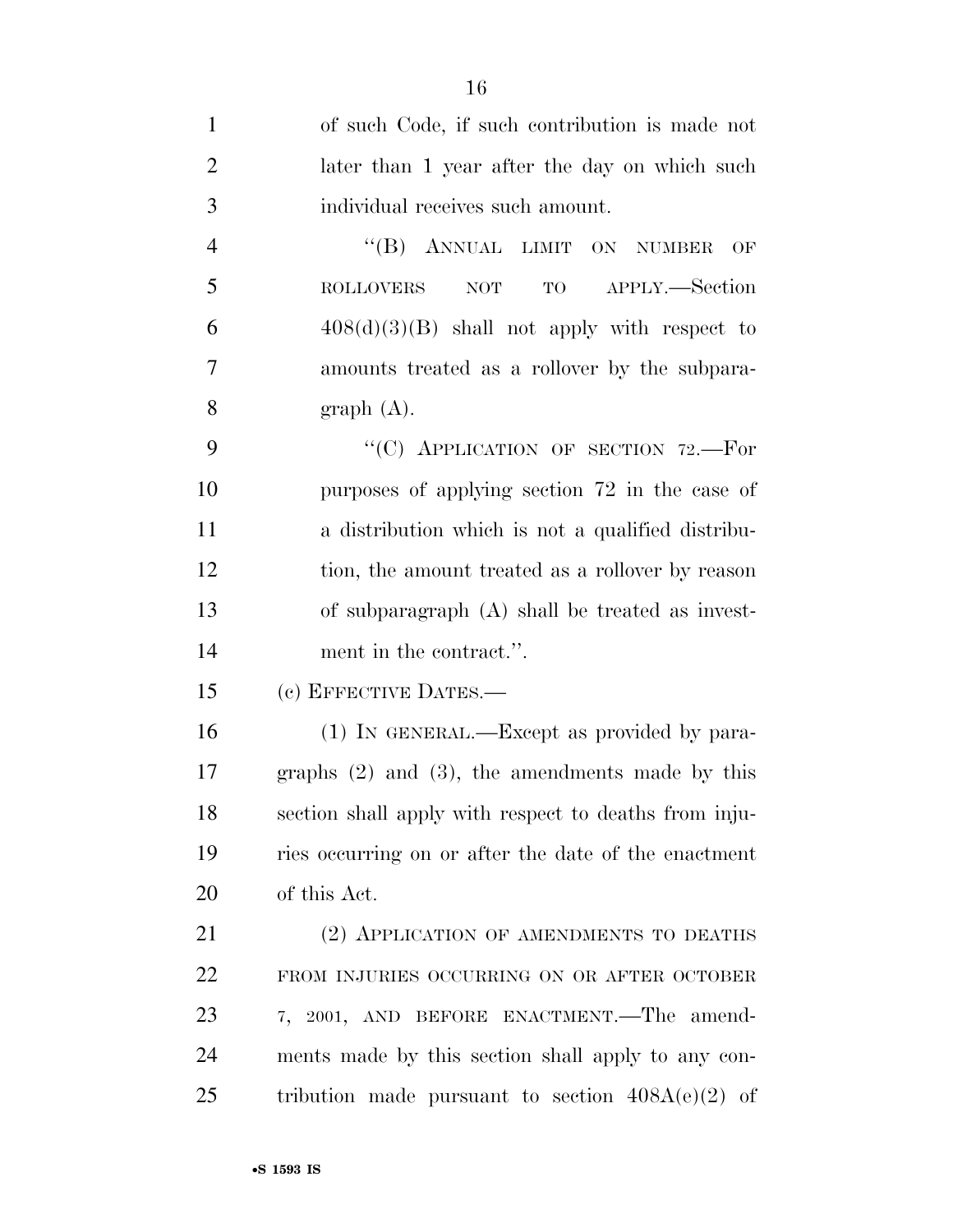| 1              | the Internal Revenue Code of 1986, as amended by           |
|----------------|------------------------------------------------------------|
| 2              | this Act, with respect to amounts received under sec-      |
| 3              | tion 1477 of title 10, United States Code, or under        |
| $\overline{4}$ | section 1967 of title 38 of such Code, for deaths          |
| 5              | from injuries occurring on or after October 7, 2001,       |
| 6              | and before the date of the enactment of this Act if        |
| 7              | such contribution is made not later than 1 year after      |
| 8              | the date of the enactment of this Act.                     |
| 9              | (3) PENSION PROTECTION ACT CHANGES.—Sec-                   |
| 10             | tion $408A(e)(1)$ of the Internal Revenue Code of          |
| 11             | 1986 (as in effect after the amendments made by            |
| 12             | subsection (b)) shall apply to taxable years begin-        |
| 13             | ning after December 31, 2007.                              |
|                |                                                            |
| 14             | SEC. 11. CREDIT FOR EMPLOYER DIFFERENTIAL WAGE             |
| 15             | PAYMENTS TO EMPLOYEES WHO ARE ACTIVE                       |
| 16             | DUTY MEMBERS OF THE UNIFORMED SERV-                        |
| 17             | ICES.                                                      |
| 18             | (a) IN GENERAL.—Subpart D of part IV of sub-               |
| 19             | chapter $A$ of chapter 1 (relating to business credits) is |
| 20             | amended by adding at the end the following new section:    |
| 21             | "SEC. 450. EMPLOYER WAGE CREDIT FOR EMPLOYEES WHO          |
| 22             | ARE ACTIVE DUTY MEMBERS OF THE UNI-                        |
| 23             | <b>FORMED SERVICES.</b>                                    |
| 24             | "(a) GENERAL RULE.—For purposes of section 38,             |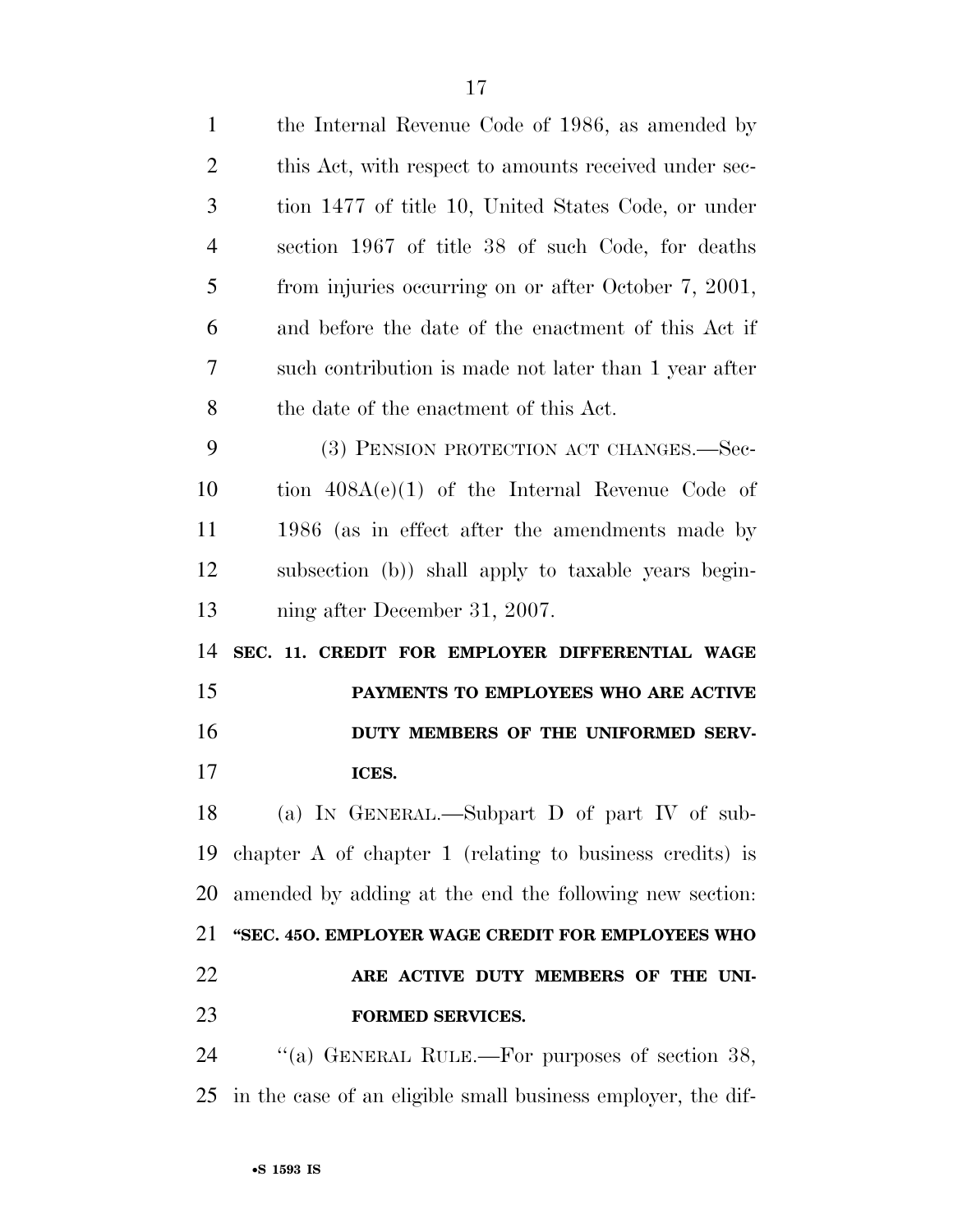ferential wage payment credit for any taxable year is an amount equal to 20 percent of the sum of the eligible dif- ferential wage payments for each of the qualified employ-ees of the taxpayer during such taxable year.

 ''(b) DEFINITIONS.—For purposes of this section— 6 "(1) ELIGIBLE DIFFERENTIAL WAGE PAY- MENTS.—The term 'eligible differential wage pay- ments' means, with respect to each qualified em- ployee, so much of the differential wage payments 10 (as defined in section  $3401(h)(2)$ ) paid to such em- ployee for the taxable year as does not exceed \$20,000.

13 "(2) QUALIFIED EMPLOYEE.—The term 'quali- fied employee' means a person who has been an em- ployee of the taxpayer for the 91-day period imme- diately preceding the period for which any differen-tial wage payment is made.

18 "(3) ELIGIBLE SMALL BUSINESS EMPLOYER.— 19 "(A) IN GENERAL.—The term 'eligible small business employer' means, with respect to any taxable year, any employer which— 22  $\frac{1}{2}$   $\frac{1}{2}$   $\frac{1}{2}$  employed an average of less that

23 50 employees on business days during such taxable year, and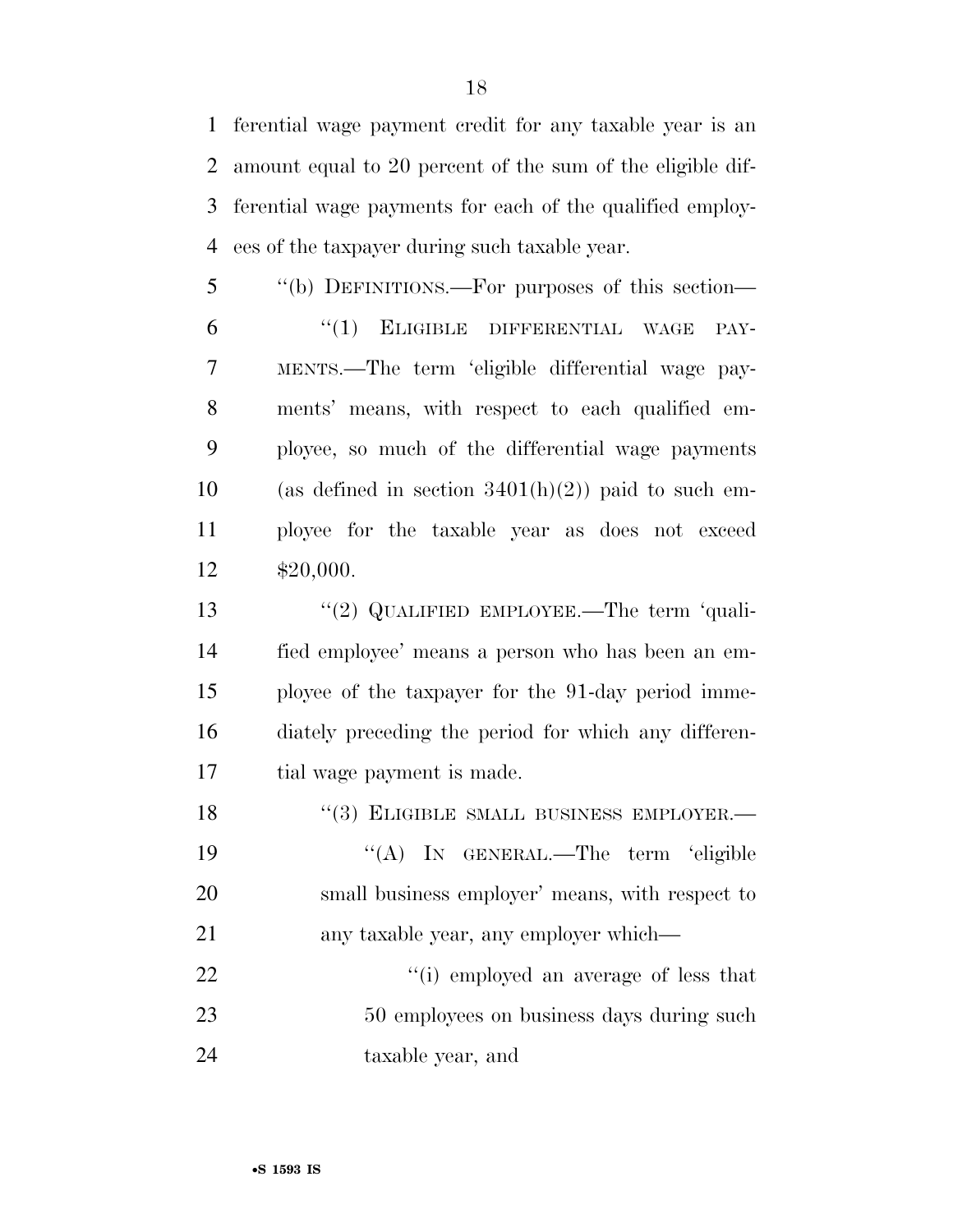|    | "(ii) under a written plan of the em-       |
|----|---------------------------------------------|
| -2 | ployer, provides eligible differential wage |
| 3  | payments to every qualified employee of     |
|    | the employer.                               |

 ''(B) CONTROLLED GROUPS.—For pur- poses of subparagraph (A), all persons treated as a single employer under subsection (b), (c), (m), or (o) of section 414 shall be treated as a single employer.

10 "'(c) COORDINATION WITH OTHER CREDITS.—The amount of credit otherwise allowable under this chapter with respect to compensation paid to any employee shall be reduced by the credit determined under this section with respect to such employee.

 ''(d) DISALLOWANCE FOR FAILURE TO COMPLY WITH EMPLOYMENT OR REEMPLOYMENT RIGHTS OF MEMBERS OF THE RESERVE COMPONENTS OF THE ARMED FORCES OF THE UNITED STATES.—No credit shall be allowed under subsection (a) to a taxpayer for— 20 "(1) any taxable year, beginning after the date of the enactment of this section, in which the tax- payer is under a final order, judgment, or other process issued or required by a district court of the United States under section 4323 of title 38 of the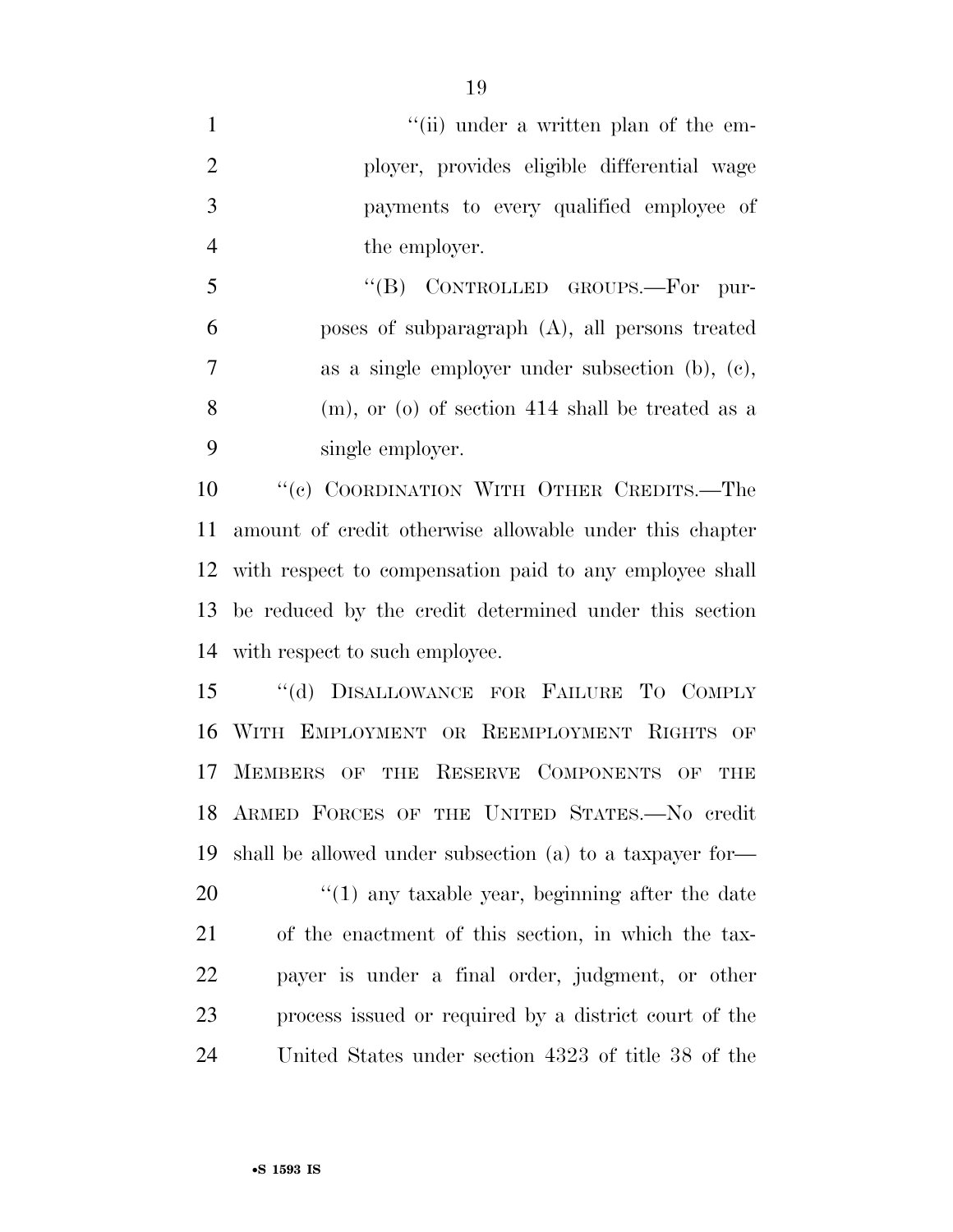United States Code with respect to a violation of chapter 43 of such title, and  $\frac{3}{2}$  ''(2) the 2 succeeding taxable years. ''(e) CERTAIN RULES TO APPLY.—For purposes of this section, rules similar to the rules of subsections (c), (d), and (e) of section 52 shall apply. ''(f) TERMINATION.—This section shall not apply to any payments made after December 31, 2009.''. (b) CREDIT TREATED AS PART OF GENERAL BUSI- NESS CREDIT.—Section 38(b) (relating to general busi- ness credit) is amended by striking ''plus'' at the end of paragraph (30), by striking the period at the end of para- graph (31) and inserting '', plus'', and by adding at the end of following new paragraph: 15 "(32) the differential wage payment credit de-16 termined under section  $45O(a)$ .". (c) NO DEDUCTION FOR COMPENSATION TAKEN INTO ACCOUNT FOR CREDIT.—Section 280C(a) (relating to rule for employment credits) is amended by inserting  $\cdot$  '45O(a)," after "45A(a),". (d) CLERICAL AMENDMENT.—The table of sections for subpart D of part IV of subchapter A of chapter 1

 is amended by adding at the end the following new item: ''Sec. 45O. Employer wage credit for employees who are active duty members of the uniformed services.''.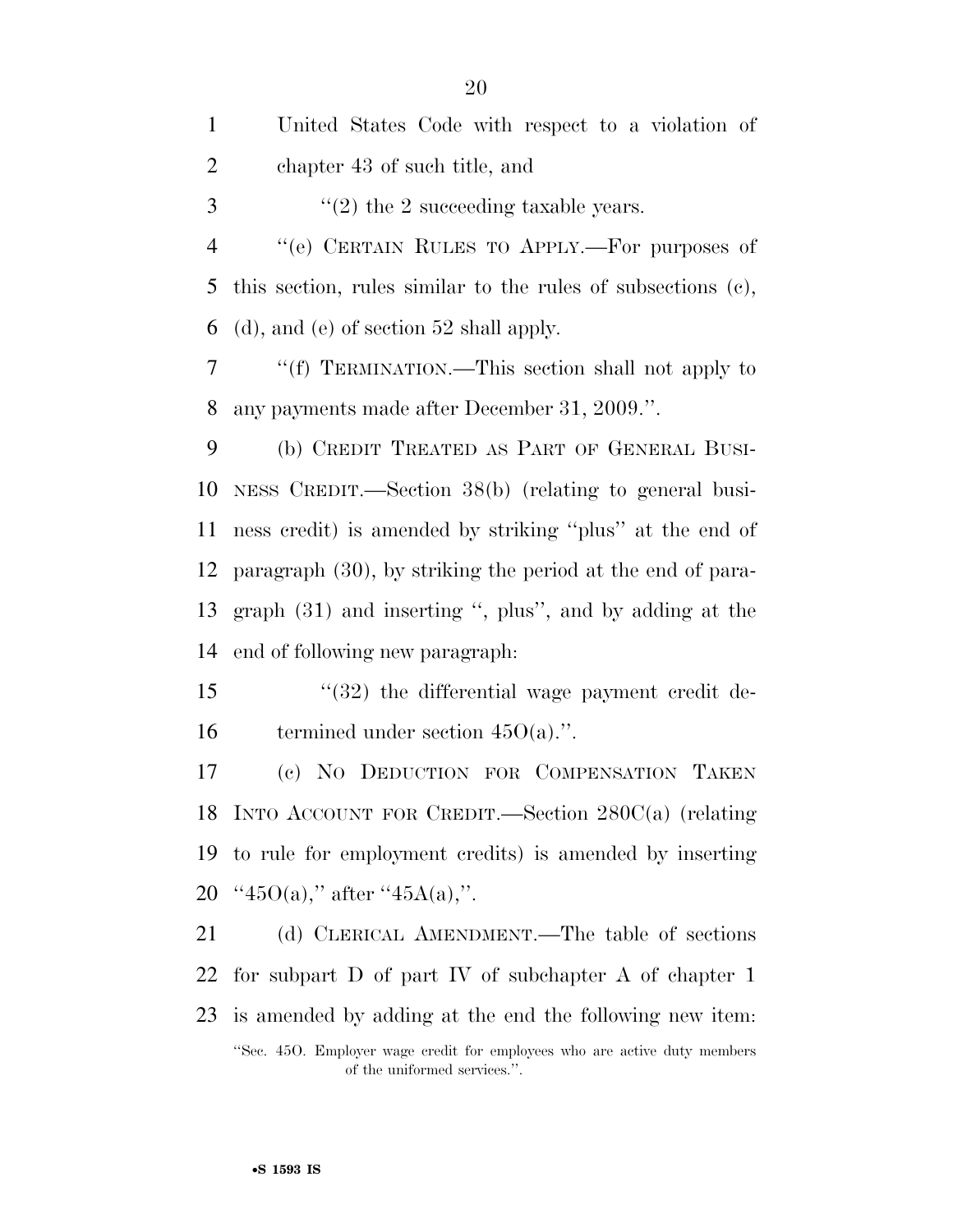(e) EFFECTIVE DATE.—The amendments made by this section shall apply to amounts paid after the date of the enactment of this Act.

### **SEC. 12. REVISION OF TAX RULES ON EXPATRIATION OF IN-DIVIDUALS.**

 (a) IN GENERAL.—Subpart A of part II of sub- chapter N of chapter 1 is amended by inserting after sec-tion 877 the following new section:

### **''SEC. 877A. TAX RESPONSIBILITIES OF EXPATRIATION.**

 ''(a) GENERAL RULES.—For purposes of this sub-title—

12 "(1) MARK TO MARKET.—Except as provided in subsections (d) and (f), all property of a covered ex- patriate to whom this section applies shall be treated as sold on the day before the expatriation date for its fair market value.

17 "(2) RECOGNITION OF GAIN OR LOSS.—In the case of any sale under paragraph (1)—

19 "(A) notwithstanding any other provision of this title, any gain arising from such sale shall be taken into account for the taxable year of the sale, and

23 "'(B) any loss arising from such sale shall be taken into account for the taxable year of the sale to the extent otherwise provided by this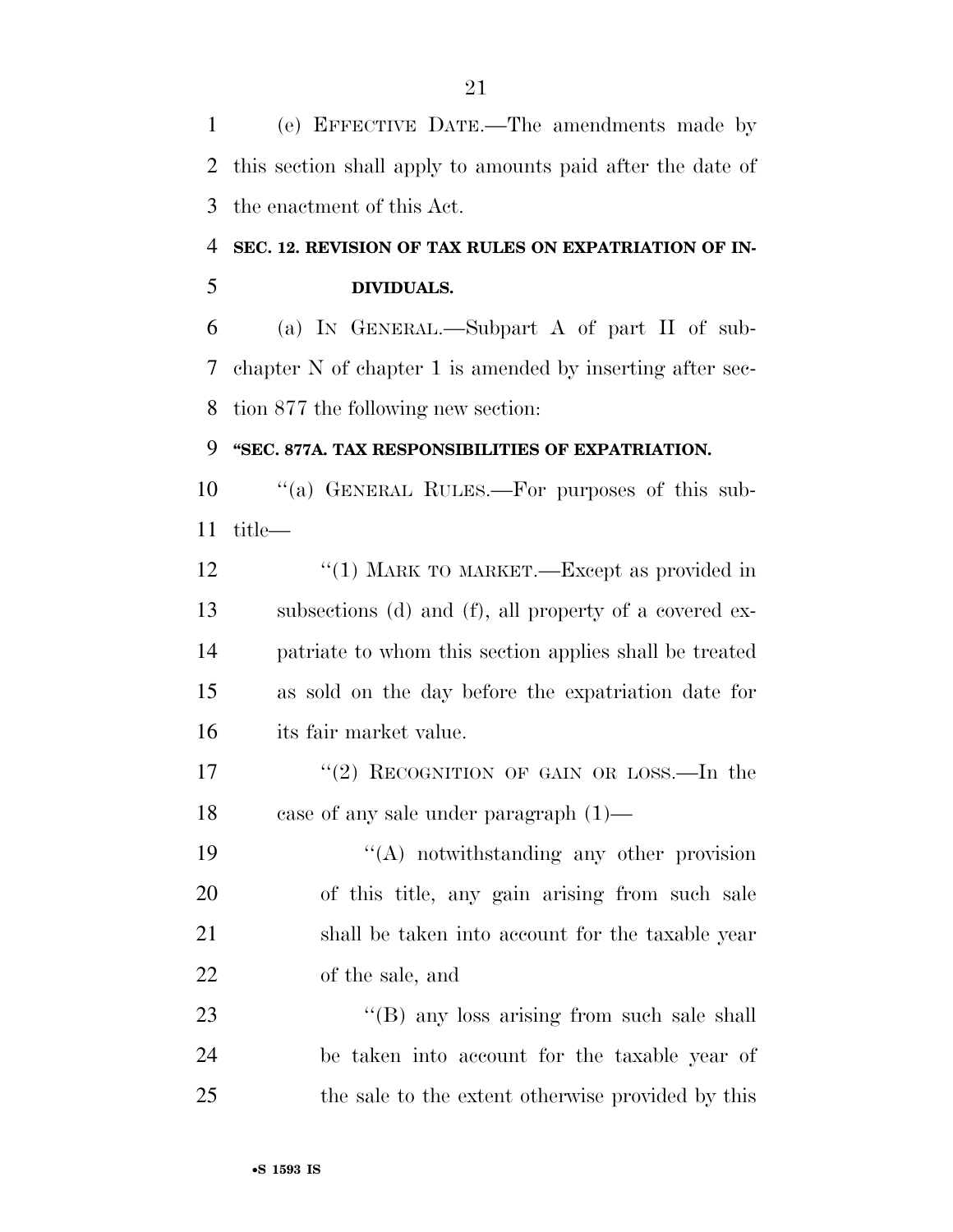| $\mathbf{1}$   | title, except that section 1091 shall not apply to  |
|----------------|-----------------------------------------------------|
| $\overline{2}$ | any such loss.                                      |
| 3              | Proper adjustment shall be made in the amount of    |
| $\overline{4}$ | any gain or loss subsequently realized for gain or  |
| 5              | loss taken into account under the preceding sen-    |
| 6              | tence.                                              |
| 7              | "(3) EXCLUSION FOR CERTAIN GAIN.—                   |
| 8              | "(A) IN GENERAL.—The amount which,                  |
| 9              | but for this paragraph, would be includible in      |
| 10             | the gross income of any individual by reason of     |
| 11             | this section shall be reduced (but not below        |
| 12             | zero) by $$600,000$ . For purposes of this para-    |
| 13             | graph, allocable expatriation gain taken into ac-   |
| 14             | count under subsection $(f)(2)$ shall be treated in |
| 15             | the same manner as an amount required to be         |
| 16             | includible in gross income.                         |
| 17             | "(B) COST-OF-LIVING ADJUSTMENT.—                    |
| 18             | "(i) IN GENERAL.—In the case of an                  |
| 19             | expatriation date occurring in any calendar         |
| 20             | year after $2007$ , the $$600,000$ amount           |
| 21             | under subparagraph (A) shall be increased           |
| 22             | by an amount equal to—                              |
| 23             | $\lq\lq$ such dollar amount, multi-                 |
| 24             | plied by                                            |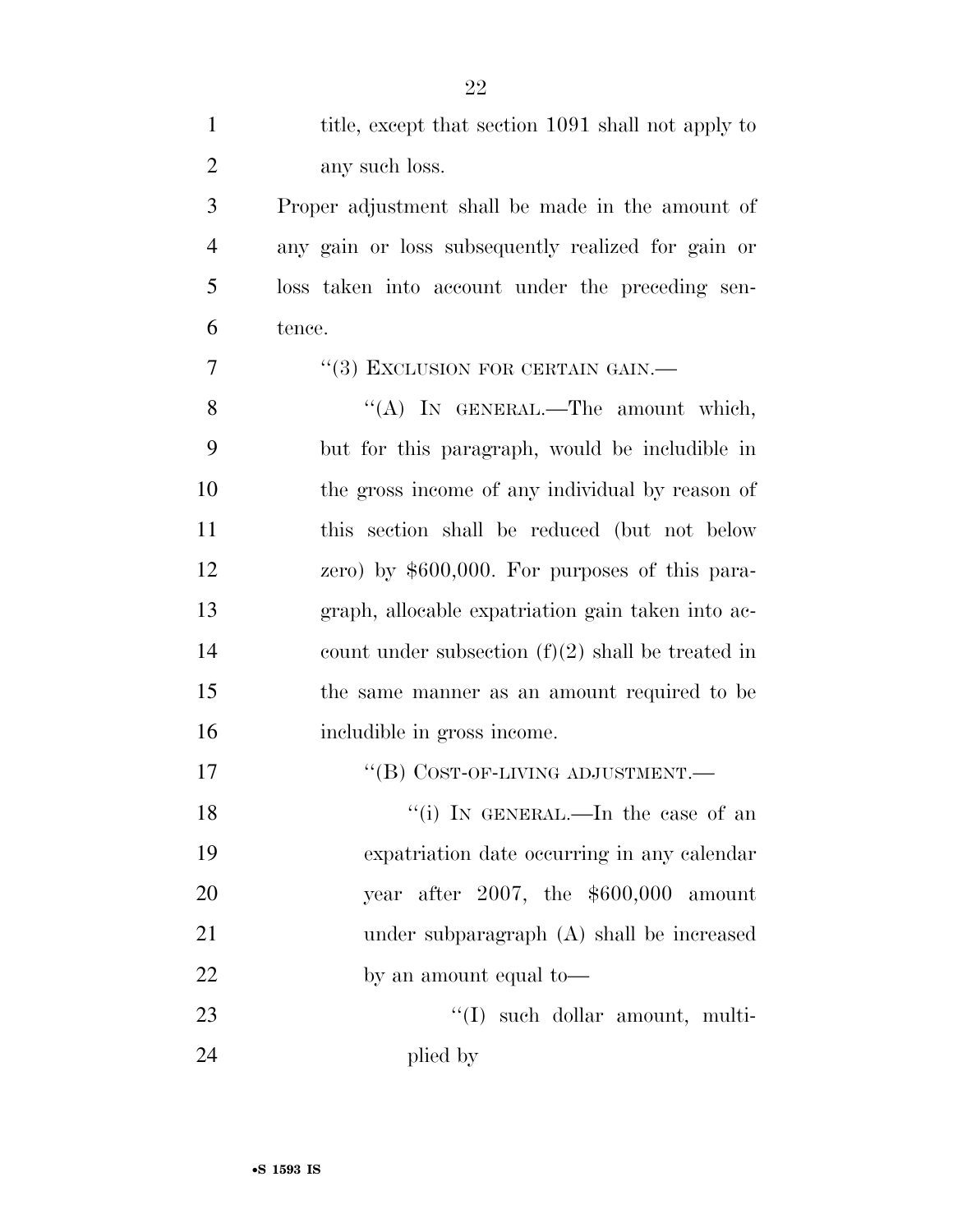| $\mathbf{1}$   | "(II) the cost-of-living adjust-             |
|----------------|----------------------------------------------|
| $\overline{2}$ | ment determined under section $1(f)(3)$      |
| 3              | for such calendar year, determined by        |
| $\overline{4}$ | substituting 'calendar year 2006' for        |
| 5              | 'calendar year 1992' in subparagraph         |
| 6              | (B) thereof.                                 |
| 7              | ``(ii)<br>ROUNDING RULES.—If<br>any          |
| 8              | amount after adjustment under clause (i)     |
| 9              | is not a multiple of $$1,000$ , such amount  |
| 10             | shall be rounded to the next lower multiple  |
| 11             | of $$1,000$ .                                |
| 12             | "(4) ELECTION TO CONTINUE TO BE TAXED AS     |
| 13             | UNITED STATES CITIZEN.-                      |
| 14             | "(A) IN GENERAL.—If a covered expatriate     |
| 15             | elects the application of this paragraph—    |
| 16             | "(i) this section (other than this para-     |
| 17             | graph and subsection (i)) shall not apply to |
| 18             | the expatriate, but                          |
| 19             | "(ii) in the case of property to which       |
| 20             | this section would apply but for such elec-  |
| 21             | tion, the expatriate shall be subject to tax |
| 22             | under this title in the same manner as if    |
| 23             | the individual were a United States citizen. |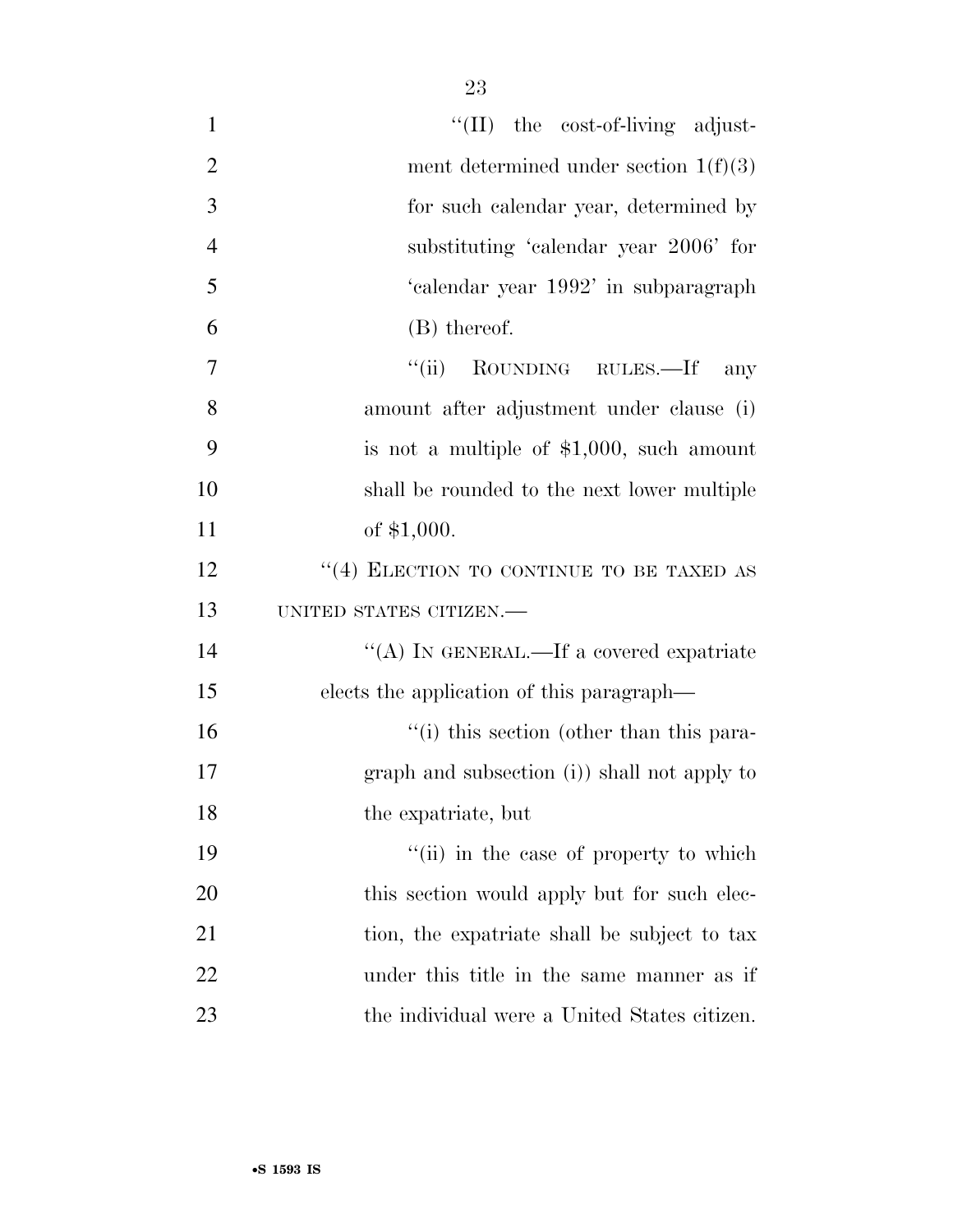| $\mathbf{1}$   | "(B) REQUIREMENTS.—Subparagraph (A)                |
|----------------|----------------------------------------------------|
| $\overline{2}$ | shall not apply to an individual unless the indi-  |
| 3              | vidual—                                            |
| $\overline{4}$ | "(i) provides security for payment of              |
| 5              | tax in such form and manner, and in such           |
| 6              | amount, as the Secretary may require,              |
| $\overline{7}$ | "(ii) consents to the waiver of any                |
| 8              | right of the individual under any treaty of        |
| 9              | the United States which would preclude as-         |
| 10             | sessment or collection of any tax which            |
| 11             | may be imposed by reason of this para-             |
| 12             | graph, and                                         |
| 13             | "(iii) complies with such other re-                |
| 14             | quirements as the Secretary may prescribe.         |
| 15             | "(C) ELECTION.—An election under sub-              |
| 16             | paragraph (A) shall apply to all property to       |
| 17             | which this section would apply but for the elec-   |
| 18             | tion and, once made, shall be irrevocable. Such    |
| 19             | election shall also apply to property the basis of |
| 20             | which is determined in whole or in part by ref-    |
| 21             | erence to the property with respect to which the   |
| 22             | election was made.                                 |
| 23             | "(b) ELECTION TO DEFER TAX.—                       |
| 24             | "(1) IN GENERAL.—If the taxpayer elects the        |

application of this subsection with respect to any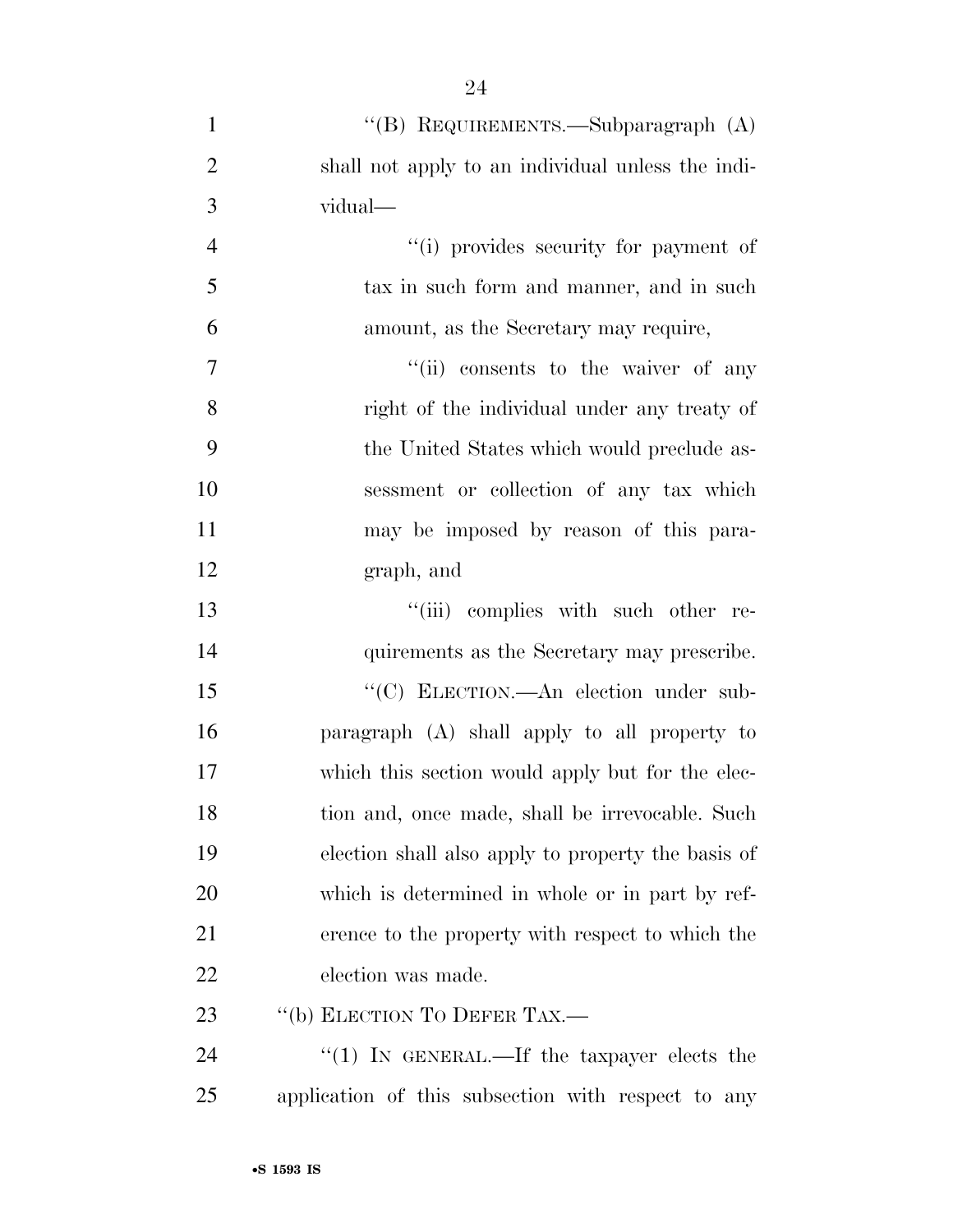property treated as sold by reason of subsection (a), the payment of the additional tax attributable to such property shall be postponed until the due date of the return for the taxable year in which such property is disposed of (or, in the case of property disposed of in a transaction in which gain is not rec- ognized in whole or in part, until such other date as the Secretary may prescribe).

9 "(2) DETERMINATION OF TAX WITH RESPECT TO PROPERTY.—For purposes of paragraph (1), the additional tax attributable to any property is an amount which bears the same ratio to the additional tax imposed by this chapter for the taxable year solely by reason of subsection (a) as the gain taken into account under subsection (a) with respect to such property bears to the total gain taken into ac- count under subsection (a) with respect to all prop-erty to which subsection (a) applies.

 $(3)$  TERMINATION OF POSTPONEMENT. No tax may be postponed under this subsection later 21 than the due date for the return of tax imposed by this chapter for the taxable year which includes the date of death of the expatriate (or, if earlier, the time that the security provided with respect to the property fails to meet the requirements of paragraph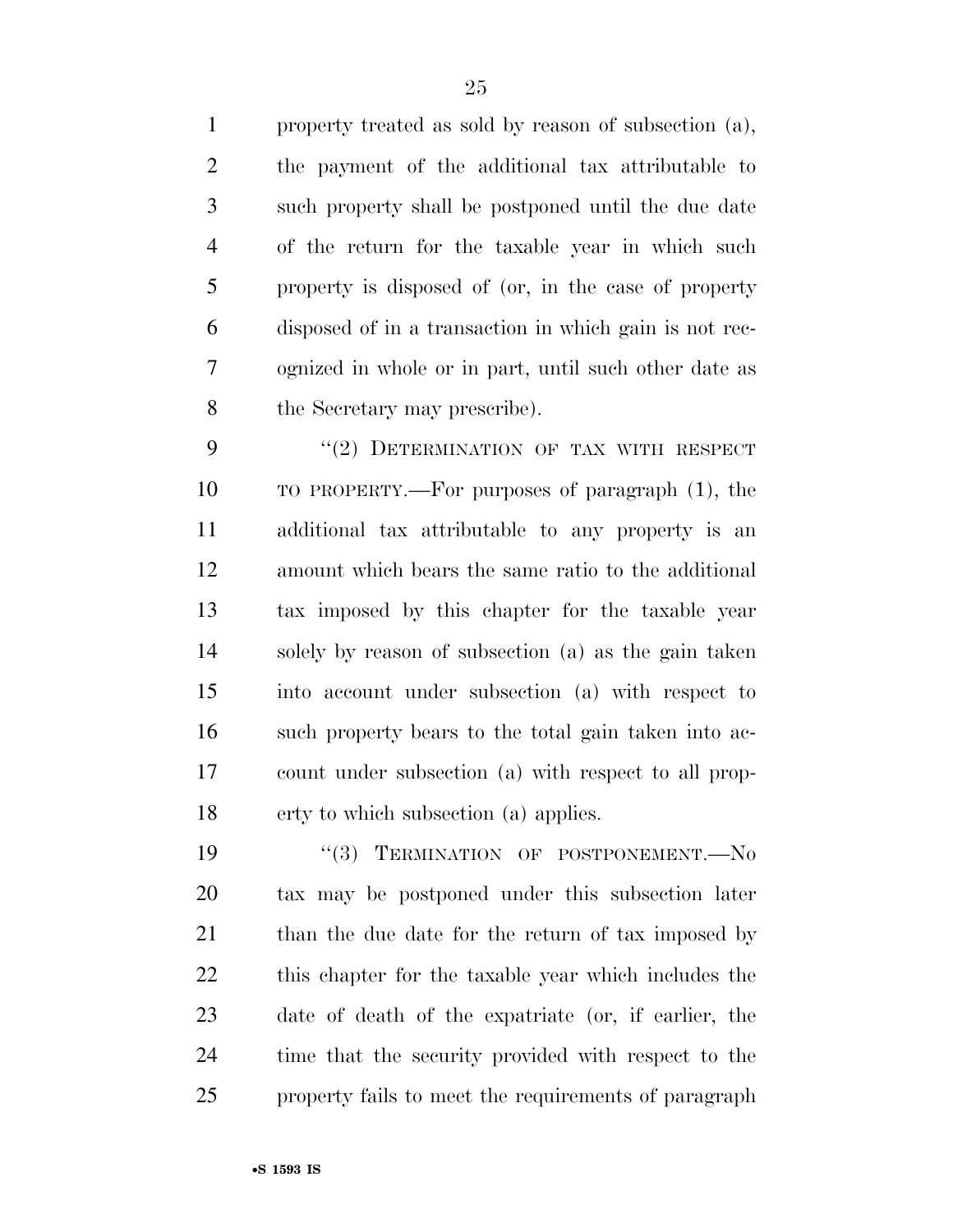| 1              | (4), unless the taxpayer corrects such failure within   |
|----------------|---------------------------------------------------------|
| $\overline{2}$ | the time specified by the Secretary).                   |
| 3              | $``(4)$ SECURITY.—                                      |
| $\overline{4}$ | "(A) In GENERAL.—No election may be                     |
| 5              | made under paragraph $(1)$ with respect to any          |
| 6              | property unless adequate security is provided to        |
| 7              | the Secretary with respect to such property.            |
| 8              | "(B) ADEQUATE SECURITY.—For purposes                    |
| 9              | of subparagraph $(A)$ , security with respect to        |
| 10             | any property shall be treated as adequate secu-         |
| 11             | rity if—                                                |
| 12             | "(i) it is a bond in an amount equal                    |
| 13             | to the deferred tax amount under para-                  |
| 14             | graph (2) for the property, or                          |
| 15             | "(ii) the taxpayer otherwise estab-                     |
| 16             | lishes to the satisfaction of the Secretary             |
| 17             | that the security is adequate.                          |
| 18             | "(5) WAIVER OF CERTAIN RIGHTS. No elec-                 |
| 19             | tion may be made under paragraph (1) unless the         |
| <b>20</b>      | taxpayer consents to the waiver of any right under      |
| 21             | any treaty of the United States which would pre-        |
| 22             | clude assessment or collection of any tax imposed by    |
| 23             | reason of this section.                                 |
| 24             | "(6) ELECTIONS.—An election under paragraph             |
| 25             | (1) shall only apply to property described in the elec- |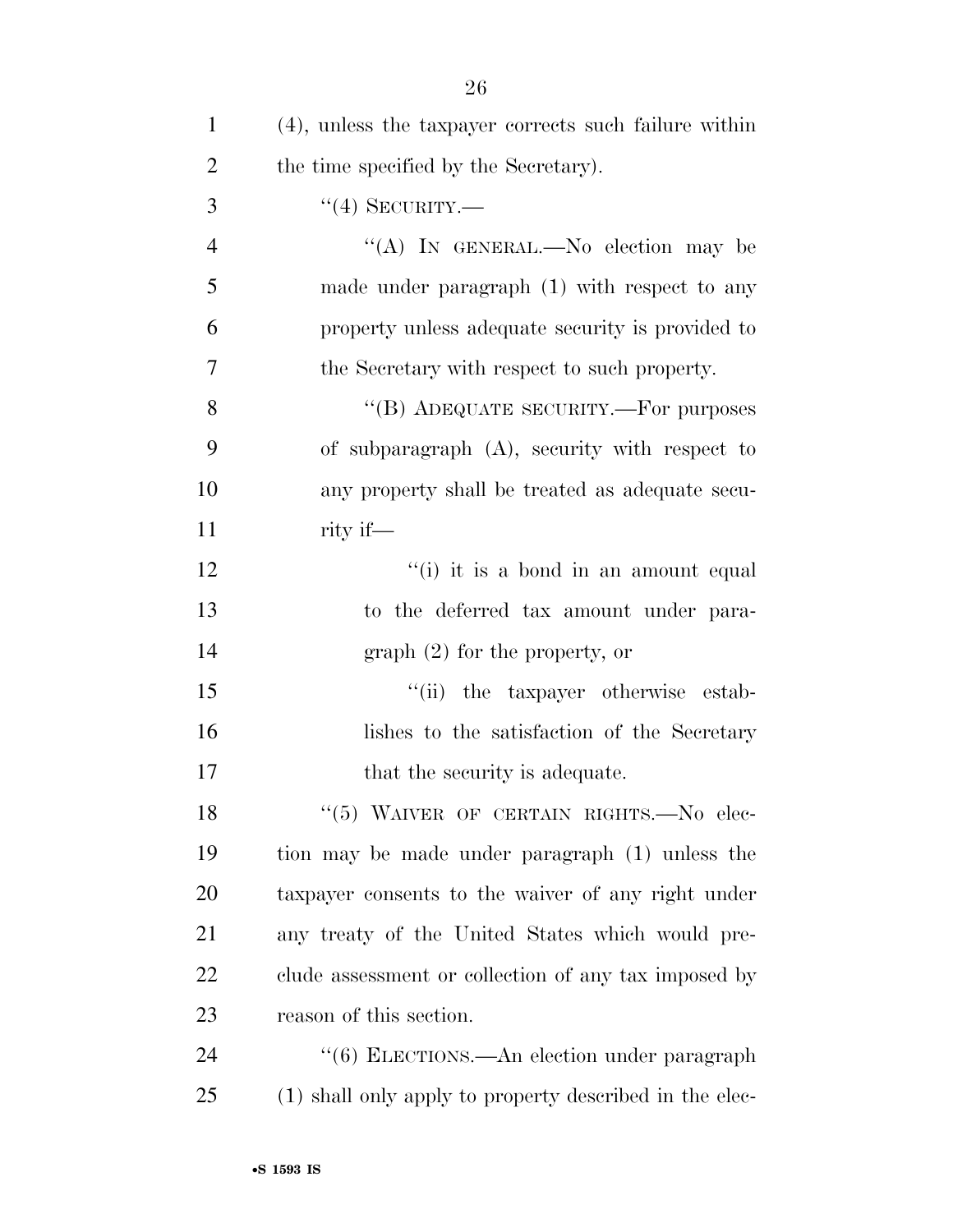| $\mathbf{1}$   | tion and, once made, is irrevocable. An election may |
|----------------|------------------------------------------------------|
| $\overline{2}$ | be made under paragraph (1) with respect to an in-   |
| 3              | terest in a trust with respect to which gain is re-  |
| $\overline{4}$ | quired to be recognized under subsection $(f)(1)$ .  |
| 5              | $(3^{12})^2$<br>INTEREST.—For purposes of section    |
| 6              | $6601 -$                                             |
| 7              | "(A) the last date for the payment of tax            |
| 8              | shall be determined without regard to the elec-      |
| 9              | tion under this subsection, and                      |
| 10             | "(B) section $6621(a)(2)$ shall be applied by        |
| 11             | substituting '5 percentage points' for '3 per-       |
| 12             | centage points' in subparagraph (B) thereof.         |
| 13             | "(c) COVERED EXPATRIATE.—For purposes of this        |
|                |                                                      |
| 14             | section-                                             |
| 15             | "(1) IN GENERAL.—Except as provided in para-         |
| 16             | graph (2), the term 'covered expatriate' means an    |
| 17             | expatriate.                                          |
| 18             | "(2) EXCEPTIONS.—An individual shall not be          |
| 19             | treated as a covered expatriate if—                  |
| 20             | $\lq\lq$ the individual—                             |
| 21             | "(i) became at birth a citizen of the                |
| 22             | United States and a citizen of another               |
| 23             | country and, as of the expatriation date,            |
| 24             | continues to be a citizen of, and is taxed           |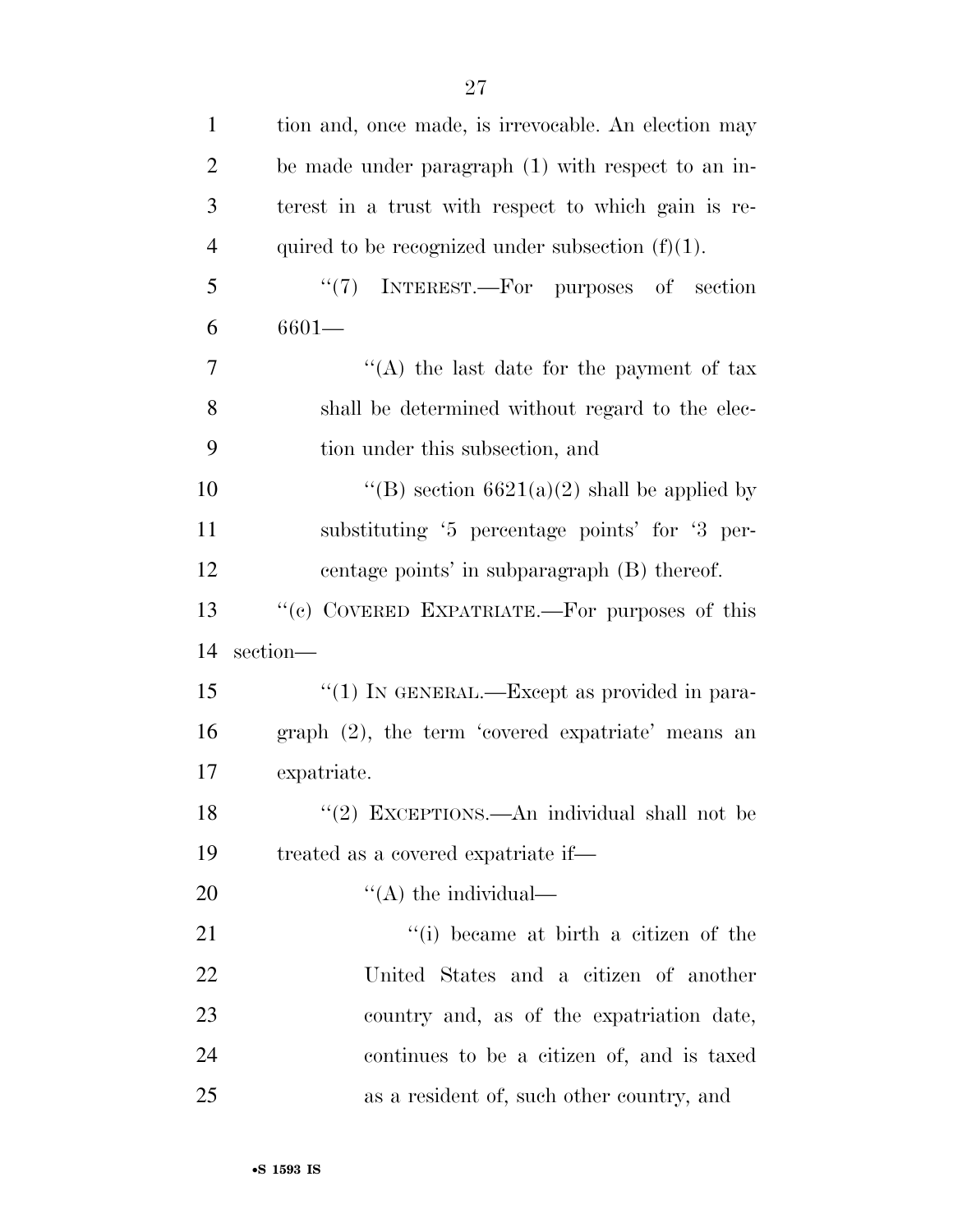| $\mathbf{1}$   | "(ii) has not been a resident of the               |
|----------------|----------------------------------------------------|
| $\overline{2}$ | United States (as defined in section               |
| 3              | $7701(b)(1)(A(ii))$ during the 5 taxable           |
| $\overline{4}$ | years ending with the taxable year during          |
| 5              | which the expatriation date occurs, or             |
| 6              | $\lq\lq(B)(i)$ the individual's relinquishment of  |
| 7              | United States citizenship occurs before such in-   |
| 8              | dividual attains age $18\frac{1}{2}$ , and         |
| 9              | "(ii) the individual has been a resident of        |
| 10             | the United States (as so defined) for not more     |
| 11             | than 5 taxable years before the date of relin-     |
| 12             | quishment.                                         |
| 13             | "(d) EXEMPT PROPERTY; SPECIAL RULES FOR PEN-       |
| 14             | SION PLANS.—                                       |
| 15             | "(1) EXEMPT PROPERTY.—This section shall           |
| 16             | not apply to the following:                        |
| 17             | "(A) UNITED STATES REAL PROPERTY IN-               |
| 18             | TERESTS.—Any United States real property in-       |
| 19             | terest (as defined in section $897(c)(1)$ ), other |
| 20             | than stock of a United States real property        |
| 21             | holding corporation which does not, on the day     |
| 22             | before the expatriation date, meet the require-    |
| 23             | ments of section $897(c)(2)$ .                     |
| 24             | "(B) SPECIFIED PROPERTY.—Any prop-                 |
| 25             | erty or interest in property not described in      |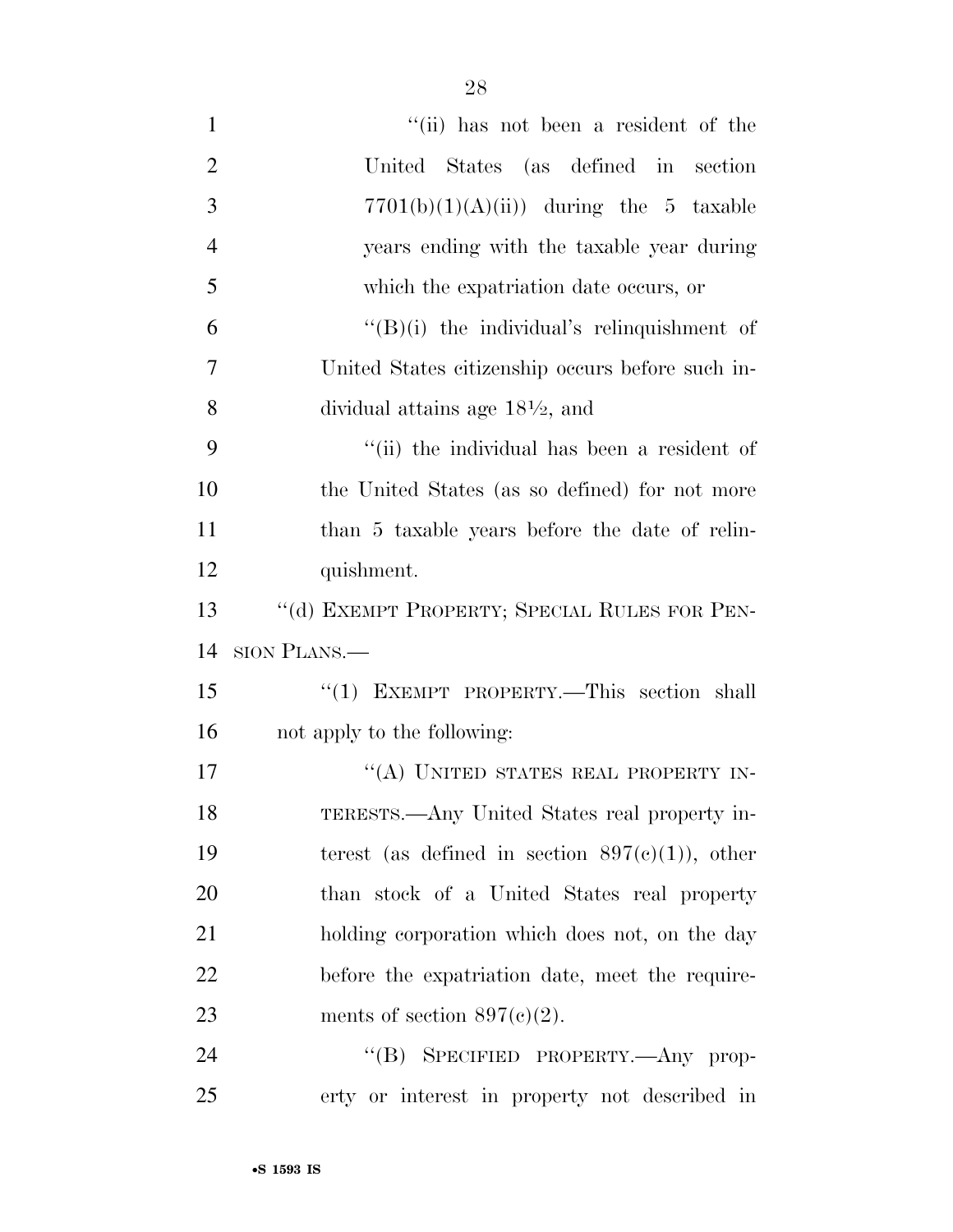| $\mathbf{1}$   | subparagraph (A) which the Secretary specifies    |
|----------------|---------------------------------------------------|
| $\overline{2}$ | in regulations.                                   |
| 3              | "(2) SPECIAL RULES FOR CERTAIN RETIRE-            |
| $\overline{4}$ | MENT PLANS.                                       |
| 5              | "(A) IN GENERAL.—If a covered expatriate          |
| 6              | holds on the day before the expatriation date     |
| 7              | any interest in a retirement plan to which this   |
| 8              | paragraph applies—                                |
| 9              | "(i) such interest shall not be treated           |
| 10             | as sold for purposes of subsection $(a)(1)$ ,     |
| 11             | but                                               |
| 12             | "(ii) an amount equal to the present              |
| 13             | value of the expatriate's nonforfeitable ac-      |
| 14             | crued benefit shall be treated as having          |
| 15             | been received by such individual on such          |
| 16             | date as a distribution under the plan.            |
| 17             | "(B) TREATMENT OF SUBSEQUENT DIS-                 |
| 18             | TRIBUTIONS.—In the case of any distribution       |
| 19             | on or after the expatriation date to or on behalf |
| 20             | of the covered expatriate from a plan from        |
| 21             | which the expatriate was treated as receiving a   |
| 22             | distribution<br>under subparagraph $(A)$ ,<br>the |
| 23             | amount otherwise includible in gross income by    |
| 24             | reason of the subsequent distribution shall be    |
| 25             | reduced by the excess of the amount includible    |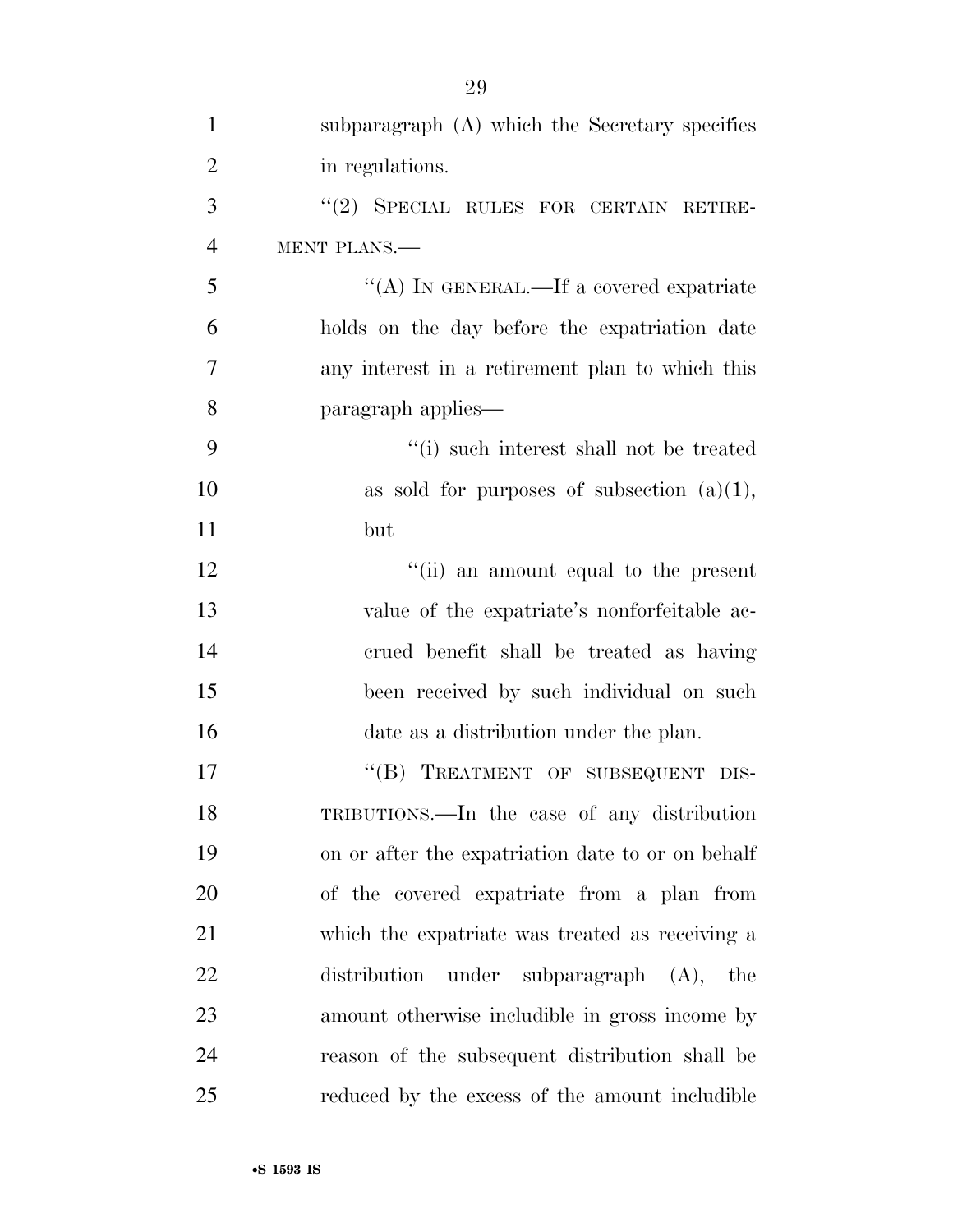| $\mathbf{1}$   | in gross income under subparagraph (A) over       |
|----------------|---------------------------------------------------|
| $\overline{2}$ | any portion of such amount to which this sub-     |
| 3              | paragraph previously applied.                     |
| $\overline{4}$ | "(C) TREATMENT OF SUBSEQUENT DIS-                 |
| 5              | TRIBUTIONS BY PLAN.—For purposes of this          |
| 6              | title, a retirement plan to which this paragraph  |
| $\overline{7}$ | applies, and any person acting on the plan's be-  |
| 8              | half, shall treat any subsequent distribution de- |
| 9              | scribed in subparagraph (B) in the same man-      |
| 10             | ner as such distribution would be treated with-   |
| 11             | out regard to this paragraph.                     |
| 12             | "(D) APPLICABLE PLANS.—This<br>para-              |
| 13             | graph shall apply to—                             |
| 14             | "(i) any qualified retirement plan (as            |
| 15             | defined in section $4974(e)$ ,                    |
| 16             | "(ii) an eligible deferred compensation           |
| 17             | plan (as defined in section $457(b)$ ) of an      |
| 18             | eligible employer described in section            |
| 19             | $457(e)(1)(A)$ , and                              |
| 20             | "(iii) to the extent provided in regula-          |
| 21             | tions, any foreign pension plan or similar        |
| 22             | retirement arrangements or programs.              |
| 23             | "(e) DEFINITIONS.—For purposes of this section—   |
| 24             | "(1) EXPATRIATE.—The term 'expatriate'            |
| 25             | means-                                            |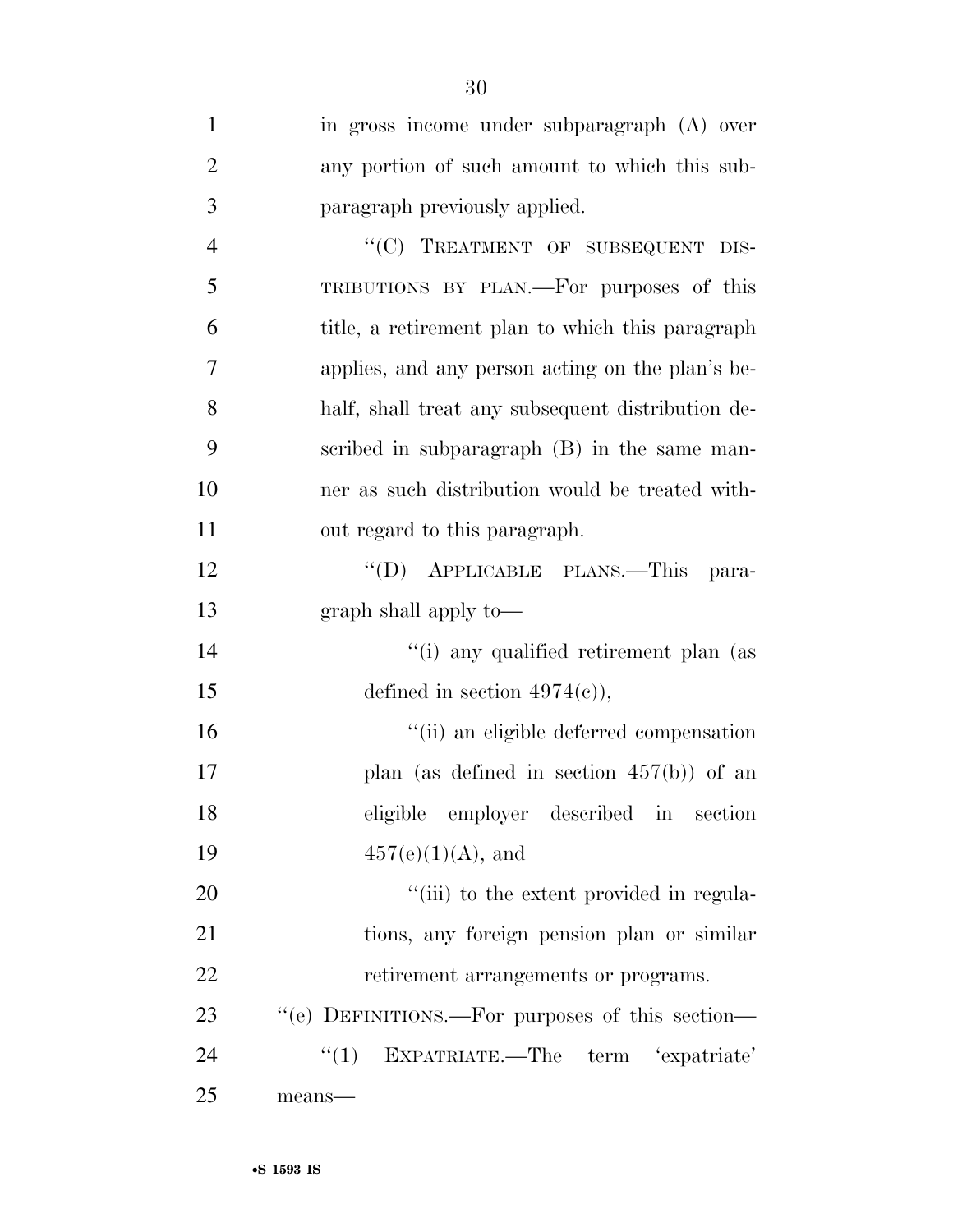| $\mathbf{1}$   | "(A) any United States citizen who relin-             |
|----------------|-------------------------------------------------------|
| $\overline{2}$ | quishes citizenship, and                              |
| 3              | $\lq$ (B) any long-term resident of the United        |
| $\overline{4}$ | States who-                                           |
| 5              | "(i) ceases to be a lawful permanent                  |
| 6              | resident of the United States (within the             |
| $\overline{7}$ | meaning of section $7701(b)(6)$ , or                  |
| 8              | "(ii) commences to be treated as a                    |
| 9              | resident of a foreign country under the               |
| 10             | provisions of a tax treaty between the                |
| 11             | United States and the foreign country and             |
| 12             | who does not waive the benefits of such               |
| 13             | treaty applicable to residents of the foreign         |
| 14             | country.                                              |
| 15             | "(2) EXPATRIATION DATE.-The term 'expa-               |
| 16             | triation date' means—                                 |
| 17             | $\lq\lq$ the date an individual relinquishes          |
| 18             | United States citizenship, or                         |
| 19             | $\lq\lq$ (B) in the case of a long-term resident of   |
| 20             | the United States, the date of the event de-          |
| 21             | scribed in clause (i) or (ii) of paragraph $(1)(B)$ . |
| 22             | RELINQUISHMENT OF CITIZENSHIP.—A<br>(3)               |
| 23             | citizen shall be treated as relinquishing United      |
| 24             | States citizenship on the earliest of—                |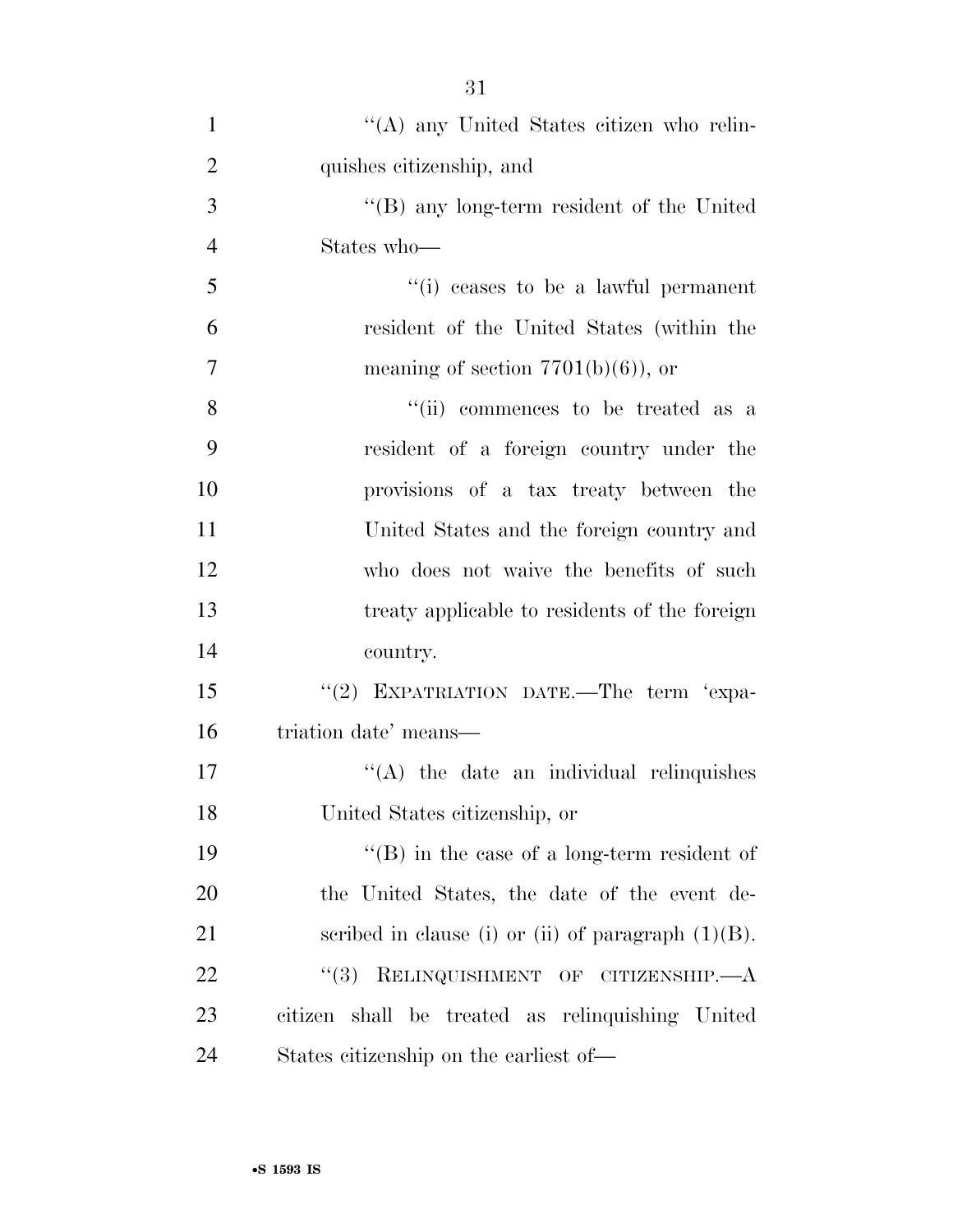| $\mathbf{1}$   | $\lq\lq$ the date the individual renounces                     |
|----------------|----------------------------------------------------------------|
| $\overline{2}$ | such individual's United States nationality be-                |
| 3              | fore a diplomatic or consular officer of the                   |
| $\overline{4}$ | United States pursuant to paragraph (5) of sec-                |
| 5              | tion $349(a)$ of the Immigration and Nationality               |
| 6              | Act $(8 \text{ U.S.C. } 1481(a)(5)),$                          |
| 7              | $\lq$ (B) the date the individual furnishes to                 |
| 8              | the United States Department of State a signed                 |
| 9              | statement of voluntary relinquishment of                       |
| 10             | United States nationality confirming the per-                  |
| 11             | formance of an act of expatriation specified in                |
| 12             | paragraph $(1)$ , $(2)$ , $(3)$ , or $(4)$ of section $349(a)$ |
| 13             | of the Immigration and Nationality Act (8)                     |
| 14             | U.S.C. $1481(a)(1)–(4)$ ,                                      |
| 15             | "(C) the date the United States Depart-                        |
| 16             | ment of State issues to the individual a certifi-              |
| 17             | cate of loss of nationality, or                                |
| 18             | $\lq\lq$ (D) the date a court of the United States             |
| 19             | cancels a naturalized citizen's certificate of nat-            |
| 20             | uralization.                                                   |
| 21             | Subparagraph $(A)$ or $(B)$ shall not apply to any indi-       |
| 22             | vidual unless the renunciation or voluntary relin-             |
| 23             | quishment is subsequently approved by the issuance             |
| 24             | to the individual of a certificate of loss of nationality      |
| 25             | by the United States Department of State.                      |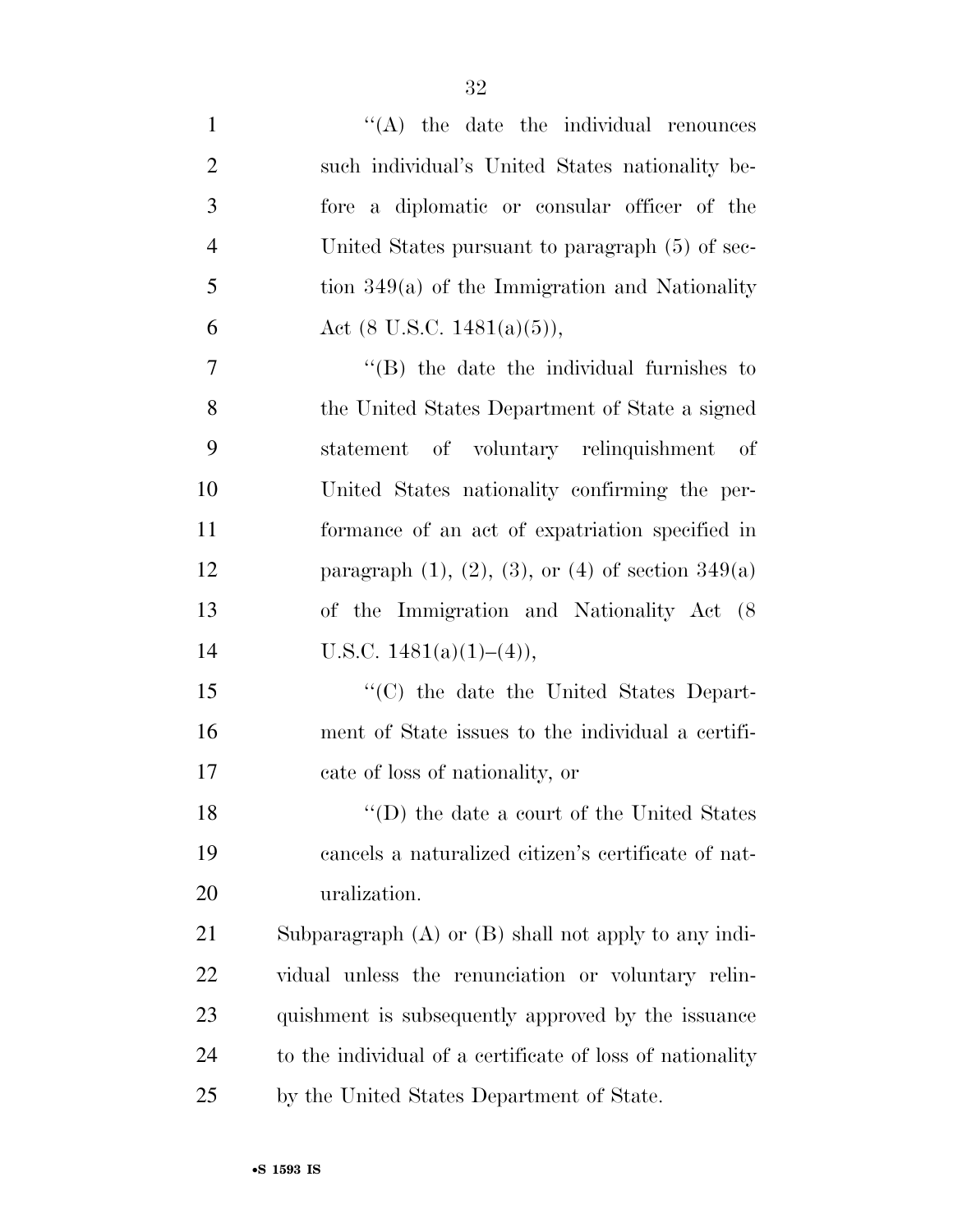| $\mathbf{1}$   | "(4) LONG-TERM RESIDENT.—The term 'long-                 |
|----------------|----------------------------------------------------------|
| $\overline{2}$ | term resident' has the meaning given to such term        |
| 3              | by section $877(e)(2)$ .                                 |
| $\overline{4}$ | ``(f)<br>SPECIAL RULES APPLICABLE<br>BENE-<br><b>TO</b>  |
| 5              | FICIARIES' INTERESTS IN TRUST.                           |
| 6              | "(1) IN GENERAL.—Except as provided in para-             |
| 7              | $graph (2)$ , if an individual is determined under para- |
| 8              | graph $(3)$ to hold an interest in a trust on the day    |
| 9              | before the expatriation date—                            |
| 10             | "(A) the individual shall not be treated as              |
| 11             | having sold such interest,                               |
| 12             | $\lq\lq$ such interest shall be treated as a             |
| 13             | separate share in the trust, and                         |
| 14             | $\lq\lq$ (C)(i) such separate share shall be treat-      |
| 15             | ed as a separate trust consisting of the assets          |
| 16             | allocable to such share,                                 |
| 17             | "(ii) the separate trust shall be treated as             |
| 18             | having sold its assets on the day before the ex-         |
| 19             | patriation date for their fair market value and          |
| 20             | as having distributed all of its assets to the in-       |
| 21             | dividual as of such time, and                            |
| 22             | "(iii) the individual shall be treated as hav-           |
| 23             | ing recontributed the assets to the separate             |
| 24             | trust.                                                   |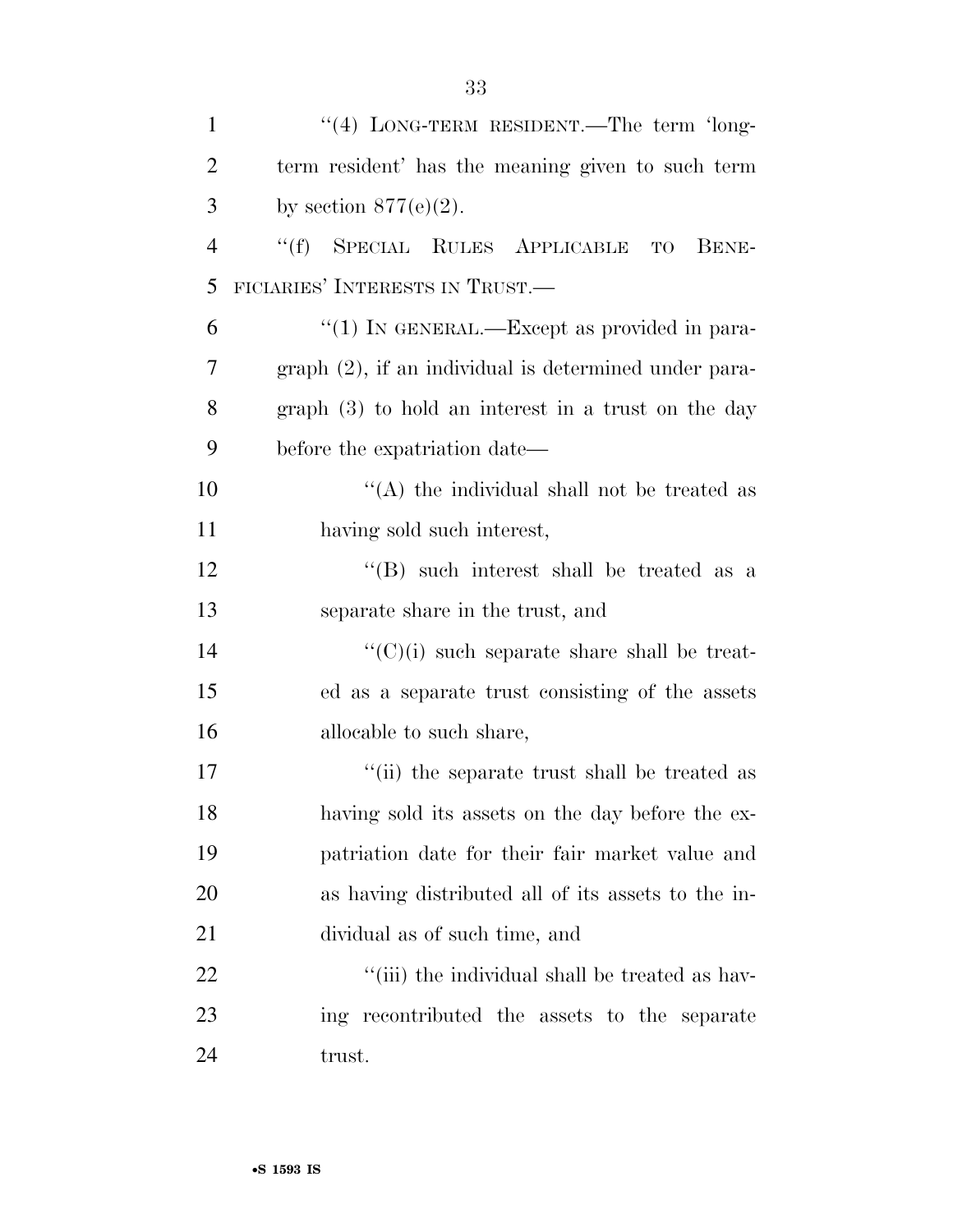| $\mathbf{1}$   | Subsection $(a)(2)$ shall apply to any income, gain, or |
|----------------|---------------------------------------------------------|
| $\overline{2}$ | loss of the individual arising from a distribution de-  |
| 3              | scribed in subparagraph $(C)(ii)$ . In determining the  |
| $\overline{4}$ | amount of such distribution, proper adjustments         |
| 5              | shall be made for liabilities of the trust allocable to |
| 6              | an individual's share in the trust.                     |
| 7              | $"$ (2) SPECIAL RULES FOR INTERESTS IN QUALI-           |
| 8              | FIED TRUSTS.                                            |
| 9              | "(A) IN GENERAL.—If the trust interest                  |
| 10             | described in paragraph $(1)$ is an interest in a        |
| 11             | qualified trust—                                        |
| 12             | "(i) paragraph $(1)$ and subsection $(a)$               |
| 13             | shall not apply, and                                    |
| 14             | "(ii) in addition to any other tax im-                  |
| 15             | posed by this title, there is hereby imposed            |
| 16             | on each distribution with respect to such               |
| 17             | interest a tax in the amount determined                 |
| 18             | under subparagraph (B).                                 |
| 19             | "(B) AMOUNT OF TAX.—The amount of                       |
| 20             | tax under subparagraph $(A)(ii)$ shall be equal to      |
| 21             | the lesser of-                                          |
| 22             | "(i) the highest rate of tax imposed by                 |
| 23             | section $1(e)$ for the taxable year which in-           |
| 24             | cludes the day before the expatriation date,            |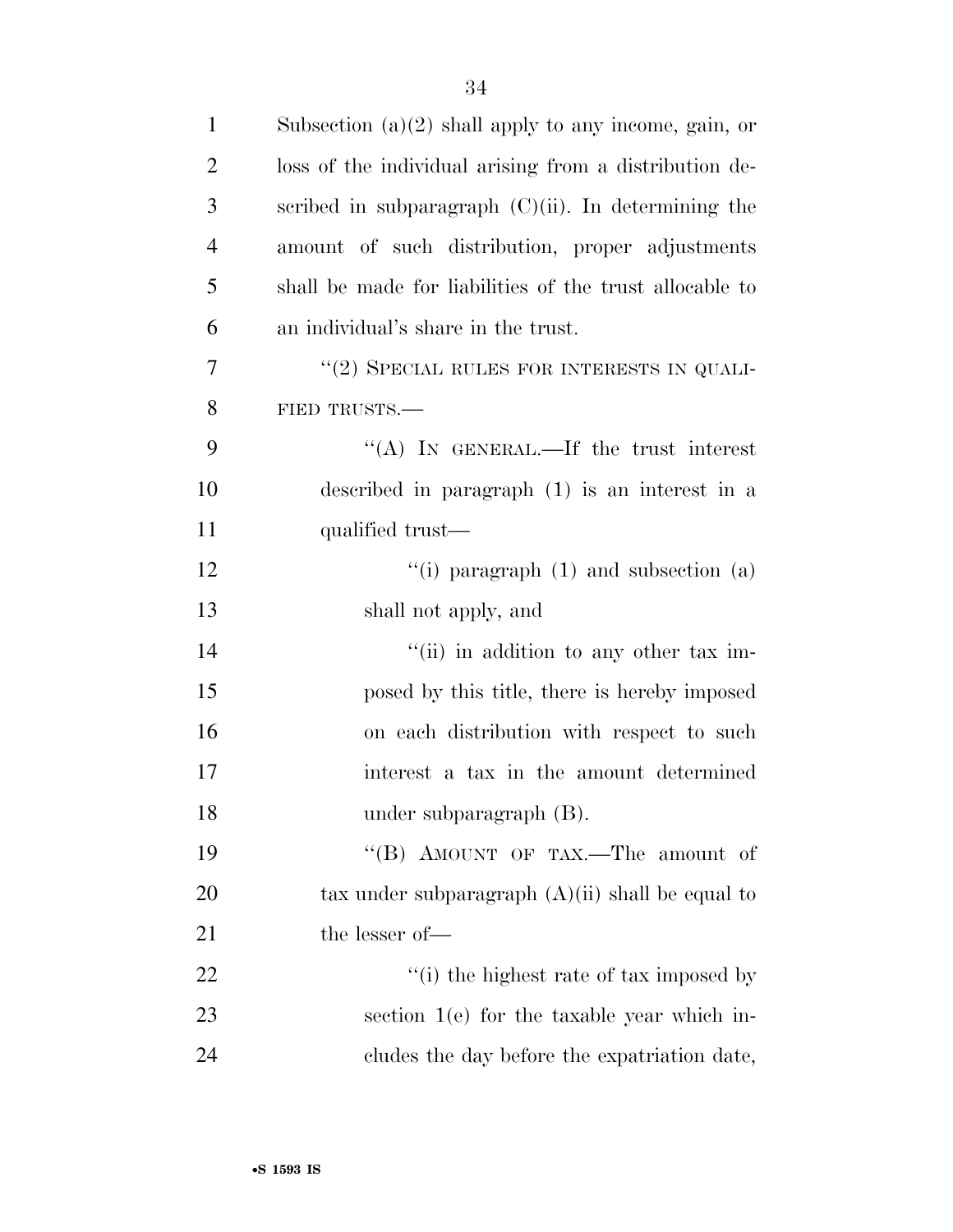| $\mathbf{1}$   | multiplied by the amount of the distribu-   |
|----------------|---------------------------------------------|
| $\overline{2}$ | tion, or                                    |
| 3              | "(ii) the balance in the deferred tax       |
| $\overline{4}$ | account immediately before the distribution |
| 5              | determined without regard to any increases  |
| 6              | under subparagraph $(C)(ii)$ after the 30th |
| 7              | day preceding the distribution.             |
| 8              | "(C) DEFERRED TAX ACCOUNT.—For pur-         |
| 9              | poses of subparagraph $(B)(ii)$ —           |
| 10             | "(i) OPENING BALANCE.—The open-             |
| 11             | ing balance in a deferred tax account with  |
| 12             | respect to any trust interest is an amount  |
| 13             | equal to the tax which would have been im-  |
| 14             | posed on the allocable expatriation gain    |
| 15             | with respect to the trust interest if such  |
| 16             | gain had been included in gross income      |
| 17             | under subsection (a).                       |
| 18             | "(ii) INCREASE FOR INTEREST.—The            |
| 19             | balance in the deferred tax account shall   |
| 20             | be increased by the amount of interest de-  |
| 21             | termined (on the balance in the account at  |
| 22             | the time the interest accrues), for periods |
| 23             | after the 90th day after the expatriation   |
| 24             | date, by using the rates and method appli-  |
| 25             | cable under section 6621 for underpay-      |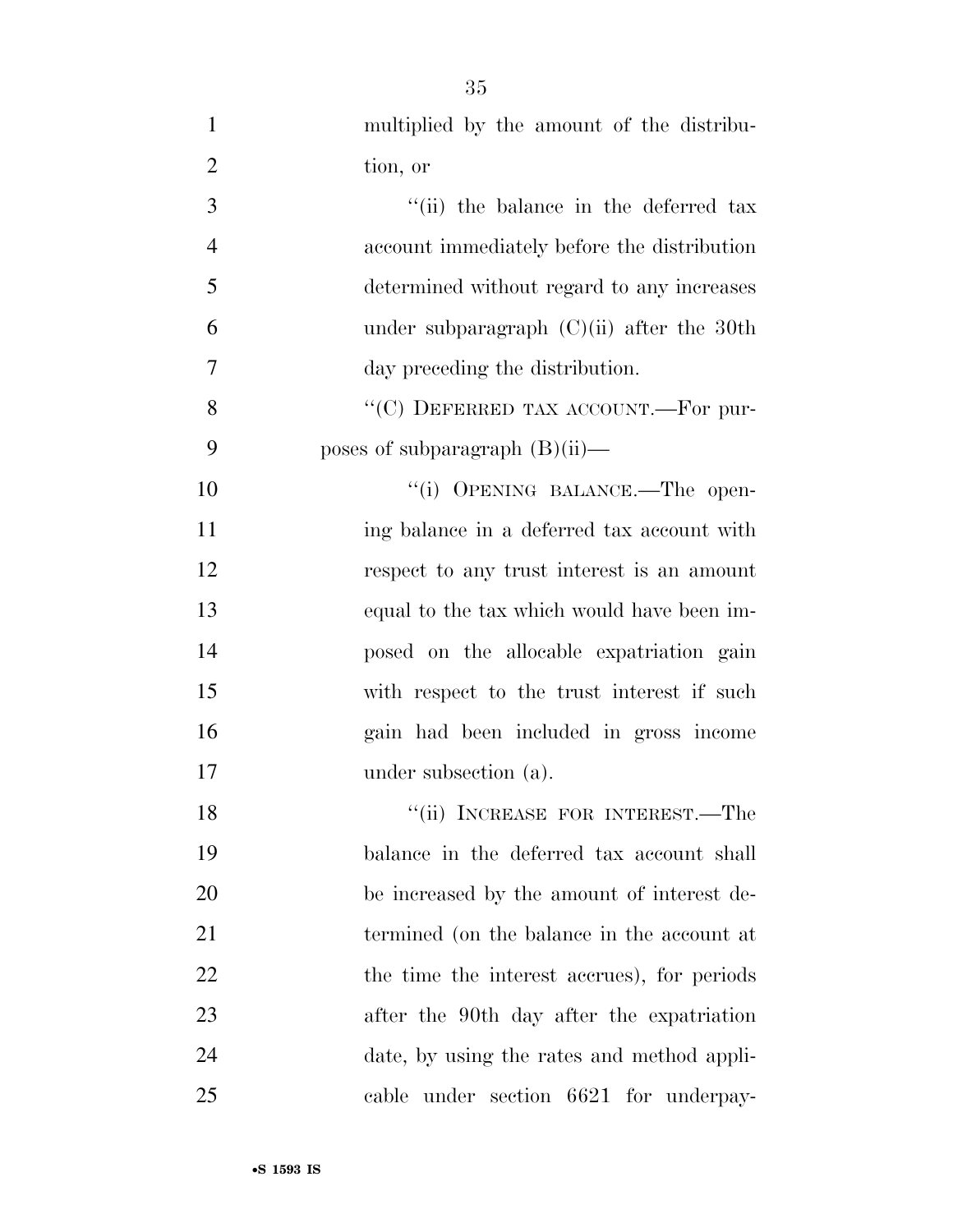| $\mathbf{1}$     | ments of tax for such periods, except that      |
|------------------|-------------------------------------------------|
| $\overline{2}$   | section $6621(a)(2)$ shall be applied by sub-   |
| 3                | stituting '5 percentage points' for '3 per-     |
| $\overline{4}$   | centage points' in subparagraph (B) there-      |
| 5                | of.                                             |
| 6                | "(iii) DECREASE FOR TAXES<br>PRE-               |
| $\boldsymbol{7}$ | VIOUSLY PAID.—The balance in the tax de-        |
| 8                | ferred account shall be reduced—                |
| 9                | "(I) by the amount of taxes im-                 |
| 10               | posed by subparagraph (A) on any                |
| 11               | distribution to the person holding the          |
| 12               | trust interest, and                             |
| 13               | "(II) in the case of a person                   |
| 14               | holding a nonvested interest, to the            |
| 15               | extent provided in regulations, by the          |
| 16               | amount of taxes imposed by subpara-             |
| 17               | graph (A) on distributions from the             |
| 18               | trust with respect to nonvested inter-          |
| 19               | ests not held by such person.                   |
| 20               | "(D) ALLOCABLE EXPATRIATION GAIN.-              |
| 21               | For purposes of this paragraph, the allocable   |
| 22               | expatriation gain with respect to any bene-     |
| 23               | ficiary's interest in a trust is the amount of  |
| 24               | gain which would be allocable to such bene-     |
| 25               | ficiary's vested and nonvested interests in the |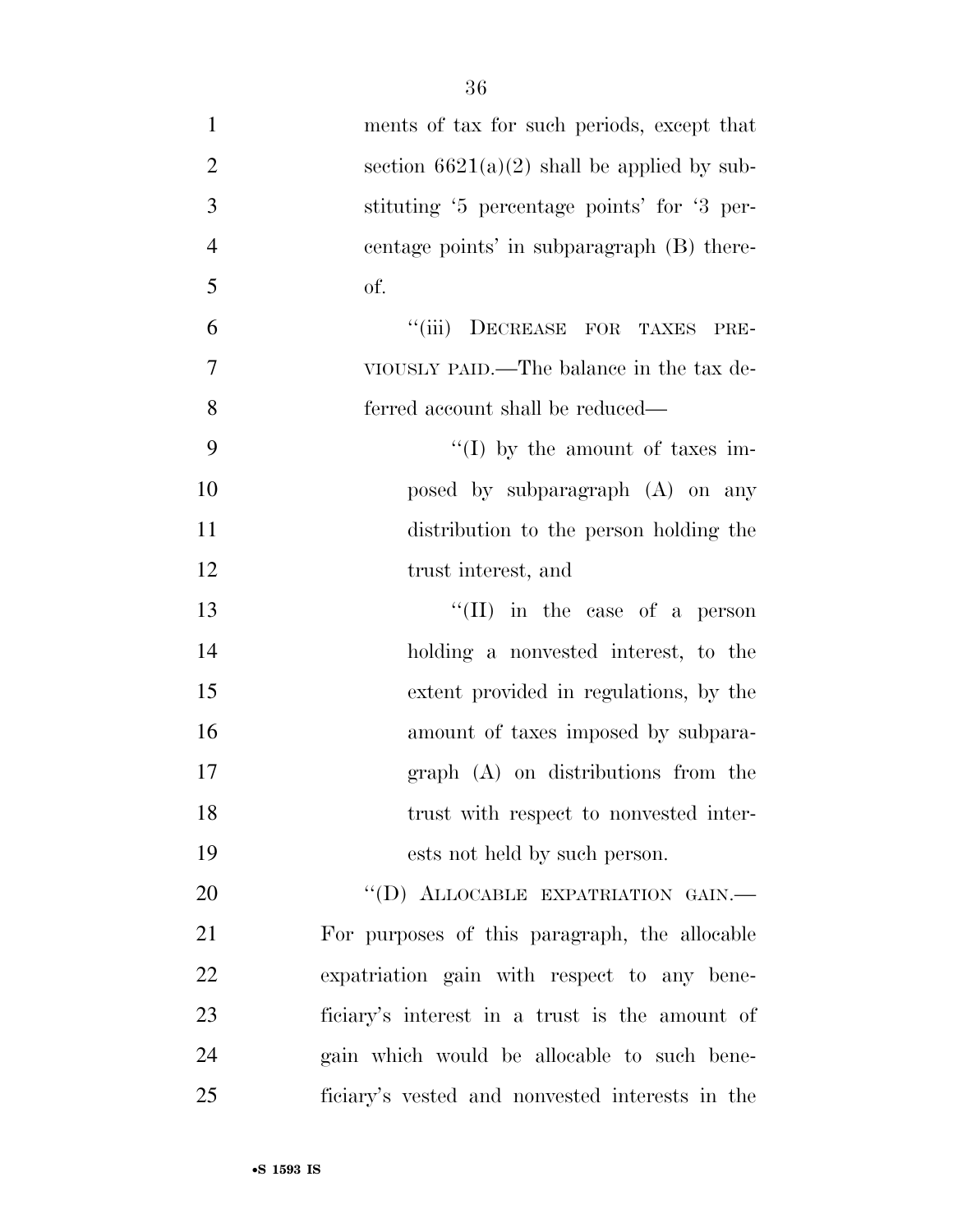| $\mathbf{1}$   | trust if the beneficiary held directly all assets |
|----------------|---------------------------------------------------|
| $\overline{2}$ | allocable to such interests.                      |
| 3              | " $(E)$ TAX DEDUCTED AND WITHHELD.—               |
| $\overline{4}$ | "(i) IN GENERAL.—The tax imposed                  |
| 5              | by subparagraph $(A)(ii)$ shall be deducted       |
| 6              | and withheld by the trustees from the dis-        |
| 7              | tribution to which it relates.                    |
| 8              | "(ii) EXCEPTION WHERE FAILURE TO                  |
| 9              | TREATY RIGHTS.—If an amount<br><b>WAIVE</b>       |
| 10             | may not be deducted and withheld under            |
| 11             | clause (i) by reason of the distributee fail-     |
| 12             | ing to waive any treaty right with respect        |
| 13             | to such distribution—                             |
| 14             | $\lq\lq$ (I) the tax imposed by subpara-          |
| 15             | graph (A)(ii) shall be imposed on the             |
| 16             | trust and each trustee shall be person-           |
| 17             | ally liable for the amount of such tax,           |
| 18             | and                                               |
| 19             | $\lq\lq$ (II) any other beneficiary of the        |
| 20             | trust shall be entitled to recover from           |
| 21             | the distribute the amount of such tax             |
| 22             | imposed on the other beneficiary.                 |
| 23             | "(F) DISPOSITION.—If a trust ceases to be         |
| 24             | a qualified trust at any time, a covered expa-    |
| 25             | triate disposes of an interest in a qualified     |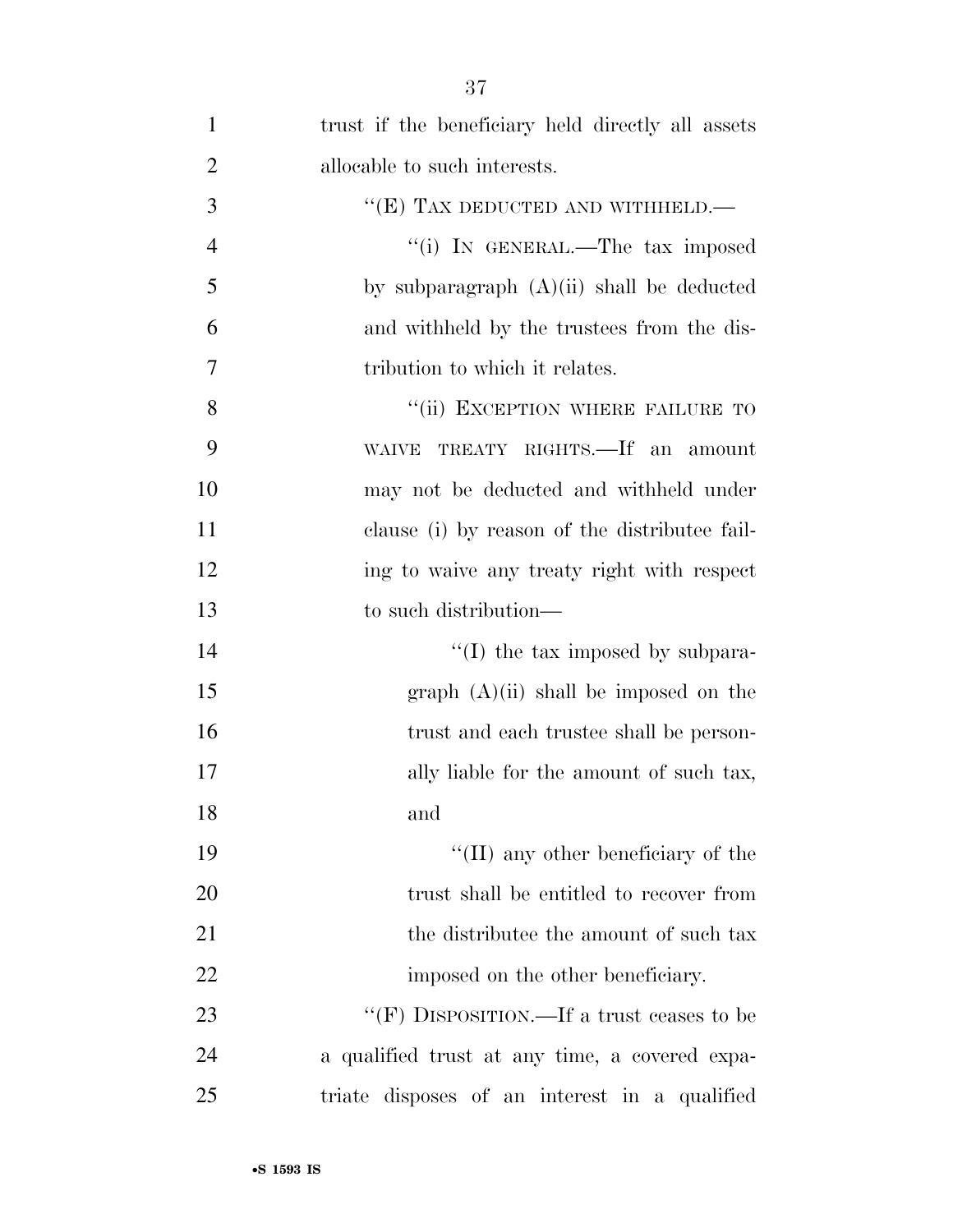| $\mathbf{1}$   | trust, or a covered expatriate holding an inter-    |
|----------------|-----------------------------------------------------|
| $\overline{2}$ | est in a qualified trust dies, then, in lieu of the |
| 3              | tax imposed by subparagraph $(A)(ii)$ , there is    |
| $\overline{4}$ | hereby imposed a tax equal to the lesser of—        |
| 5              | "(i) the tax determined under para-                 |
| 6              | $graph(1)$ as if the day before the expatria-       |
| 7              | tion date were the date of such cessation,          |
| 8              | disposition, or death, whichever is applica-        |
| 9              | ble, or                                             |
| 10             | "(ii) the balance in the tax deferred               |
| 11             | account immediately before such date.               |
| 12             | Such tax shall be imposed on the trust and          |
| 13             | each trustee shall be personally liable for the     |
| 14             | amount of such tax and any other beneficiary        |
| 15             | of the trust shall be entitled to recover from the  |
| 16             | covered expatriate or the estate the amount of      |
| 17             | such tax imposed on the other beneficiary.          |
| 18             | "(G) DEFINITIONS AND SPECIAL RULES.—                |
| 19             | For purposes of this paragraph—                     |
| 20             | "(i) QUALIFIED TRUST.—The term                      |
| 21             | 'qualified trust' means a trust which is de-        |
| 22             | scribed in section $7701(a)(30)(E)$ .               |
| 23             | "(ii) VESTED INTEREST.—The term                     |
| 24             | 'vested interest' means any interest which,         |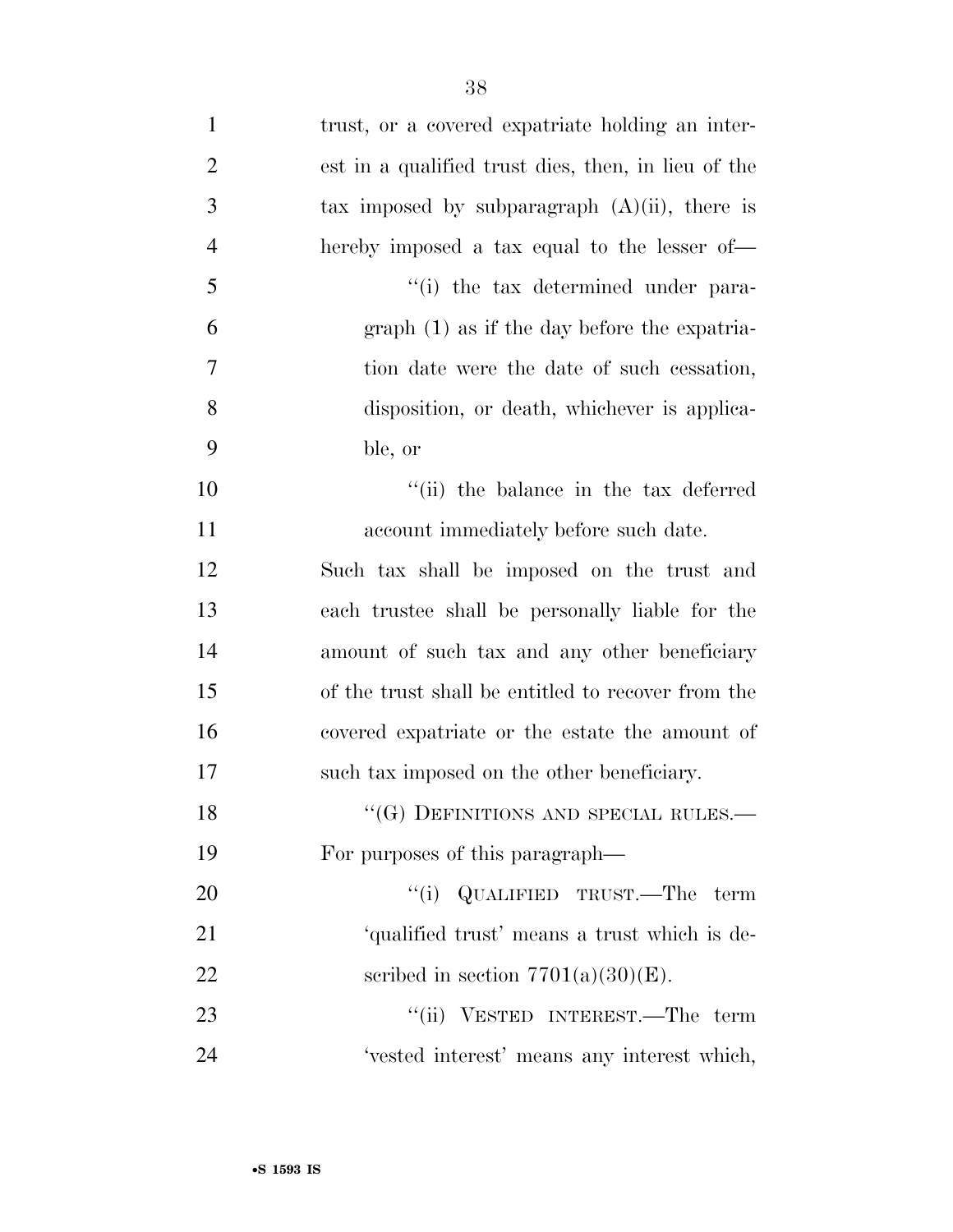| $\mathbf{1}$   | as of the day before the expatriation date,  |
|----------------|----------------------------------------------|
| $\overline{2}$ | is vested in the beneficiary.                |
| 3              | "(iii) NONVESTED INTEREST.—The               |
| $\overline{4}$ | term 'nonvested interest' means, with re-    |
| 5              | spect to any beneficiary, any interest in a  |
| 6              | trust which is not a vested interest. Such   |
| 7              | interest shall be determined by assuming     |
| 8              | the maximum exercise of discretion in        |
| 9              | favor of the beneficiary and the occurrence  |
| 10             | of all contingencies in favor of the bene-   |
| 11             | ficiary.                                     |
| 12             | "(iv) ADJUSTMENTS.—The Secretary             |
| 13             | may provide for such adjustments to the      |
| 14             | bases of assets in a trust or a deferred tax |
| 15             | account, and the timing of such adjust-      |
| 16             | ments, in order to ensure that gain is       |
| 17             | taxed only once.                             |
| 18             | $``(v)$ COORDINATION WITH RETIRE-            |
| 19             | MENT PLAN RULES.—This subsection shall       |
| 20             | not apply to an interest in a trust which    |
| 21             | is part of a retirement plan to which sub-   |
| 22             | section $(d)(2)$ applies.                    |
| 23             | "(3) DETERMINATION OF BENEFICIARIES' IN-     |
| 24             | TEREST IN TRUST.—                            |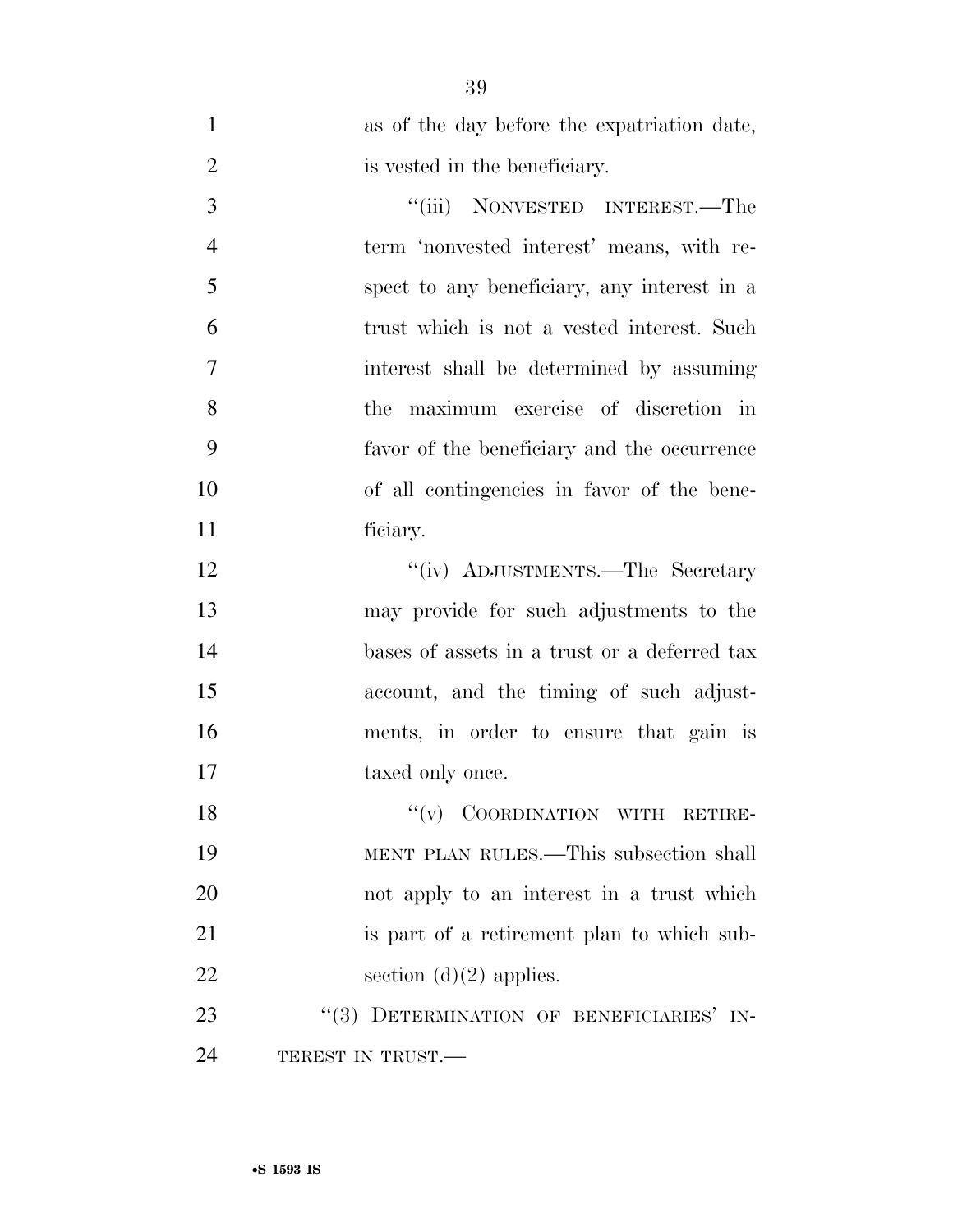| $\mathbf{1}$   | "(A) DETERMINATIONS UNDER<br>PARA-                |
|----------------|---------------------------------------------------|
| $\overline{2}$ | GRAPH $(1)$ .—For purposes of paragraph $(1)$ , a |
| 3              | beneficiary's interest in a trust shall be based  |
| $\overline{4}$ | upon all relevant facts and circumstances, in-    |
| 5              | cluding the terms of the trust instrument and     |
| 6              | any letter of wishes or similar document, histor- |
| 7              | ical patterns of trust distributions, and the ex- |
| 8              | istence of and functions performed by a trust     |
| 9              | protector or any similar adviser.                 |
| 10             | "(B) OTHER DETERMINATIONS.—For pur-               |
| 11             | poses of this section—                            |
| 12             | "(i) CONSTRUCTIVE OWNERSHIP.—If                   |
| 13             | a beneficiary of a trust is a corporation,        |
| 14             | partnership, trust, or estate, the share-         |
| 15             | holders, partners, or beneficiaries shall be      |
| 16             | deemed to be the trust beneficiaries for          |
| 17             | purposes of this section.                         |
| 18             | "(ii) TAXPAYER RETURN POSITION.-                  |
| 19             | A taxpayer shall clearly indicate on its in-      |
| 20             | come tax return—                                  |
| 21             | $\lq\lq$ the methodology used to de-              |
| 22             | termine that taxpayer's trust interest            |
| 23             | under this section, and                           |
| 24             | "(II) if the taxpayer knows (or                   |
| 25             | has reason to know) that any other                |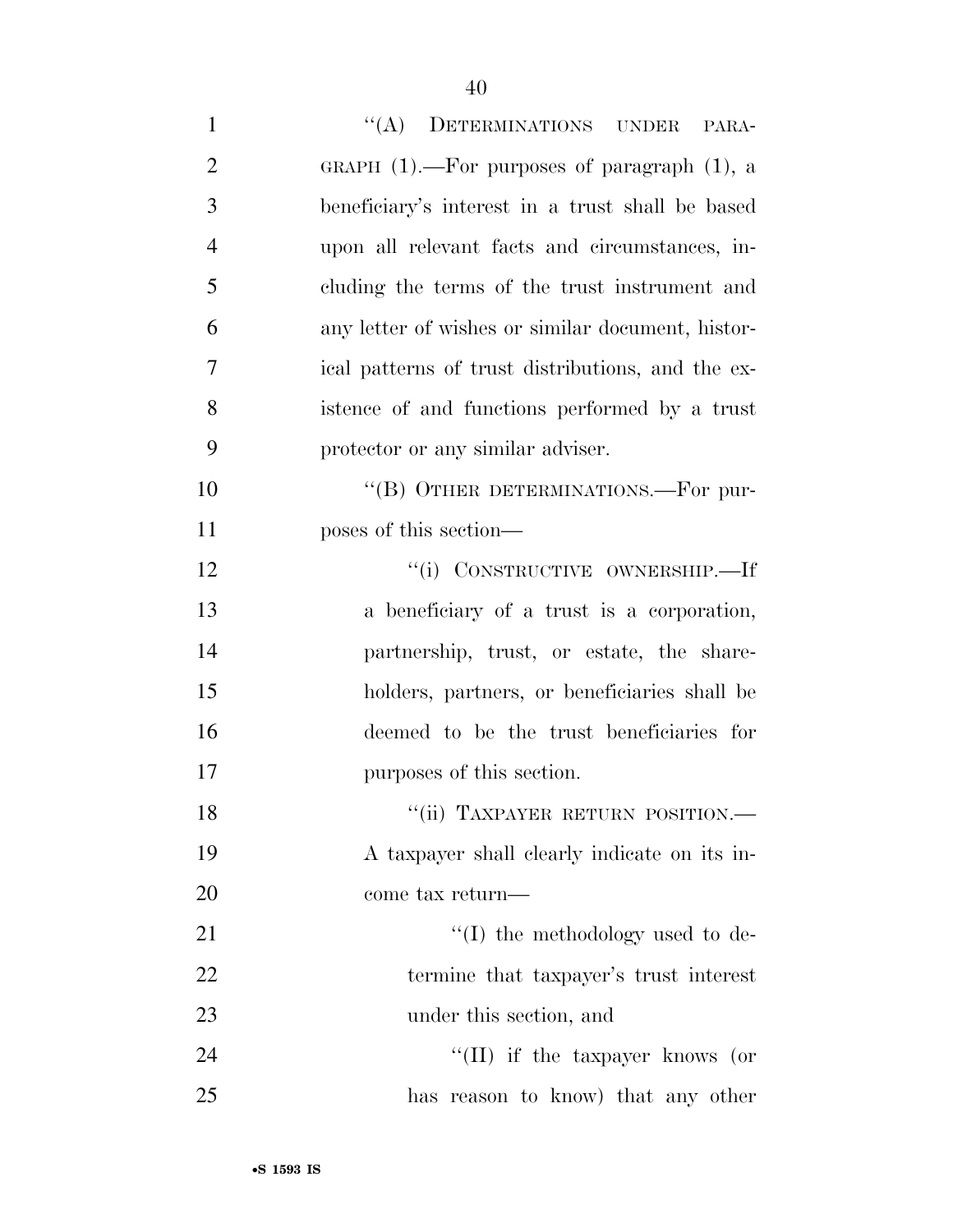| $\mathbf{1}$   | beneficiary of such trust is using a                      |
|----------------|-----------------------------------------------------------|
| $\overline{c}$ | different methodology to determine                        |
| 3              | such beneficiary's trust interest under                   |
| 4              | this section.                                             |
| 5              | "(g) TERMINATION OF DEFERRALS, ETC.—In the                |
| 6              | case of any covered expatriate, notwithstanding any other |
| 7              | provision of this title—                                  |
| 8              | $\lq(1)$ any period during which recognition of in-       |
| 9              | come or gain is deferred shall terminate on the day       |
| 10             | before the expatriation date, and                         |
| 11             | $\lq(2)$ any extension of time for payment of tax         |
| 12             | shall cease to apply on the day before the expatria-      |
| 13             | tion date and the unpaid portion of such tax shall        |
| 14             | be due and payable at the time and in the manner          |
| 15             | prescribed by the Secretary.                              |
| 16             | "(h) IMPOSITION OF TENTATIVE TAX.-                        |
| 17             | "(1) IN GENERAL.—If an individual is required             |
| 18             | to include any amount in gross income under sub-          |
| 19             | section (a) for any taxable year, there is hereby im-     |
| 20             | posed, immediately before the expatriation date, a        |
| 21             | tax in an amount equal to the amount of tax which         |
| 22             | would be imposed if the taxable year were a short         |
| 23             | taxable year ending on the expatriation date.             |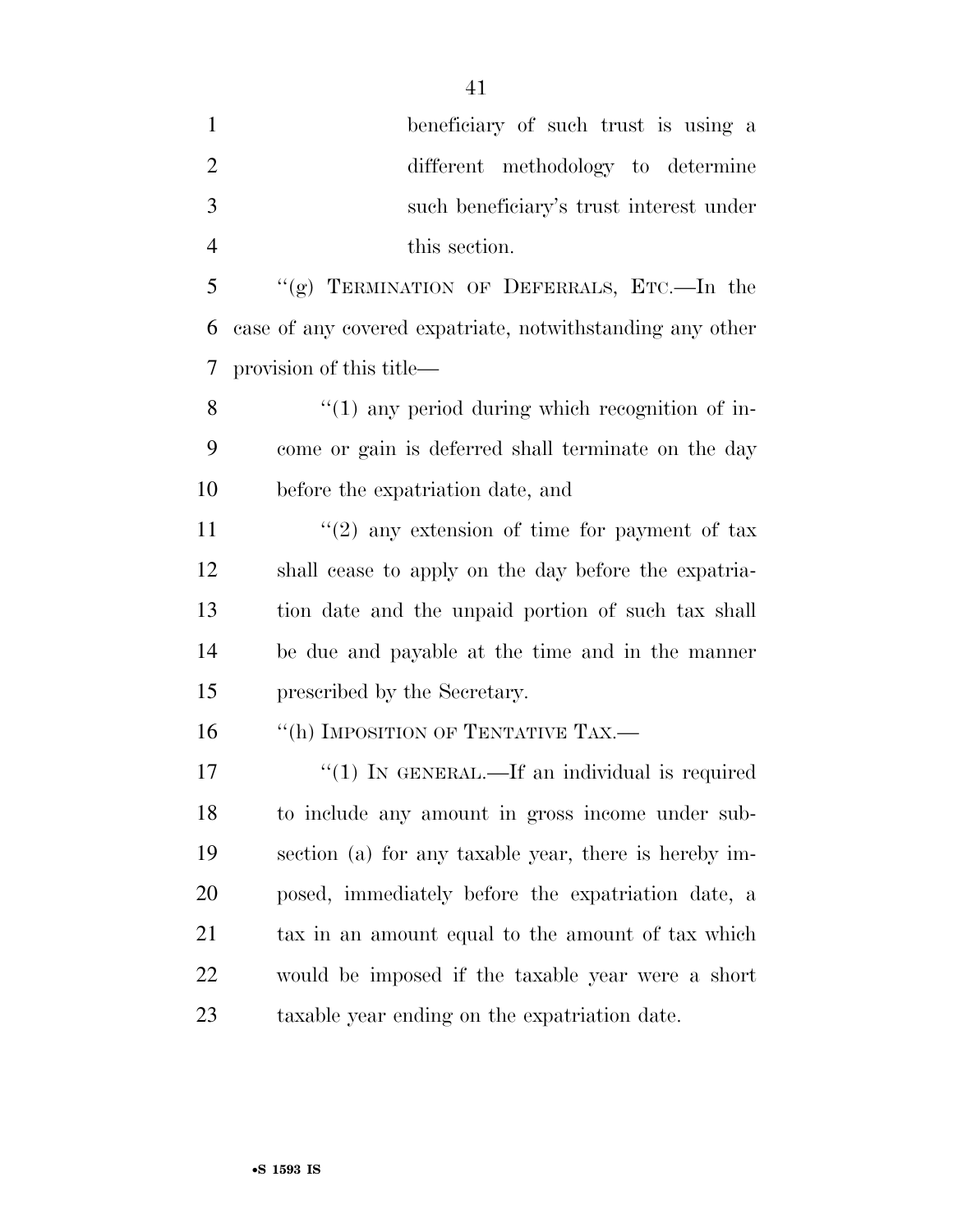| $\mathbf{1}$   | "(2) DUE DATE.—The due date for any tax im-                |
|----------------|------------------------------------------------------------|
| $\overline{2}$ | posed by paragraph (1) shall be the 90th day after         |
| 3              | the expatriation date.                                     |
| $\overline{4}$ | "(3) TREATMENT OF TAX.—Any tax paid under                  |
| 5              | paragraph (1) shall be treated as a payment of the         |
| 6              | tax imposed by this chapter for the taxable year to        |
| 7              | which subsection (a) applies.                              |
| 8              | "(4) DEFERRAL OF TAX.—The provisions of                    |
| 9              | subsection (b) shall apply to the tax imposed by this      |
| 10             | subsection to the extent attributable to gain includ-      |
| 11             | ible in gross income by reason of this section.            |
| 12             | ``(i)<br>SPECIAL<br>LIENS<br><b>TAX</b><br>DEFERRED<br>FOR |
|                |                                                            |
| 13             | AMOUNTS.—                                                  |
| 14             | "(1) IMPOSITION OF LIEN.—                                  |
| 15             | "(A) IN GENERAL.—If a covered expatriate                   |
| 16             | makes an election under subsection $(a)(4)$ or             |
| 17             | (b) which results in the deferral of any tax im-           |
| 18             | posed by reason of subsection (a), the deferred            |
| 19             | (including any interest, additional<br>amount              |
| 20             | amount, addition to tax, assessable penalty, and           |
| 21             | costs attributable to the deferred amount) shall           |
| 22             | be a lien in favor of the United States on all             |
| 23             | property of the expatriate located in the United           |
| 24             | States (without regard to whether this section             |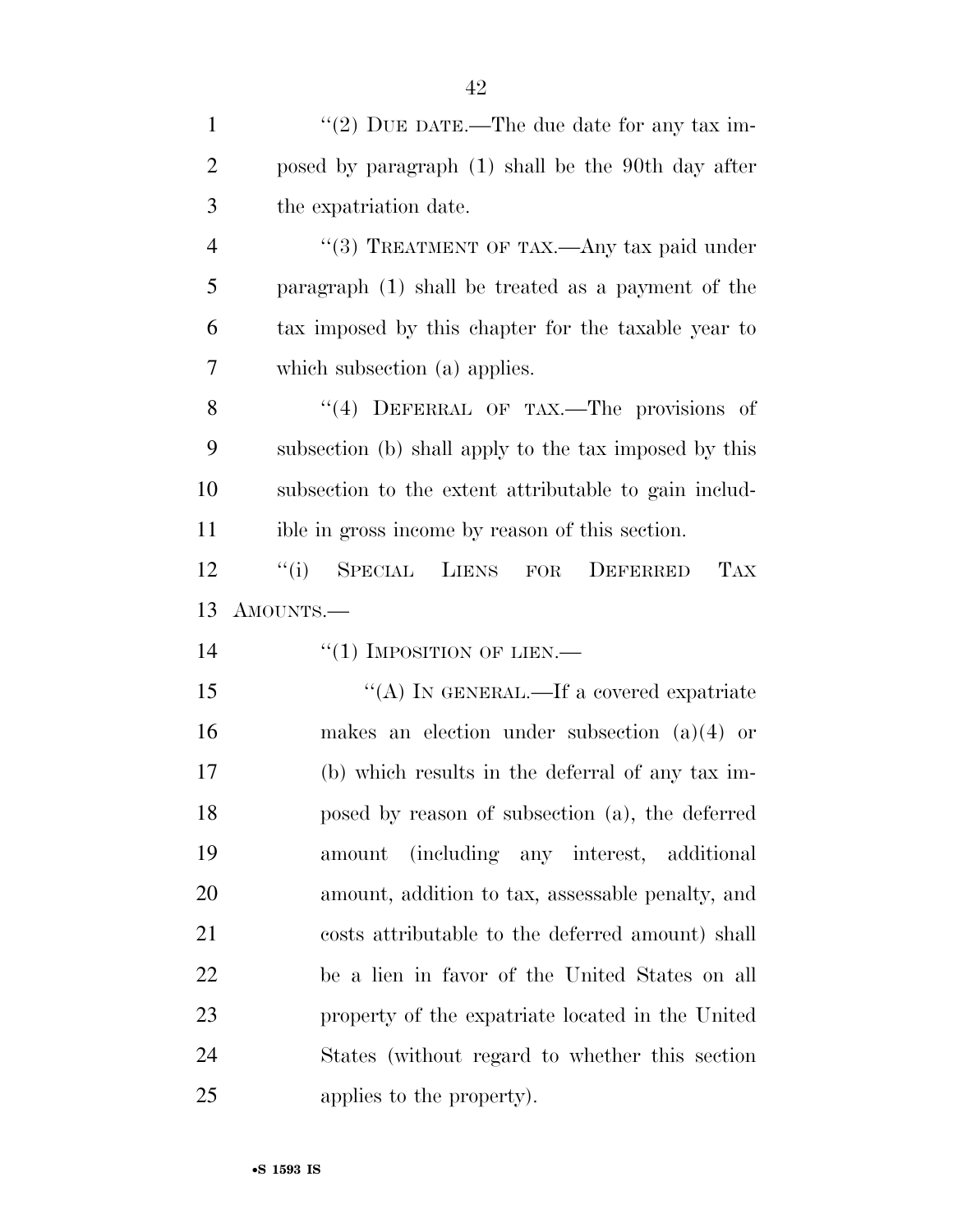| $\mathbf{1}$   | "(B) DEFERRED AMOUNT.—For purposes                       |
|----------------|----------------------------------------------------------|
| $\overline{2}$ | of this subsection, the deferred amount is the           |
| 3              | amount of the increase in the covered expatri-           |
| $\overline{4}$ | ate's income tax which, but for the election             |
| 5              | under subsection $(a)(4)$ or $(b)$ , would have oc-      |
| 6              | curred by reason of this section for the taxable         |
| 7              | year including the expatriation date.                    |
| 8              | "(2) PERIOD OF LIEN.—The lien imposed by                 |
| 9              | this subsection shall arise on the expatriation date     |
| 10             | and continue until—                                      |
| 11             | "(A) the liability for tax by reason of this             |
| 12             | section is satisfied or has become unenforceable         |
| 13             | by reason of lapse of time, or                           |
| 14             | $\lq\lq$ ) it is established to the satisfaction of      |
| 15             | the Secretary that no further tax liability may          |
| 16             | arise by reason of this section.                         |
| 17             | "(3) CERTAIN RULES APPLY.—The rules set                  |
| 18             | forth in paragraphs $(1)$ , $(3)$ , and $(4)$ of section |
| 19             | $6324A(d)$ shall apply with respect to the lien im-      |
| 20             | posed by this subsection as if it were a lien imposed    |
| 21             | by section $6324A$ .                                     |
| 22             | "(j) REGULATIONS.—The Secretary shall prescribe          |
| 23             | such regulations as may be necessary or appropriate to   |
| 24             | carry out the purposes of this section.".                |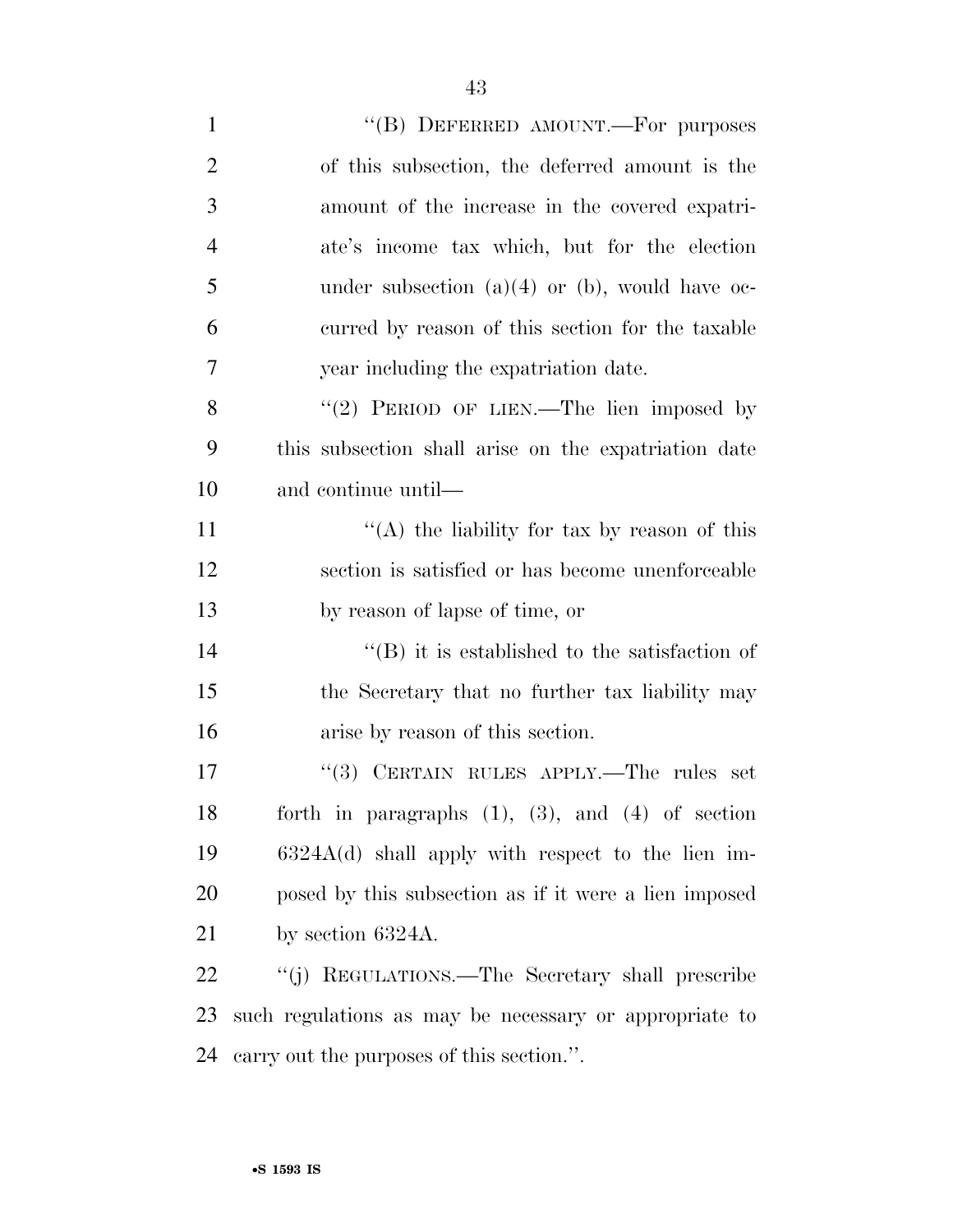(b) INCLUSION IN INCOME OF GIFTS AND BEQUESTS RECEIVED BY UNITED STATES CITIZENS AND RESIDENTS FROM EXPATRIATES.—Section 102 (relating to gifts, etc. not included in gross income) is amended by adding at the end the following new subsection:

 ''(d) GIFTS AND INHERITANCES FROM COVERED EX-PATRIATES.—

8 "(1) TREATMENT OF GIFTS AND INHERIT-ANCES.—

10 "(A) IN GENERAL.—Subsection (a) shall not exclude from gross income the value of any property acquired by gift, bequest, devise, or in- heritance from a covered expatriate after the expatriation date.

15 "(B) DETERMINATION OF BASIS.—Not- withstanding sections 1015 or 1022, the basis of any property described in subparagraph (A) in the hands of the donee or the person acquir- ing such property from the decedent shall be equal to the fair market value of the property at the time of the gift, bequest, devise, or inher-itance.

23 "(2) EXCEPTIONS FOR TRANSFERS OTHERWISE SUBJECT TO ESTATE OR GIFT TAX.—Paragraph (1) shall not apply to any property if either—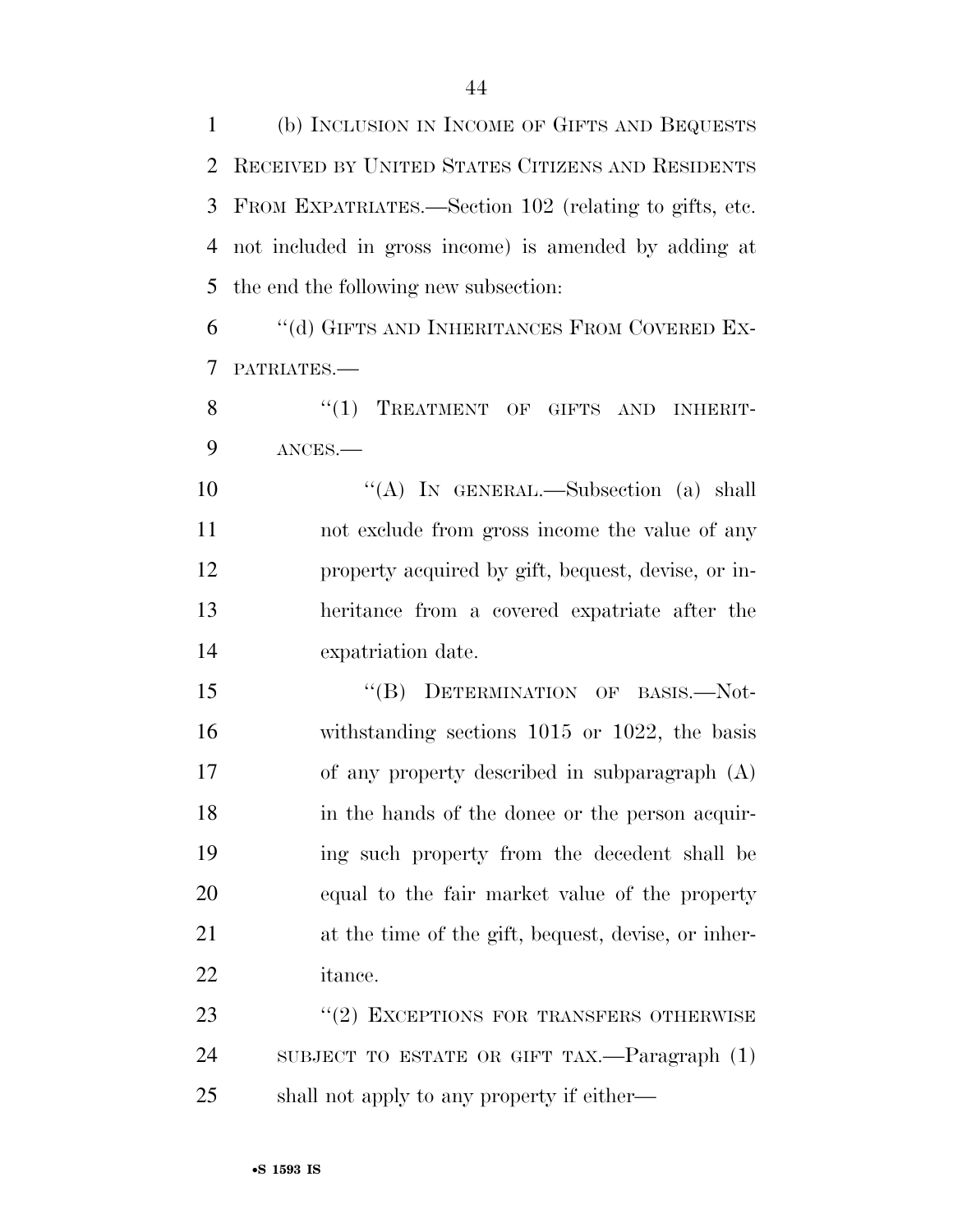| $\mathbf{1}$   | "(A) the gift, bequest, devise, or inherit-         |
|----------------|-----------------------------------------------------|
| $\overline{2}$ | ance is—                                            |
| 3              | "(i) shown on a timely filed return of              |
| $\overline{4}$ | tax imposed by chapter 12 as a taxable gift         |
| 5              | by the covered expatriate, or                       |
| 6              | "(ii) included in the gross estate of               |
| $\tau$         | the covered expatriate for purposes of              |
| 8              | chapter 11 and shown on a timely filed re-          |
| 9              | turn of tax imposed by chapter 11 of the            |
| 10             | estate of the covered expatriate, or                |
| 11             | "(B) no such return was timely filed but            |
| 12             | no such return would have been required to be       |
| 13             | filed even if the covered expatriate were a cit-    |
| 14             | izen or long-term resident of the United States.    |
| 15             | "(3) DEFINITIONS.—For purposes of this sub-         |
| 16             | section, any term used in this subsection which is  |
| 17             | also used in section 877A shall have the same mean- |
| 18             | ing as when used in section 877A.".                 |
| 19             | DEFINITION OF TERMINATION OF UNITED<br>(e)          |
| 20             | STATES CITIZENSHIP. Section $7701(a)$ is amended by |
| 21             | adding at the end the following new paragraph:      |
| 22             | "(50) TERMINATION OF UNITED STATES CITI-            |
| 23             | ZENSHIP.-                                           |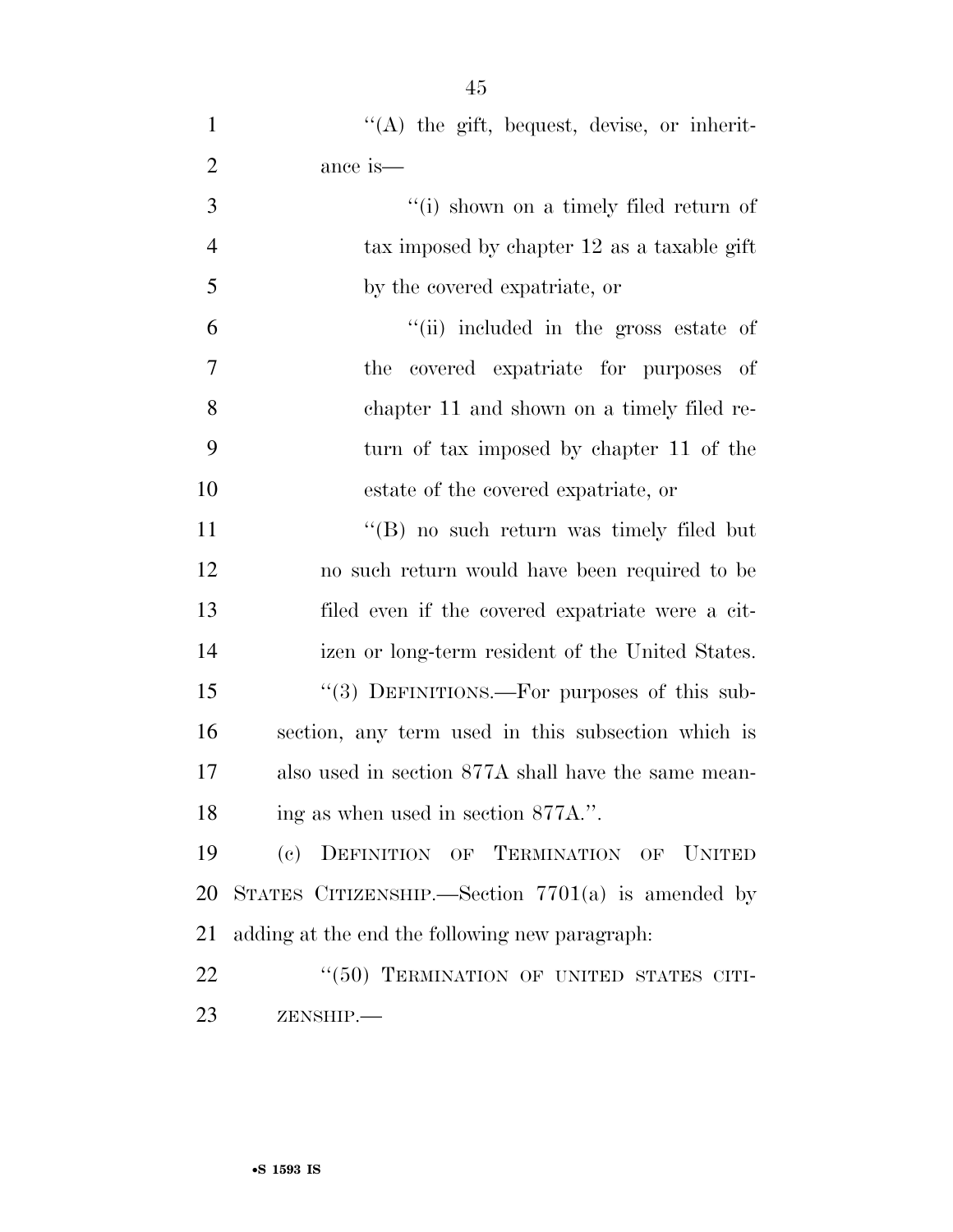| $\mathbf{1}$   | "(A) IN GENERAL.—An individual shall             |
|----------------|--------------------------------------------------|
| $\overline{2}$ | not cease to be treated as a United States cit-  |
| 3              | izen before the date on which—                   |
| $\overline{4}$ | "(i) the individual's citizenship is             |
| 5              | treated as relinquished under section            |
| 6              | $877A(e)(3)$ , and                               |
| $\overline{7}$ | "(ii) the individual provides a state-           |
| 8              | ment in accordance with section 6039G (if        |
| 9              | such a statement is otherwise required).         |
| 10             | "(B) DUAL CITIZENS.—Under regulations            |
| 11             | prescribed by the Secretary, subparagraph (A)    |
| 12             | shall not apply to an individual who became at   |
| 13             | birth a citizen of the United States and a cit-  |
| 14             | izen of another country.".                       |
| 15             | (d)<br>INELIGIBILITY FOR VISA OR ADMISSION<br>TO |
| 16             | <b>UNITED STATES.—</b>                           |
| 17             | (1) IN GENERAL.—Section $212(a)(10)(E)$ of the   |
| 18             | Immigration and Nationality Act (8 U.S.C.        |
| 19             | $1182(a)(10)(E)$ is amended to read as follows:  |
| 20             | "(E) FORMER CITIZENS NOT IN COMPLI-              |
| 21             | WITH EXPATRIATION REVENUE PROVI-<br><b>ANCE</b>  |
| 22             | sions.—Any alien who is a former citizen of      |
| 23             | the United States who relinquishes United        |
| 24             | States citizenship (within the meaning of sec-   |
| 25             | tion $877A(e)(3)$ of the Internal Revenue Code   |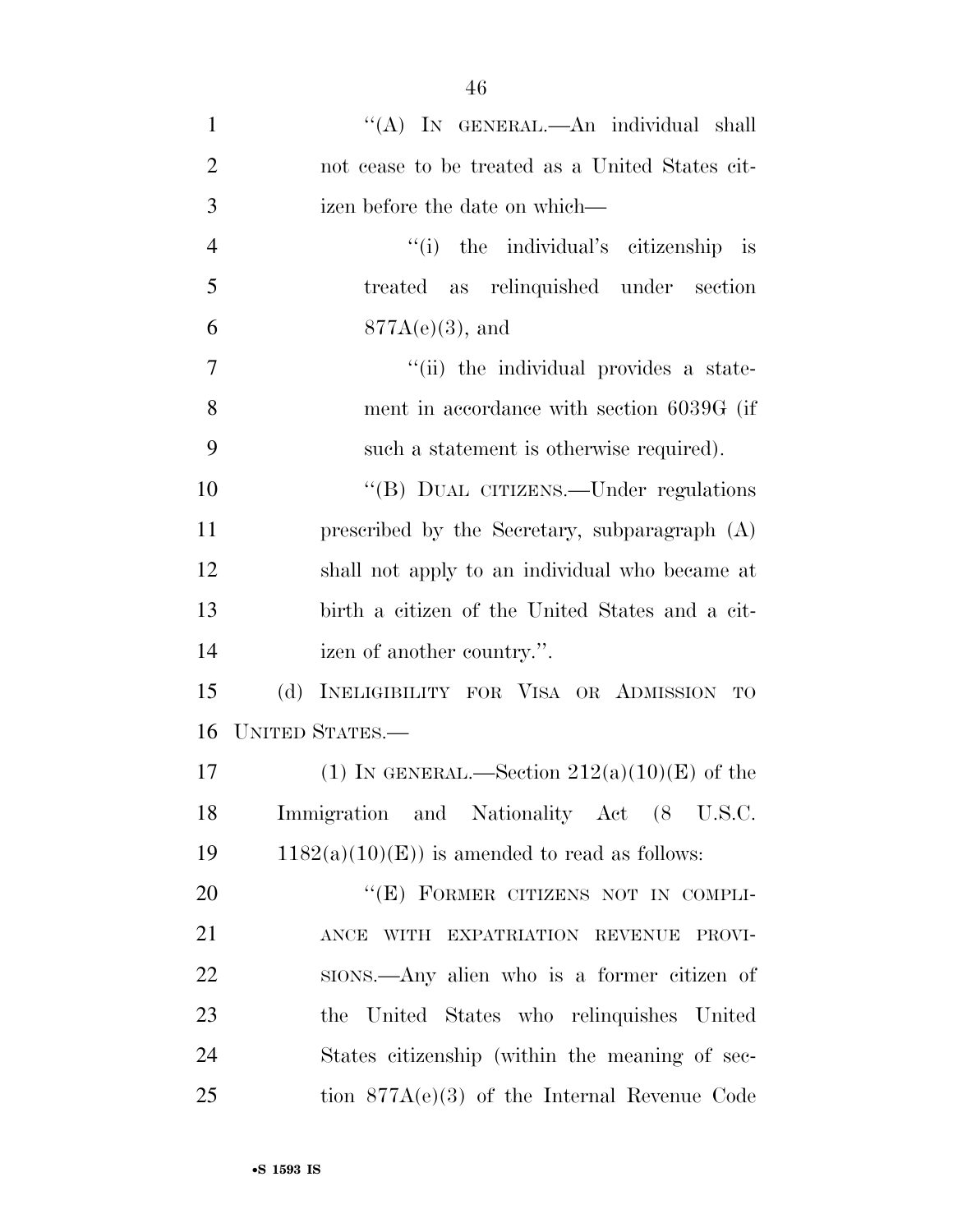| $\mathbf{1}$   | of 1986) and who is not in compliance with sec-       |
|----------------|-------------------------------------------------------|
| $\overline{2}$ | tion 877A of such Code (relating to expatria-         |
| 3              | tion) is inadmissible.".                              |
| $\overline{4}$ | $(2)$ AVAILABILITY OF INFORMATION.—                   |
| 5              | $(A)$ In GENERAL.—Section 6103(1) (relat-             |
| 6              | ing to disclosure of returns and return informa-      |
| 7              | tion for purposes other than tax administration)      |
| 8              | is amended by adding at the end the following         |
| 9              | new paragraph:                                        |
| 10             | "(21) DISCLOSURE TO DENY VISA OR ADMIS-               |
| 11             | SION TO CERTAIN EXPATRIATES.—Upon written re-         |
| 12             | quest of the Attorney General or the Attorney Gen-    |
| 13             | eral's delegate, the Secretary shall disclose whether |
| 14             | an individual is in compliance with section 877A      |
| 15             | (and if not in compliance, any items of noncompli-    |
| 16             | ance) to officers and employees of the Federal agen-  |
| 17             | responsible for administering section<br><b>cy</b>    |
| 18             | $212(a)(10)(E)$ of the Immigration and Nationality    |
| 19             | Act solely for the purpose of, and to the extent nec- |
| 20             | in, administering such<br>essary<br>section           |
| 21             | $212(a)(10)(E)$ .".                                   |
| <u>22</u>      | (B)<br>$S$ AFEGUARDS.—Section 6103(p)(4)              |
| 23             | (relating to safeguards) is amended by striking       |
| 24             | "or $(20)$ " each place it appears and inserting      |
| 25             | " $(20)$ , or $(21)$ ".                               |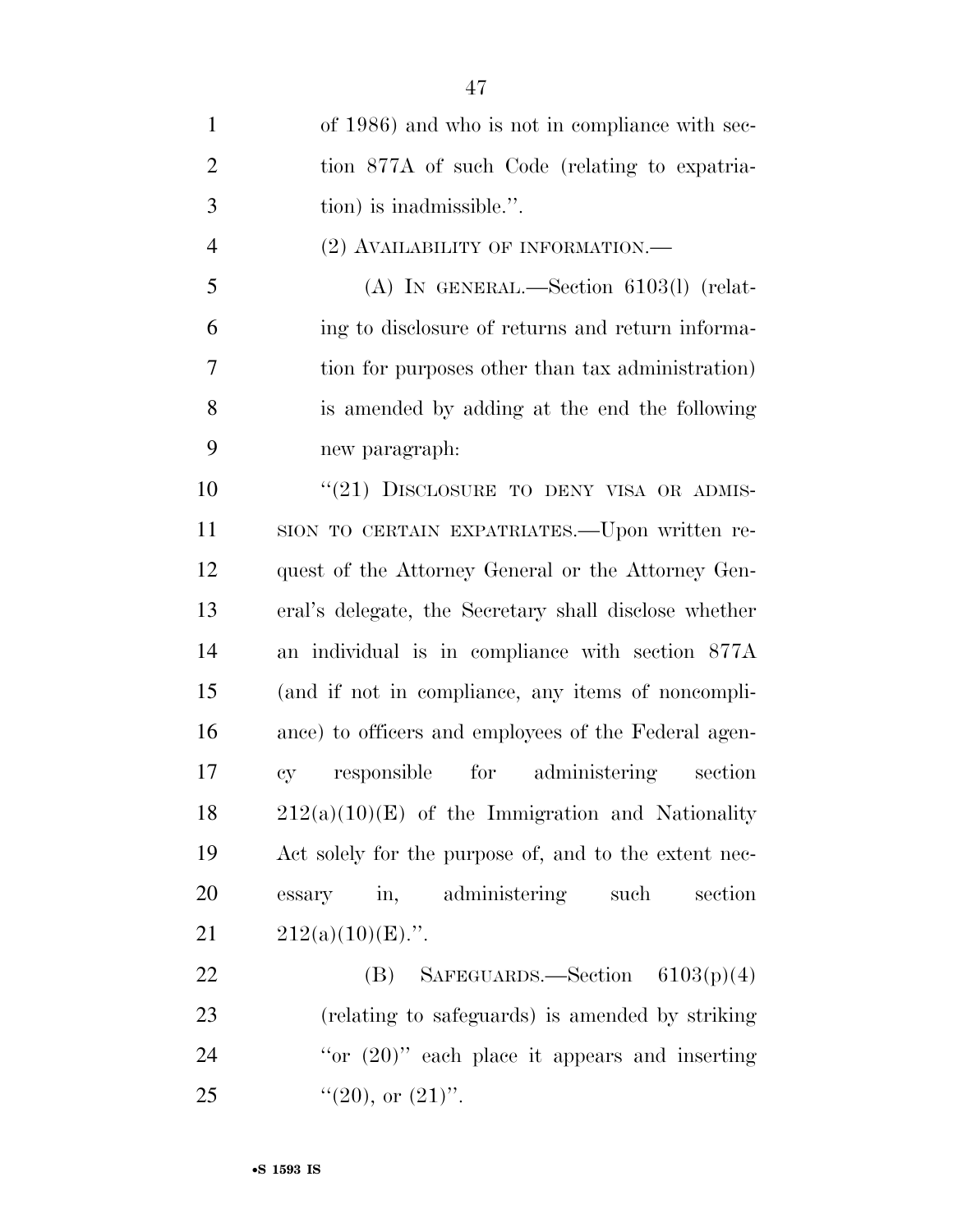| $\mathbf{1}$   | (3)<br><b>EFFECTIVE</b><br>DATES.—The amendments             |
|----------------|--------------------------------------------------------------|
| $\overline{2}$ | made by this subsection shall apply to individuals           |
| 3              | who relinquish United States citizenship on or after         |
| 4              | the date of the enactment of this Act.                       |
| 5              | (e) CONFORMING AMENDMENTS.-                                  |
| 6              | $(1)$ Section 877 is amended by adding at the                |
| 7              | end the following new subsection:                            |
| 8              | "(h) APPLICATION.—This section shall not apply to            |
| 9              | an expatriate (as defined in section $877A(e)$ ) whose expa- |
| 10             | triation date (as so defined) occurs on or after the date    |
| 11             | of the enactment of this subsection.".                       |
| 12             | $(2)$ Section 2107 is amended by adding at the               |
| 13             | end the following new subsection:                            |
| 14             | "(f) APPLICATION.—This section shall not apply to            |
| 15             | any expatriate subject to section 877A.".                    |
| 16             | $(3)$ Section $2501(a)(3)$ is amended by adding at           |
| 17             | the end the following new subparagraph.                      |
| 18             | "(C) APPLICATION.—This paragraph shall                       |
| 19             | not apply to any expatriate subject to section               |
| 20             | 877A.".                                                      |
| 21             | $(4)$ Section 6039G(a) is amended by inserting               |
| 22             | "or $877A$ " after "section $877(b)$ ".                      |
| 23             | $(5)$ The second sentence of section 6039G(d) is             |
| 24             | amended by inserting "or who relinquishes United             |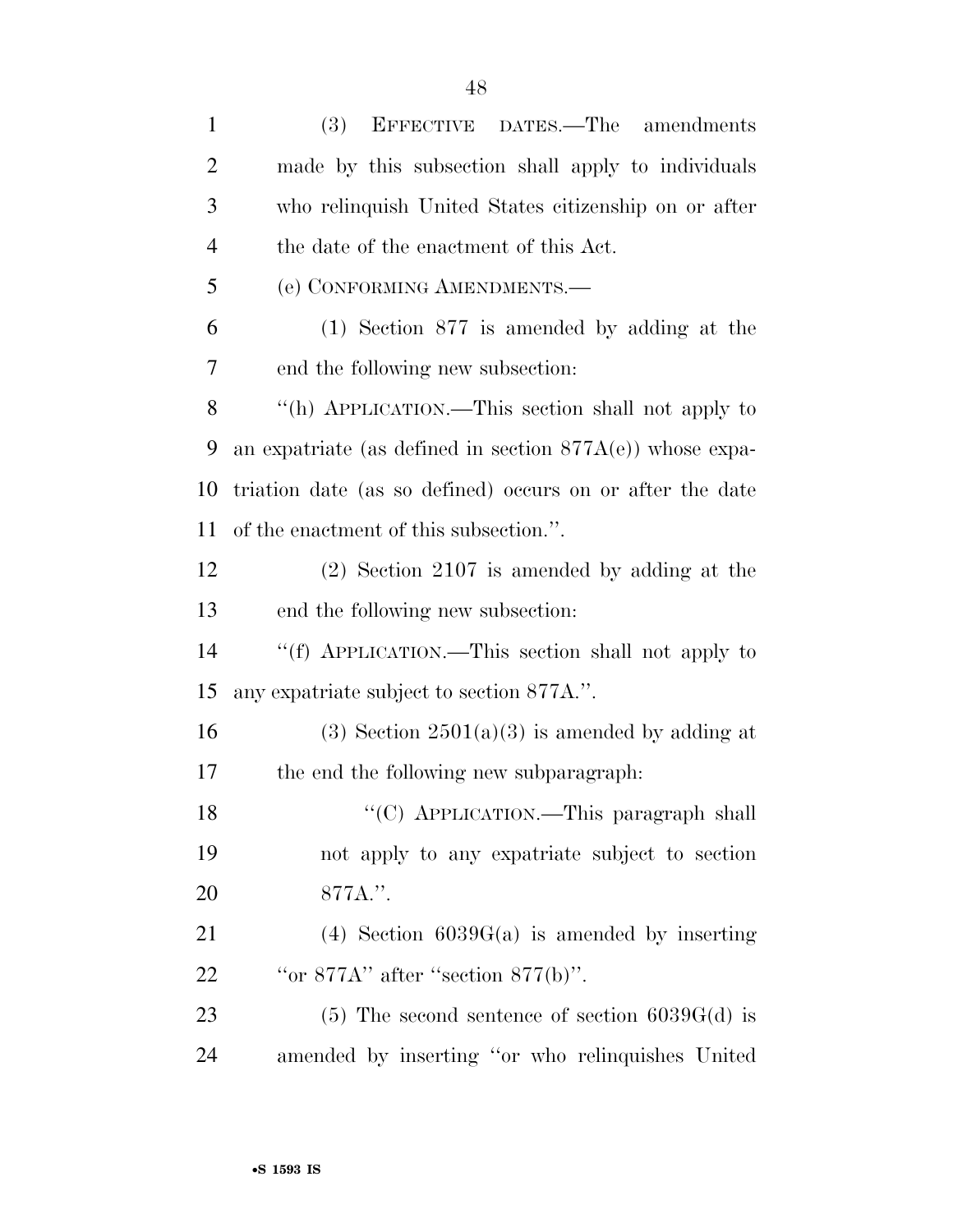| $\mathbf{1}$   | States citizenship (within the meaning of section          |
|----------------|------------------------------------------------------------|
| $\overline{c}$ | $877A(e)(3)$ " after "section $877(a)$ ".                  |
| 3              | $(6)$ Section 7701(n) is amended by adding at              |
| 4              | the end the following new paragraph.                       |
| 5              | "(3) APPLICATION.—This subsection shall not                |
| 6              | apply to any expatriate subject to section 877A.".         |
| 7              | (f) CLERICAL AMENDMENT.—The table of sections              |
| 8              | for subpart A of part II of subchapter N of chapter $1$    |
| 9              | is amended by inserting after the item relating to section |
| 10             | 877 the following new item:                                |
|                | "Sec. 877A. Tax responsibilities of expatriation.".        |
| 11             | $(g)$ EFFECTIVE DATE.—                                     |
| 12             | (1) IN GENERAL.—Except as provided in this                 |
| 13             | subsection, the amendments made by this section            |
| 14             | shall apply to expatriates (within the meaning of          |
| 15             | section $877A(e)$ of the Internal Revenue Code of          |
| 16             | 1986, as added by this section) whose expatriation         |
| 17             | date (as so defined) occurs on or after the date of        |
| 18             | the enactment of this Act.                                 |
| 19             | (2) GIFTS AND BEQUESTS.—Section $102(d)$ of                |
| 20             | the Internal Revenue Code of 1986 (as added by             |

subsection (b)) shall apply to gifts and bequests re-

ceived on or after the date of the enactment of this

Act, from an individual or the estate of an individual

whose expatriation date (as so defined) occurs after

•**S 1593 IS**

such date.